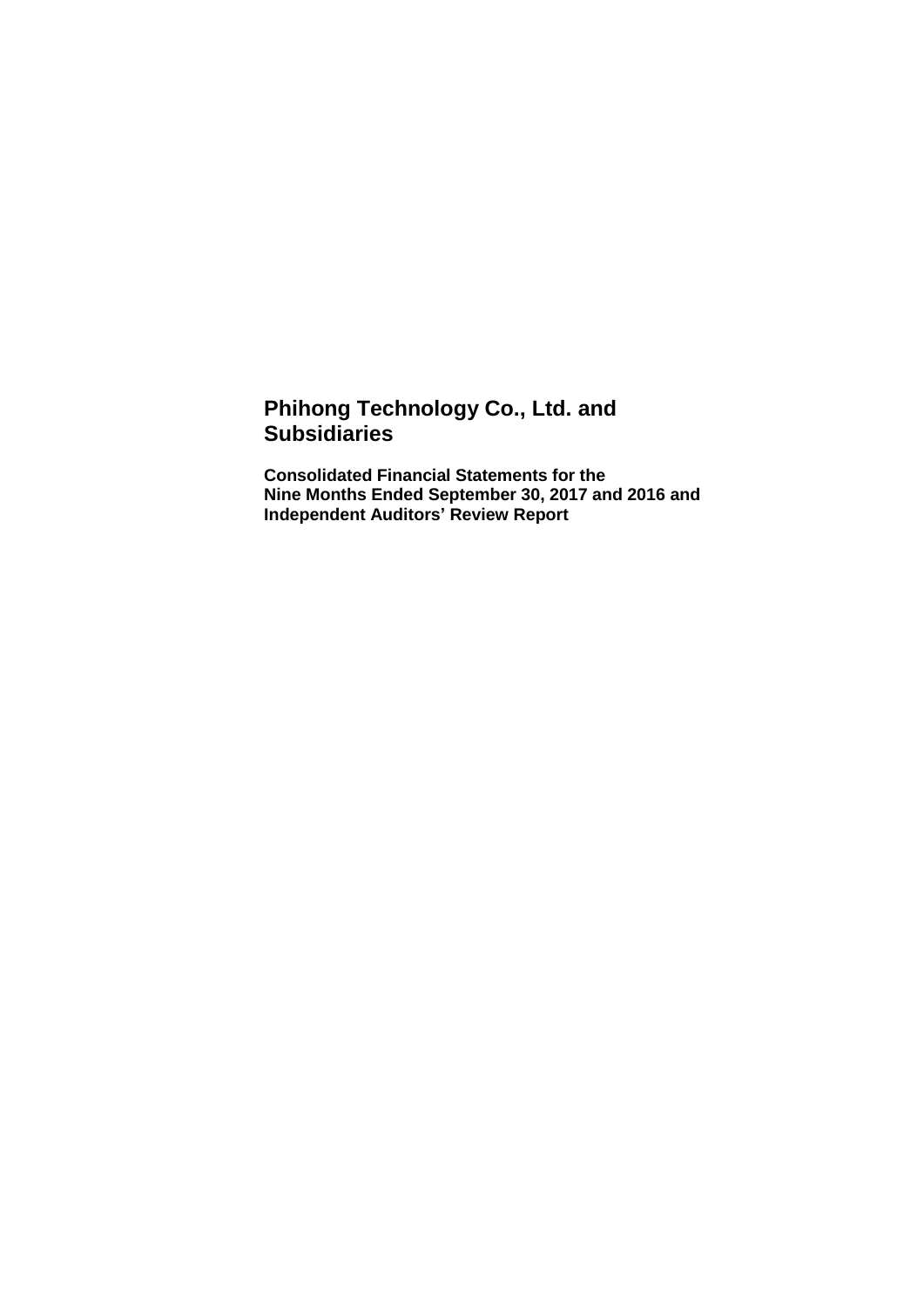# **Deloitte.**



10596 台北市民生東路三段156號12樓

Deloitte & Touche 12th Floor, Hung Tai Financial Plaza 156 Min Sheng East Road, Sec. 3 Taipei 10596, Taiwan

Tel:+886 (2) 2545-9988 Fax:+886 (2) 4051-6888 www.deloitte.com.tw

#### **INDEPENDENT AUDITORS' REVIEW REPORT**

The Board of Directors and Stockholders Phihong Technology Co., Ltd.

We have reviewed the accompanying consolidated balance sheets of Phihong Technology Co., Ltd. (the "Company") and its subsidiaries (collectively referred to as the "Group") as of September 30, 2017 and 2016, and the related consolidated statements of comprehensive income for the three months and the nine months ended September 30, 2017 and 2016 and changes in equity and cash flows for the nine months ended September 30, 2017 and 2016. These consolidated financial statements are the responsibility of the Company's management. Our responsibility is to issue a report based on our reviews.

Except as stated in the following paragraph, we conducted our reviews in accordance with Statement of Auditing Standards No. 36 "Review of Financial Statements" issued by the Auditing Standards Committee of the Accounting Research and Development Foundation of the Republic of China. A review consists principally of applying analytical procedures to financial data and of making inquiries of persons responsible for financial and accounting matters. It is substantially less in scope than an audit conducted in accordance with auditing standards generally accepted in the Republic of China, the objective of which is the expression of an opinion regarding the consolidated financial statements taken as a whole. Accordingly, we do not express such an opinion.

As disclosed in Note 13 to the consolidated financial statements, the carrying values of the Group's investments accounted for using equity method of \$202,007 thousand and \$274,136 thousand as of September 30, 2017 and 2016, respectively, and the comprehensive income (loss) from the investments of \$(16,891) thousand and \$16,796 thousand, \$(46,519) thousand and \$8,780 thousand for the three months and the nine months ended September 30, 2017 and 2016, respectively, were hased on these investees' unreviewed financial statements.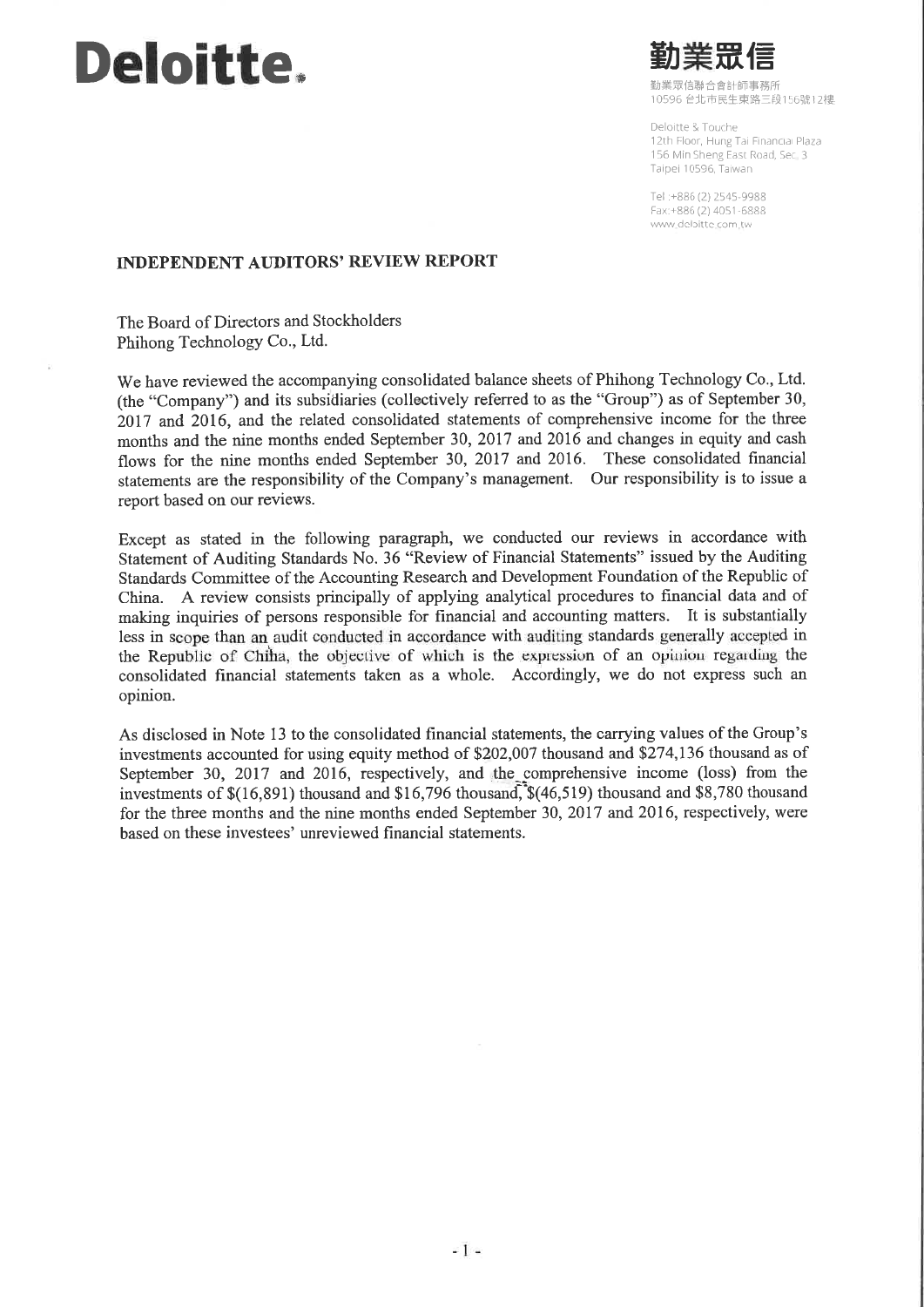Based on our reviews, except for adjustments that might have been determined to be necessary had the financial statements of equity-method investees mentioned in the preceding paragraph been reviewed, we are not aware of any material modifications that should be made to the consolidated financial statements referred to above for them to be in conformity with the Regulations Governing the Preparation of Financial Reports by Securities Issuers and International Accounting Standard 34 "Interim Financial Reporting" endorsed and issued into effect by the Financial Supervisory Commission of the Republic of China.

Deloitte & Touche

Deloitte & Touche Taipei, Taiwan Republic of China

November 10, 2017

 $240$ 

#### Notice to Readers

The accompanying consolidated financial statements are intended only to present the consolidated financial position, financial performance and cash flows in accordance with accounting principles and practices generally accepted in the Republic of China and not those of any other jurisdictions. The standards, procedures and practices to review such consolidated financial statements are those generally applied in the Republic of China.

For the convenience of readers, the independent auditors' review report and the accompanying consolidated financial statements have been translated into English from the original Chinese version prepared and used in the Republic of China. If there is any conflict between the English version and the original Chinese version or any difference in the interpretation of the two versions, the Chinese-language independent auditors' review report and consolidated financial statements shall prevail.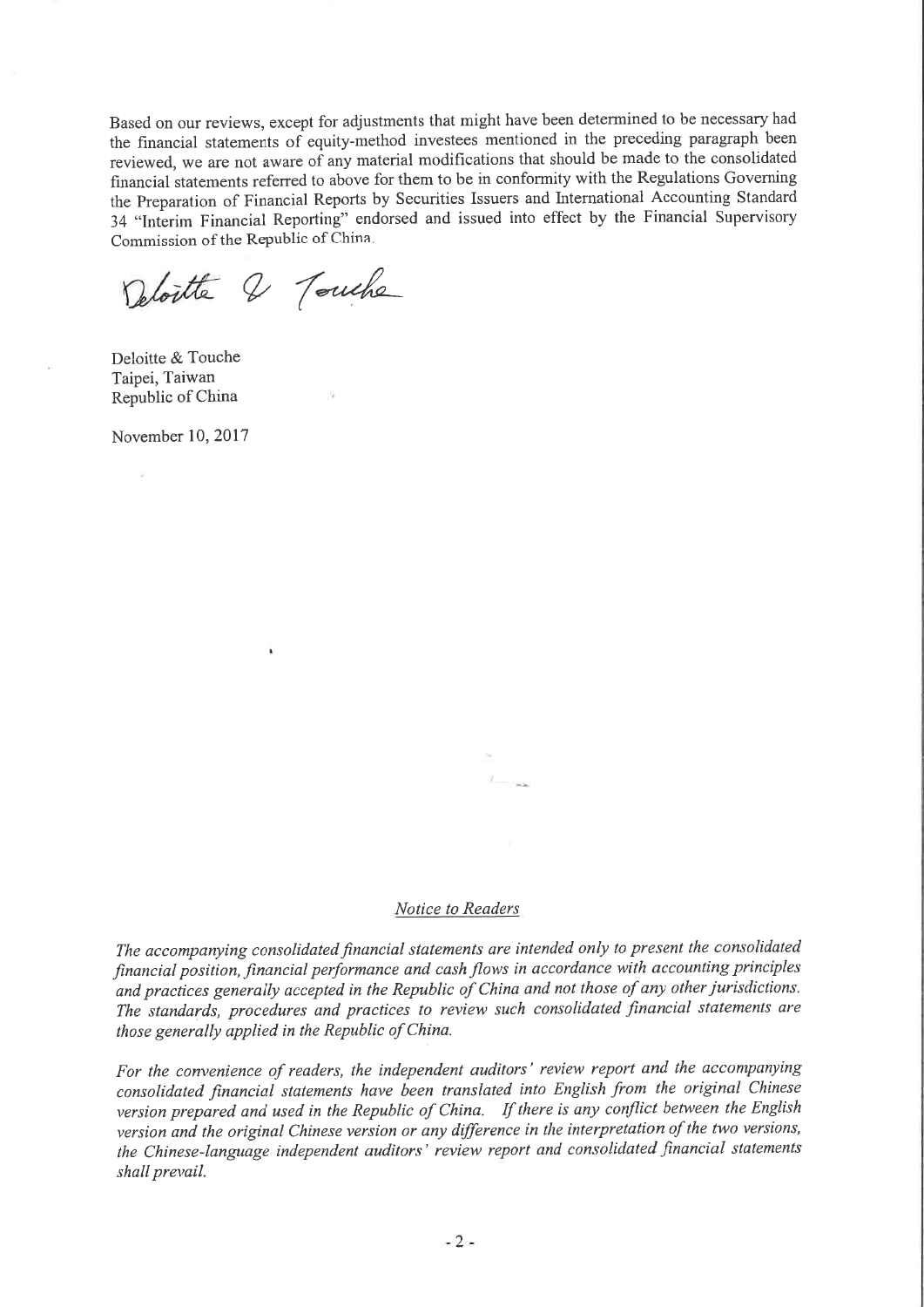#### **CONSOLIDATED BALANCE SHEETS (In Thousands of New Taiwan Dollars)**

|                                                                                                                     | <b>September 30, 2017</b><br>(Reviewed) | <b>December 31, 2016</b><br>(Audited) |                      | September 30, 2016<br>(Reviewed) |                      |                                             |
|---------------------------------------------------------------------------------------------------------------------|-----------------------------------------|---------------------------------------|----------------------|----------------------------------|----------------------|---------------------------------------------|
| <b>ASSETS</b>                                                                                                       | Amount                                  | $\frac{0}{0}$                         | Amount               | $\frac{0}{0}$                    | <b>Amount</b>        | $\frac{0}{0}$                               |
| <b>CURRENT ASSETS</b>                                                                                               |                                         |                                       |                      |                                  |                      |                                             |
| Cash and cash equivalents (Note 6)                                                                                  | \$<br>1,529,177                         | 15                                    | \$1,312,763          | 11                               | \$<br>1,564,978      | 14                                          |
| Financial assets at fair value through profit or loss - current (Note 7)                                            | 506,431                                 | 5                                     | 406,411              | 4                                |                      |                                             |
| Financial assets measured at cost - current (Note 8)<br>Trade receivables (Note 9)                                  | 2,299,280                               | 22                                    | 2,663,732            | 23                               | 48,396<br>2,098,125  | 1<br>19                                     |
| Other receivables                                                                                                   | 125,323                                 | -1                                    | 93,657               | -1                               | 76,622               |                                             |
| Inventories (Note 10)                                                                                               | 1,423,340                               | 14                                    | 1,503,403            | 13                               | 1,348,279            | 12                                          |
| Prepayment for lease (Note 17)                                                                                      | 3,471                                   |                                       | 3,530                |                                  | 3,572                |                                             |
| Non-current assets held for sale (Note 11)                                                                          |                                         |                                       | 11,471               |                                  | 11,610               |                                             |
| Other financial assets - current (Note 6)                                                                           | 3,882                                   |                                       | 586,543              | 5                                | 590,337              | 6                                           |
| Other current assets                                                                                                | 135,057                                 |                                       | 123,668              |                                  | 143,075              |                                             |
| Total current assets                                                                                                | 6,025,961                               | $-58$                                 | 6,705,178            | 58                               | 5,884,994            | $-54$                                       |
| NON-CURRENT ASSETS                                                                                                  |                                         |                                       |                      |                                  |                      |                                             |
| Financial assets measured at cost - non-current (Note 8)<br>Investments accounted for using equity method (Note 13) | 43,936<br>202,007                       | $\overline{c}$                        | 44,759<br>262,337    | -1<br>$\overline{2}$             | 46,219<br>274,136    |                                             |
| Property, plant and equipment (Note 14)                                                                             | 3,511,707                               | 34                                    | 3,728,732            | 32                               | 3,825,169            | 3<br>$35\,$                                 |
| Investment properties (Note 15)                                                                                     | 362,605                                 | $\overline{4}$                        | 581,307              | 5                                | 596,327              | $\sqrt{6}$                                  |
| Intangible assets (Note 16)                                                                                         | 31,403                                  |                                       | 32,166               |                                  | 29,831               |                                             |
| Deferred tax assets (Note 4)                                                                                        | 42,030                                  |                                       | 50,700               |                                  | 56,366               |                                             |
| Long-term prepayments for lease (Note 17)                                                                           | 128,430                                 | 1                                     | 133,247              | 1                                | 135,750              | 1                                           |
| Other financial assets - non-current (Note 6)                                                                       | 25,450                                  |                                       | 25,450               |                                  |                      |                                             |
| Other non-current assets                                                                                            | 26,799                                  |                                       | 39,201               |                                  | 39,637               |                                             |
| Total non-current assets                                                                                            | 4,374,367                               | $-42$                                 | 4,897,899            | $-42$                            | 5,003,435            | $-46$                                       |
| <b>TOTAL</b>                                                                                                        | \$10,400,328                            | 100                                   | \$11,603,077         | 100                              | \$10,888,429         | 100                                         |
| <b>LIABILITIES AND EQUITY</b>                                                                                       |                                         |                                       |                      |                                  |                      |                                             |
| <b>CURRENT LIABILITIES</b>                                                                                          |                                         |                                       |                      |                                  |                      |                                             |
| Short-term borrowings (Note 18)                                                                                     | \$<br>200,000                           | 2                                     | \$<br>96,840         | 1                                | \$<br>94,065         |                                             |
| Trade payables                                                                                                      | 2,396,715                               | $23\,$                                | 2,960,386            | 25                               | 2,359,090            | $22\,$                                      |
| Trade payables to related parties (Note 28)                                                                         | 69,013                                  |                                       | 71,883               |                                  | 61,725               |                                             |
| Other payables (Note 20)                                                                                            | 838,276                                 | 8                                     | 858,568              | 7                                | 837,260              | 8                                           |
| Current tax liabilities (Note 4)                                                                                    | 85,653                                  |                                       | 75,269               |                                  | 61,443               |                                             |
| Current portion of long-term borrowings (Notes 18 and 19)<br>Other current liabilities                              | 12,126<br>99,362                        |                                       | 1,176,838<br>193,291 | 10<br>$\overline{2}$             | 1,200,698<br>194,382 | <sup>11</sup><br>$\overline{\phantom{0}}^2$ |
| Total current liabilities                                                                                           | 3,701,145                               | $-36$                                 | 5,433,075            | 47                               | 4,808,663            | $-44$                                       |
| NON-CURRENT LIABILITIES                                                                                             |                                         |                                       |                      |                                  |                      |                                             |
| Bonds payable (Note 19)                                                                                             | 998,333                                 | 9                                     | 997,977              | $8\,$                            | 997,857              | 9                                           |
| Long-term borrowings (Note 18)                                                                                      | 12,126                                  |                                       | 22,596               |                                  | 42,185               |                                             |
| Deferred tax liabilities (Note 4)                                                                                   | 79,832                                  |                                       | 79,832               |                                  | 79,832               |                                             |
| Accrued pension liabilities (Notes 4 and 21)                                                                        | 87,479                                  |                                       | 87,953               |                                  | 82,471               | -1                                          |
| Other non-current liabilities                                                                                       | 4,013                                   |                                       | 7,061                |                                  | 6,418                |                                             |
| Total non-current liabilities                                                                                       | 1,181,783                               | $-11$                                 | 1,195,419            | 10                               | 1,208,763            | $\overline{\phantom{0}11}$                  |
| <b>Total liabilities</b>                                                                                            | 4,882,928                               | $-47$                                 | 6,628,494            | $-57$                            | 6,017,426            | $-55$                                       |
| EQUITY ATTRIBUTABLE TO OWNERS OF THE COMPANY (Note 22)                                                              |                                         |                                       |                      |                                  |                      |                                             |
| Common stock                                                                                                        | 3,376,884                               |                                       | 2,776,884            | 24                               | 2,776,884            |                                             |
| Capital surplus                                                                                                     | 1,044,017                               | $\frac{32}{10}$                       | 1,026,456            | 9                                | 1,026,456            | $\frac{26}{9}$                              |
| Retained earnings                                                                                                   |                                         |                                       |                      |                                  |                      |                                             |
| Legal reserve                                                                                                       | 1,113,185                               | 11                                    | 1,113,185            | 9                                | 1,113,185            | 10                                          |
| Special reserve                                                                                                     | 230,859                                 | $\mathbf{2}$                          | 230,859              | $\boldsymbol{2}$                 | 230,859              | 2                                           |
| Accumulated deficits                                                                                                | (17,069)                                |                                       | (128,792)            | (1)                              | (266, 851)           | (2)                                         |
| Total retained earnings                                                                                             | 1,326,975                               | $-13$                                 | 1,215,252            | 10                               | 1,077,193            | 10                                          |
| Other equity<br>Exchange differences on translating foreign operations                                              | (223, 639)                              |                                       | (91, 443)            |                                  | (56, 437)            |                                             |
| Unrealized gain (loss) on available-for-sale financial assets                                                       | 2,586                                   | (2)                                   | 57,450               | (1)                              | 56,631               | (1)                                         |
| Total other equity                                                                                                  | (221, 053)                              | (2)                                   | (33,993)             | $\sim$ $-$                       | 194                  | $\sim$ $\sim$                               |
| Total equity attributable to owners of the Company                                                                  | 5,526,823                               | 53                                    | 4,984,599            | 43                               | 4,880,727            | 45                                          |
| NON-CONTROLLING INTEREST                                                                                            | (9, 423)                                |                                       | (10,016)             |                                  | (9, 724)             |                                             |
| Total equity                                                                                                        | 5,517,400                               | $-53$                                 | 4,974,583            | 43                               | 4,871,003            | $-45$                                       |
| <b>TOTAL</b>                                                                                                        | \$10,400,328                            | 100                                   | \$11,603,077         | 100                              | \$10,888,429         | 100                                         |

The accompanying notes are an integral part of the consolidated financial statements.

(With Deloitte & Touche review report dated November 10, 2017)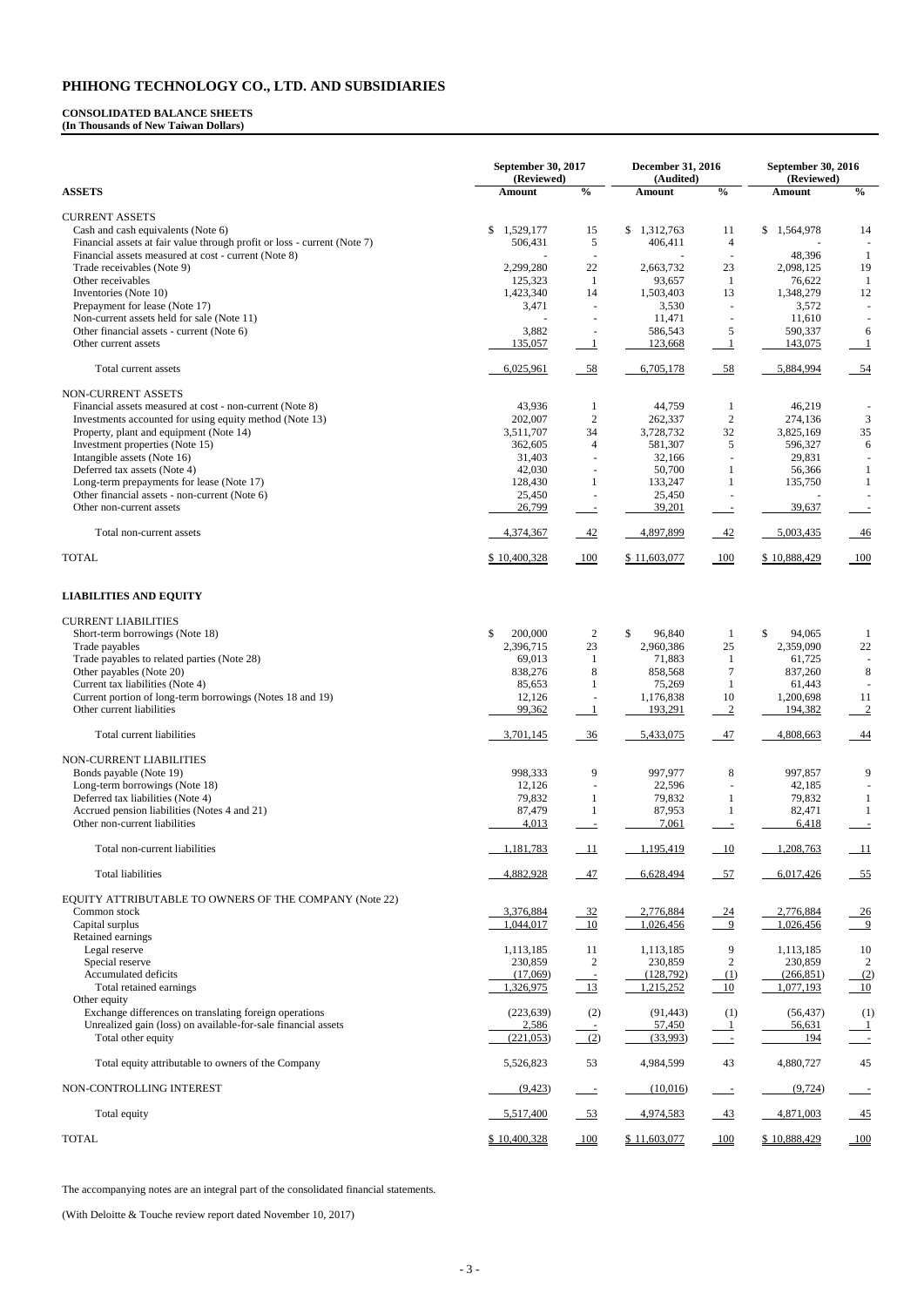**CONSOLIDATED STATEMENTS OF COMPREHENSIVE INCOME (In Thousands of New Taiwan Dollars, Except Earnings Per Share) (Reviewed, Not Audited)**

|                                                                                                                                                                                              | For the Three Months Ended September 30 |                |             | For the Nine Months Ended September 30 |              |                |             |                     |  |
|----------------------------------------------------------------------------------------------------------------------------------------------------------------------------------------------|-----------------------------------------|----------------|-------------|----------------------------------------|--------------|----------------|-------------|---------------------|--|
|                                                                                                                                                                                              | 2017                                    |                | 2016        |                                        | 2017         |                | 2016        |                     |  |
|                                                                                                                                                                                              | Amount                                  | $\frac{0}{0}$  | Amount      | $\frac{0}{0}$                          | Amount       | $\frac{0}{0}$  | Amount      | $\frac{0}{0}$       |  |
| OPERATING REVENUES<br>(Note 28)                                                                                                                                                              | \$2,906,374                             | 100            | \$2,961,513 | 100                                    | \$ 8,714,091 | 100            | \$8,021,532 | 100                 |  |
| OPERATING COSTS<br>(Notes 10 and 28)                                                                                                                                                         | 2,580,844                               | 89             | 2,563,417   | 87                                     | 7,613,873    | 87             | 7,148,175   | 89                  |  |
| <b>GROSS PROFIT</b>                                                                                                                                                                          | 325,530                                 | 11             | 398,096     | 13                                     | 1,100,218    | 13             | 873,357     | -11                 |  |
| <b>OPERATING EXPENSES</b><br>Sales and marketing<br>expenses<br>General and administration                                                                                                   | 110,370                                 | $\overline{4}$ | 196,762     | 6                                      | 358,084      | 4              | 576,943     | 7                   |  |
| expenses                                                                                                                                                                                     | 123,497                                 | $\overline{4}$ | 110,665     | $\overline{4}$                         | 372,667      | 5              | 340,001     | 5                   |  |
| Research and development<br>expenses                                                                                                                                                         | 150,567                                 | 5              | 123,487     | 4                                      | 447,326      | 5              | 379,672     | $\overline{5}$      |  |
| Total operating<br>expenses                                                                                                                                                                  | 384,434                                 | 13             | 430,914     | 14                                     | 1,178,077    | 14             | 1,296,616   | 17                  |  |
| <b>GAIN (LOSS) FROM</b><br><b>OPERATIONS</b>                                                                                                                                                 | (58,904)                                | (2)            | (32, 818)   | (1)                                    | (77, 859)    | (1)            | (423, 259)  | (6)                 |  |
| NONOPERATING INCOME<br>(EXPENSES)<br>Other income (Note 23)                                                                                                                                  | 36,293                                  | $\mathbf{1}$   | 33,374      | $\mathbf{1}$                           | 112,489      | $\mathbf{1}$   | 101,426     | 1                   |  |
| Other gains and losses<br>(Note 23)                                                                                                                                                          | 137,029                                 | 5              | (41,800)    | (2)                                    | 179,938      | $\overline{c}$ | (87, 714)   | (1)                 |  |
| Finance costs<br>Share of the profit of                                                                                                                                                      | (4,947)                                 | L,             | (7,899)     | $\sim$                                 | (30, 736)    | $\overline{a}$ | (26, 140)   |                     |  |
| associates (Note 13)                                                                                                                                                                         | (2,289)                                 |                | (4,881)     | $\overline{a}$                         | 8,345        |                | (500)       |                     |  |
| Total nonoperating<br>income                                                                                                                                                                 | 166,086                                 | 6              | (21,206)    | (1)                                    | 270,036      | 3              | (12,928)    |                     |  |
| PROFIT (LOSS) BEFORE<br><b>INCOME TAX</b>                                                                                                                                                    | 107,182                                 | 4              | (54, 024)   | (2)                                    | 192,177      | $\overline{c}$ | (436, 187)  | (6)                 |  |
| <b>INCOME TAX EXPENSE</b><br>(Notes 4 and 24)                                                                                                                                                | (29, 214)                               | (1)            | (4,922)     | $\overline{a}$                         | (80, 470)    | (1)            | (7, 851)    |                     |  |
| NET PROFIT (LOSS)                                                                                                                                                                            | 77,968                                  | 3              | (58, 946)   | (2)                                    | 111,707      | -1             | (444, 038)  | (6)                 |  |
| OTHER COMPREHENSIVE<br><b>INCOME (LOSS)</b><br>Items that may be<br>reclassified subsequently<br>to profit or loss<br>Exchange differences on<br>translating foreign<br>operations (Note 22) | 73,883                                  | 3              | (181,940)   | (6)                                    | (131, 587)   | (1)            | (350, 729)  | (4)                 |  |
| Share of the other<br>comprehensive income<br>of associates accounted<br>for using the equity<br>method (Note 22)                                                                            | (14,602)                                | (1)            | 21,677      | -1                                     | (54, 864)    | (1)            | 9,280       |                     |  |
| Total other<br>comprehensive loss                                                                                                                                                            | 59,281                                  | $\overline{2}$ | (160, 263)  | (5)                                    | (186, 451)   | (2)            | (341, 449)  | (4)                 |  |
| TOTAL COMPREHENSIVE<br><b>LOSS</b>                                                                                                                                                           | 137,249<br>\$                           | <u>5</u>       | (219,209)   | (7)                                    | (74, 744)    | (1)            | (785, 487)  | (10)<br>(Continued) |  |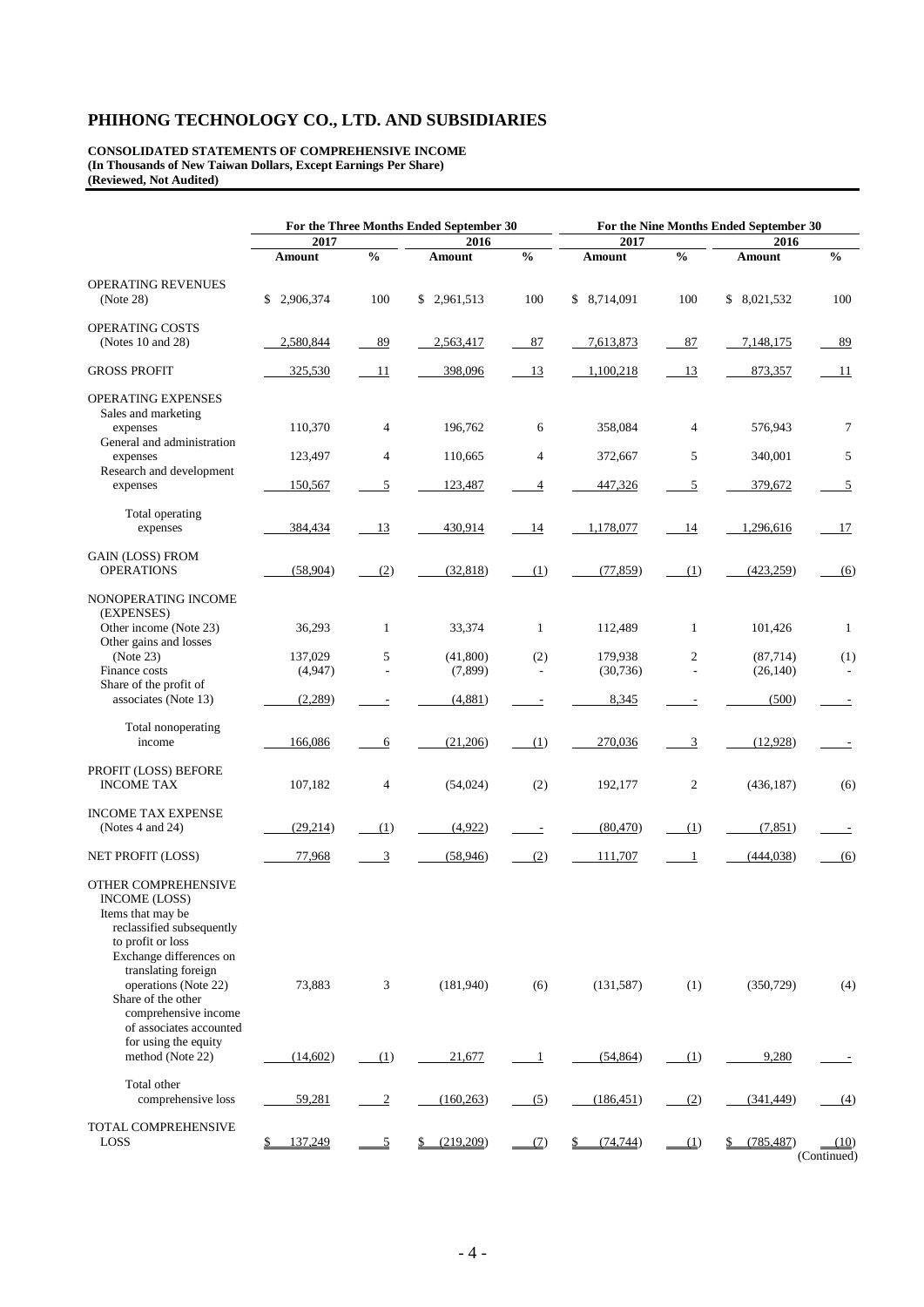**CONSOLIDATED STATEMENTS OF COMPREHENSIVE INCOME (In Thousands of New Taiwan Dollars, Except Earnings Per Share) (Reviewed, Not Audited)**

|                                                                        | For the Three Months Ended September 30 |               |                        |               | For the Nine Months Ended September 30 |               |                          |               |
|------------------------------------------------------------------------|-----------------------------------------|---------------|------------------------|---------------|----------------------------------------|---------------|--------------------------|---------------|
|                                                                        | 2017                                    |               | 2016                   |               | 2017                                   |               | 2016                     |               |
|                                                                        | Amount                                  | $\frac{0}{0}$ | Amount                 | $\frac{0}{0}$ | Amount                                 | $\frac{0}{0}$ | Amount                   | $\frac{0}{0}$ |
| <b>NET INCOME (LOSS)</b><br><b>ATTRIBUTABLE TO:</b>                    |                                         |               |                        |               |                                        |               |                          |               |
| Owners of the Company<br>Non-controlling interests                     | \$<br>77,970<br>(2)                     | 3             | \$<br>(58,940)<br>(6)  | (2)           | \$<br>111,723<br>(16)                  |               | (444, 016)<br>\$<br>(22) | (6)           |
|                                                                        | 77,968                                  |               | (58, 946)<br>S         | (2)           | 111,707                                |               | (444, 038)<br>S.         | (6)           |
| <b>TOTAL COMPREHENSIVE</b><br>INCOME (LOSS)<br><b>ATTRIBUTABLE TO:</b> |                                         |               |                        |               |                                        |               |                          |               |
| Owners of the Company<br>Non-controlling interests                     | \$<br>137,234<br>15                     | 5             | \$<br>(219,507)<br>298 | (7)           | \$<br>(75, 337)<br>593                 | (1)           | (785, 931)<br>\$<br>444  | (10)          |
|                                                                        | 137,249                                 |               | (219,209)              | (7)           | (74, 744)                              |               | (785, 487)               | (10)          |
| <b>EARNING (LOSS) PER</b><br>SHARE (Note 25)<br>Basic<br>Diluted       | 0.23<br>0.23                            |               | (0.21)                 |               | 0.35<br>0.33                           |               | (1.60)                   |               |

The accompanying notes are an integral part of the consolidated financial statements.

(With Deloitte & Touche review report dated November 10, 2017) (Concluded)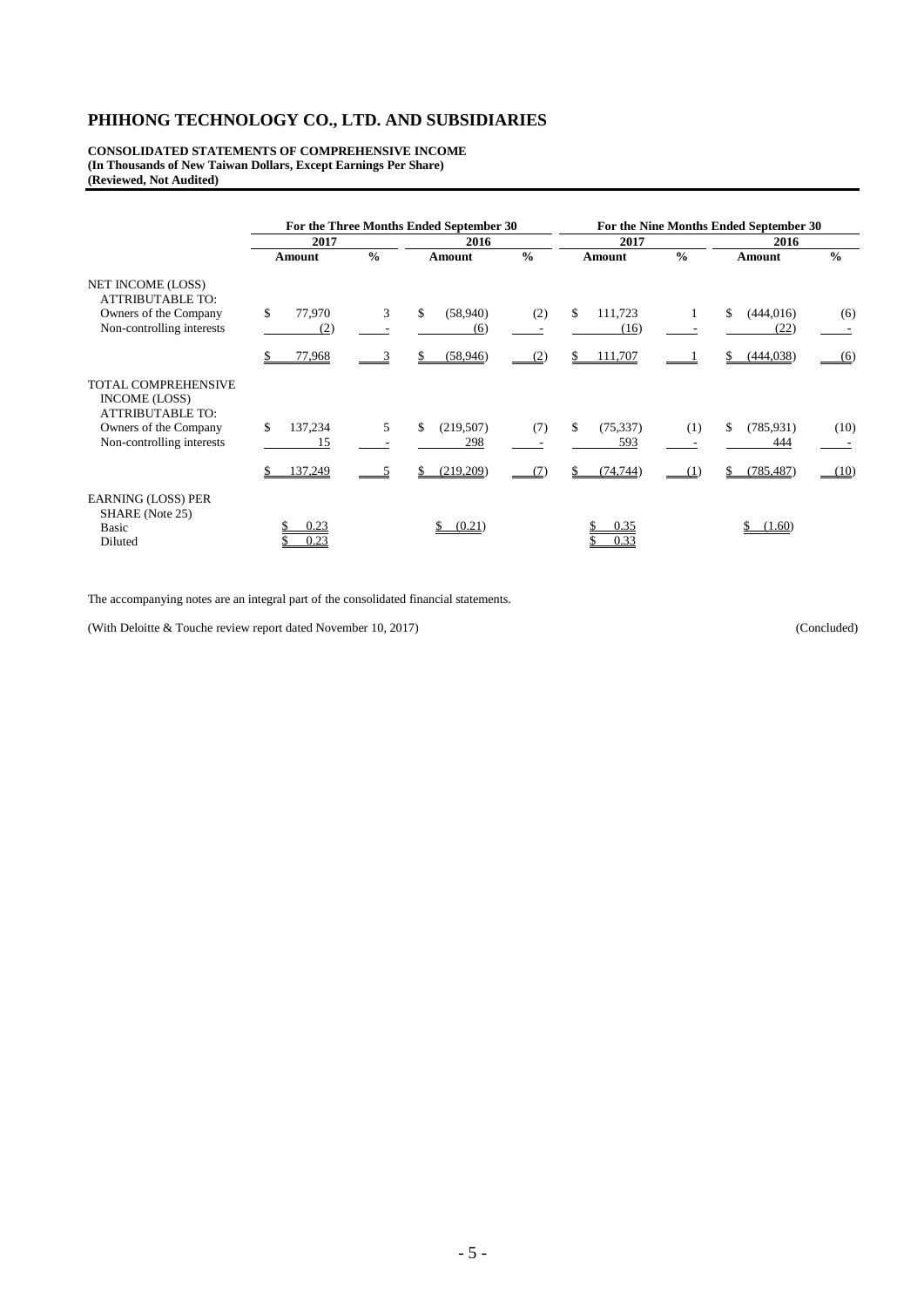#### **CONSOLIDATED STATEMENTS OF CHANGES IN EQUITY (In Thousands of New Taiwan Dollars) (Reviewed, Not Audited)**

| <b>Total</b>    | <b>Non-controlling</b><br><b>Interest</b> |              |
|-----------------|-------------------------------------------|--------------|
| \$<br>5,666,658 | \$<br>(10, 168)                           | \$5,656,490  |
| (444, 016)      | (22)                                      | (444, 038)   |
| (341, 915)      | 466                                       | (341, 449)   |
| (785, 931)      | 444                                       | (785, 487)   |
| \$<br>4,880,727 | \$<br>(9, 724)                            | \$4,871,003  |
| \$<br>4,984,599 | \$<br>(10,016)                            | \$4,974,583  |
| 111,723         | (16)                                      | 111,707      |
| (187,060)       | 609                                       | (186, 451)   |
| (75, 337)       | 593                                       | (74, 744)    |
| 610,430         |                                           | 610,430      |
| <u>7,131</u>    |                                           | <u>7,131</u> |
| \$ 5,526,823    | \$<br>(9,423)                             | \$5,517,400  |

|                                                                                                         | <b>Equity Attributable to Owners of the Company</b> |                        |                      |                                                    |                                                                |                                                                                                |                                                                                          |              |                                    |                     |
|---------------------------------------------------------------------------------------------------------|-----------------------------------------------------|------------------------|----------------------|----------------------------------------------------|----------------------------------------------------------------|------------------------------------------------------------------------------------------------|------------------------------------------------------------------------------------------|--------------|------------------------------------|---------------------|
|                                                                                                         |                                                     |                        |                      |                                                    | <b>Other Equity</b>                                            |                                                                                                |                                                                                          |              |                                    |                     |
|                                                                                                         | <b>Common</b><br><b>Stock</b>                       | <b>Capital Surplus</b> | <b>Legal Reserve</b> | <b>Retained Earnings</b><br><b>Special Reserve</b> | Unappropriated<br><b>Earnings</b><br>(Accumulated<br>Deficits) | <b>Exchange</b><br><b>Differences</b> on<br><b>Translating</b><br>Foreign<br><b>Operations</b> | <b>Unrealized</b><br>Gain (Loss) on<br>Available-for-<br>sale Financial<br><b>Assets</b> | <b>Total</b> | Non-controlling<br><b>Interest</b> | <b>Total Equity</b> |
| <b>BALANCE, JANUARY 1, 2016</b>                                                                         | \$2,776,884                                         | \$1,026,456            | \$1,113,185          | 230,859<br>$\mathbb{S}$                            | $\mathbb{S}$<br>177,165                                        | $\mathbb{S}$<br>294,758                                                                        | $\mathbb{S}$<br>47,351                                                                   | \$5,666,658  | (10, 168)<br>$\mathbb{S}^-$        | \$5,656,490         |
| Net loss for the nine months ended September 30,<br>2016                                                |                                                     |                        |                      |                                                    | (444, 016)                                                     |                                                                                                |                                                                                          | (444, 016)   | (22)                               | (444, 038)          |
| Other comprehensive income (loss) for the nine<br>months ended September 30, 2016, net of income<br>tax |                                                     |                        |                      |                                                    |                                                                | (351, 195)                                                                                     | 9,280                                                                                    | (341,915)    | 466                                | (341, 449)          |
| Total comprehensive income (loss) for the nine<br>months ended September 30, 2016                       |                                                     |                        |                      |                                                    | (444, 016)                                                     | (351, 195)                                                                                     | 9,280                                                                                    | (785, 931)   | 444                                | (785, 487)          |
| BALANCE, SEPTEMBER 30, 2016                                                                             | \$2,776,884                                         | \$1,026,456            | \$1,113,185          | \$230,859                                          | \$ (266,851)                                                   | \$<br>(56, 437)                                                                                | 56,631                                                                                   | \$4,880,727  | (9, 724)                           | \$4,871,003         |
| BALANCE, JANUARY 1, 2017                                                                                | \$2,776,884                                         | \$1,026,456            | \$1,113,185          | 230,859<br>\$                                      | \$(128,792)                                                    | (91, 443)<br>\$                                                                                | 57,450<br>\$                                                                             | \$4,984,599  | (10,016)<br>$\mathbb{S}^-$         | \$4,974,583         |
| Net income (loss) for the nine months ended<br>September 30, 2017                                       |                                                     |                        |                      |                                                    | 111,723                                                        |                                                                                                |                                                                                          | 111,723      | (16)                               | 111,707             |
| Other comprehensive income (loss) for the nine<br>months ended September 30, 2017, net of income<br>tax |                                                     |                        |                      |                                                    |                                                                | (132, 196)                                                                                     | (54, 864)                                                                                | (187,060)    | 609                                | (186, 451)          |
| Total comprehensive income (loss) for the nine<br>months ended September 30, 2017                       |                                                     |                        |                      |                                                    | 111,723                                                        | (132, 196)                                                                                     | (54, 864)                                                                                | (75, 337)    | 593                                | (74, 744)           |
| Issuance of ordinary shares for cash (Note 22)                                                          | 600,000                                             | 10,430                 |                      |                                                    |                                                                |                                                                                                |                                                                                          | 610,430      |                                    | 610,430             |
| Issuance of ordinary shares under employee share<br>options (Note 22)                                   |                                                     | 7,131                  |                      |                                                    |                                                                |                                                                                                |                                                                                          | 7,131        |                                    | 7,131               |
| BALANCE, SEPTEMBER 30, 2017                                                                             | \$3,376,884                                         | \$1,044,017            | \$1,113,185          | 230,859                                            | (17,069)                                                       | (223, 639)                                                                                     | 2,586                                                                                    | \$5,526,823  | (9,423)                            | \$5,517,400         |

The accompanying notes are an integral part of the consolidated financial statements.

(With Deloitte & Touche review report dated November 10, 2017)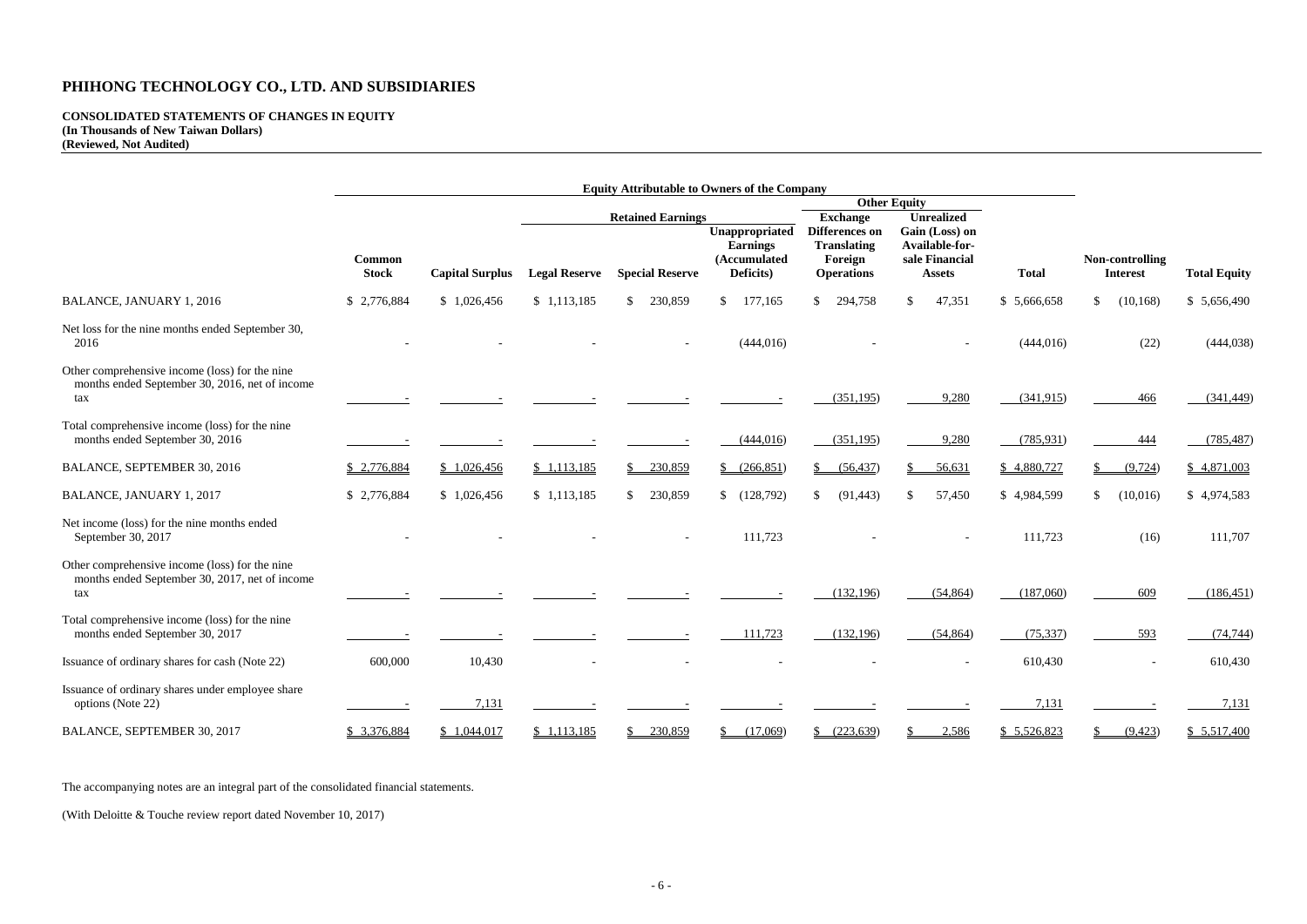#### **CONSOLIDATED STATEMENTS OF CASH FLOWS (In Thousands of New Taiwan Dollars) (Reviewed, Not Audited)**

|                                                                         | <b>For the Nine Months Ended</b><br><b>September 30</b> |            |    |             |
|-------------------------------------------------------------------------|---------------------------------------------------------|------------|----|-------------|
|                                                                         |                                                         | 2017       |    | 2016        |
| CASH FLOWS FROM OPERATING ACTIVITIES                                    |                                                         |            |    |             |
| Income (loss) before income tax                                         | \$                                                      | 192,177    | \$ | (436, 187)  |
| Adjustments for:                                                        |                                                         |            |    |             |
| Reversal of impairment loss on trade receivables                        |                                                         |            |    | (2,028)     |
| Depreciation expense                                                    |                                                         | 237,426    |    | 282,071     |
| Amortization expense                                                    |                                                         | 17,039     |    | 12,987      |
| Net gain on fair value change of financial assets designated as at fair |                                                         |            |    |             |
| value through profit or loss                                            |                                                         | (1,649)    |    |             |
| Finance costs                                                           |                                                         | 30,736     |    | 26,140      |
| Interest income                                                         |                                                         | (11, 341)  |    | (22, 859)   |
| Dividend revenue                                                        |                                                         | (5,874)    |    | (5,239)     |
| Compensation costs of employee share options                            |                                                         | 7,131      |    |             |
|                                                                         |                                                         |            |    |             |
| Share of profit of associates                                           |                                                         | (8, 345)   |    | 500         |
| Gain on disposal of property, plant and equipment                       |                                                         | (11,659)   |    | (6,882)     |
| Gain on disposal of investment properties                               |                                                         | (129, 588) |    |             |
| Loss on disposal of intangible assets                                   |                                                         | 180        |    | 379         |
| Gain on disposal of non-current assets held for sale                    |                                                         | (113,218)  |    |             |
| Gain on disposal of investment                                          |                                                         | (10,902)   |    | (5,923)     |
| Gain on buy-back of bonds payable                                       |                                                         | (103)      |    | (1,606)     |
| Amortization of prepayments for lease                                   |                                                         | 2,560      |    | 2,904       |
| Net changes in operating assets and liabilities                         |                                                         |            |    |             |
| Trade receivables                                                       |                                                         | 364,452    |    | 166,756     |
| Other receivables                                                       |                                                         | (47, 464)  |    | (11,802)    |
| Inventories                                                             |                                                         | 80,063     |    | 207,307     |
| Other current assets                                                    |                                                         | (9,496)    |    | (12, 439)   |
| Trade payables                                                          |                                                         | (563, 671) |    | (46, 739)   |
| Trade payables to related parties                                       |                                                         | (2,870)    |    | 493         |
| Other payables                                                          |                                                         | (75, 772)  |    | (23,162)    |
| Other current liabilities                                               |                                                         | (93, 929)  |    | 105,848     |
| Reserve for retirement plan                                             |                                                         | (474)      |    | (545)       |
| Cash (used in) generated from operating activities                      |                                                         | (154, 591) |    | 229,974     |
| Interest paid                                                           |                                                         | (18, 720)  |    | (10, 471)   |
| Interest received                                                       |                                                         | 27,139     |    | 15,560      |
| Income tax paid                                                         |                                                         | (61, 416)  |    | (28, 834)   |
|                                                                         |                                                         |            |    |             |
| Net cash (used in) generated from operating activities                  |                                                         | (207, 588) |    | 206,229     |
| CASH FLOWS FROM INVESTING ACTIVITIES                                    |                                                         |            |    |             |
| Purchase of financial assets at fair value through profit or loss       |                                                         | (92,066)   |    |             |
| Proceeds from sale of financial assets at fair value through profit or  |                                                         |            |    |             |
| loss                                                                    |                                                         |            |    | 153,406     |
| Purchase of financial assets measured at cost                           |                                                         |            |    | (25,000)    |
|                                                                         |                                                         |            |    | (Continued) |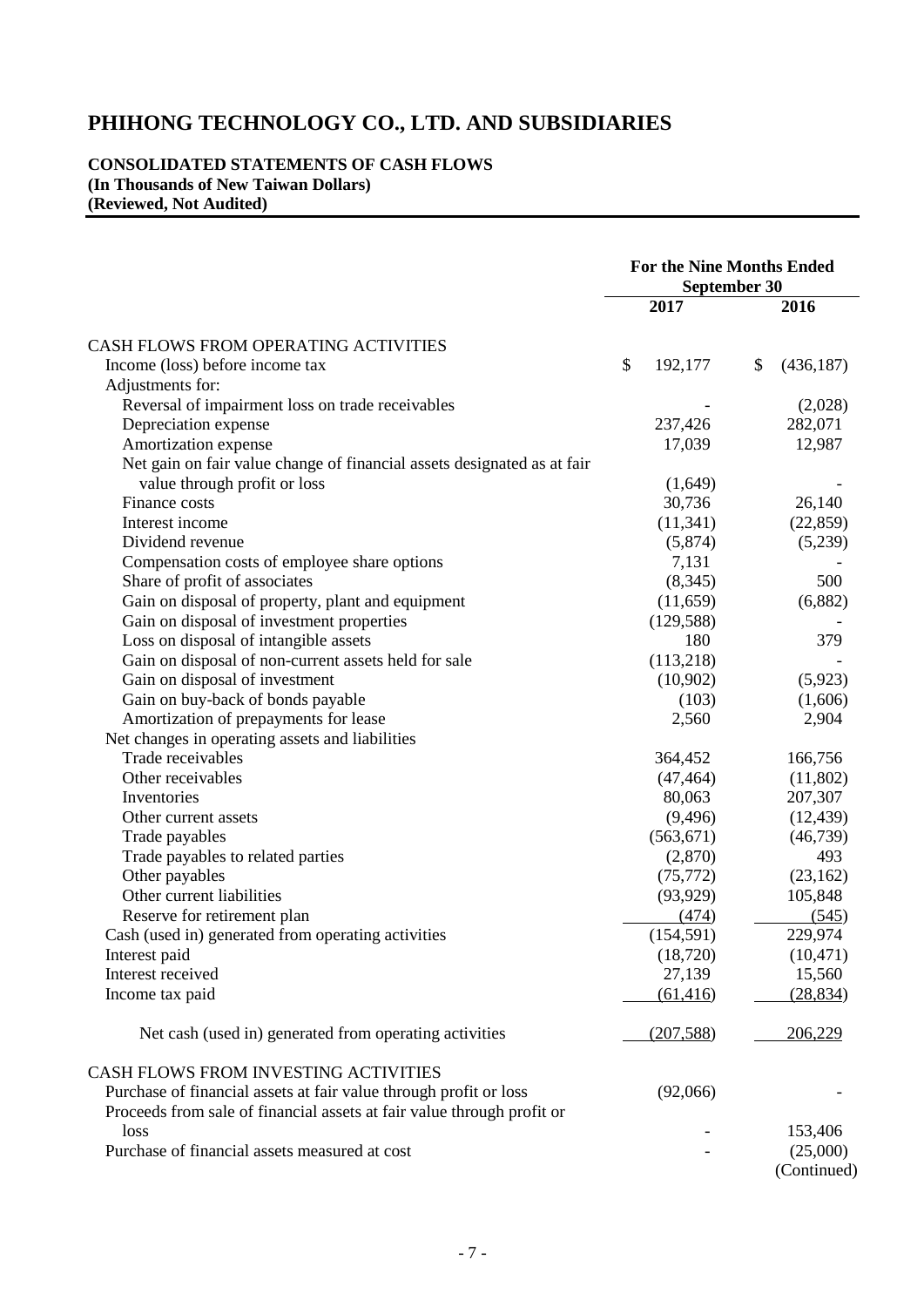#### **CONSOLIDATED STATEMENTS OF CASH FLOWS (In Thousands of New Taiwan Dollars) (Reviewed, Not Audited)**

|                                                                         | <b>For the Nine Months Ended</b><br>September 30 |             |  |  |
|-------------------------------------------------------------------------|--------------------------------------------------|-------------|--|--|
|                                                                         | 2017                                             | 2016        |  |  |
| Decrease and return of capital from investees at equity method          | \$                                               | \$<br>8,590 |  |  |
| Proceeds from disposal of non-current assets held for sale              | 124,213                                          |             |  |  |
| Payments for property, plant and equipment                              | (84, 559)                                        | (210, 173)  |  |  |
| Proceeds from disposal of property, plant and equipment                 | 26,371                                           | 35,077      |  |  |
| Payments for intangible assets                                          | (14, 101)                                        | (3,629)     |  |  |
| Proceeds from disposal of intangible assets                             |                                                  | 121         |  |  |
| Decrease in refundable deposits                                         | 436                                              | 13,365      |  |  |
| Proceeds from disposal of investment properties                         | 394,386                                          |             |  |  |
| Increase in other financial assets                                      |                                                  | (214, 614)  |  |  |
| Decrease in other financial assets                                      | 582,661                                          |             |  |  |
| Increase in prepayment for equipments                                   |                                                  | (7, 411)    |  |  |
| Dividend received                                                       | 19,685                                           | 9,796       |  |  |
| Decrease and return of capital from investees of financial assets       |                                                  |             |  |  |
| measured at cost                                                        | 5,420                                            | 39          |  |  |
| Net cash generated from (used in) investing activities                  | 962,446                                          | (240, 433)  |  |  |
| CASH FLOWS FROM FINANCING ACTIVITIES                                    |                                                  |             |  |  |
| Proceeds from short-term borrowings                                     | 103,160                                          |             |  |  |
| Proceeds from issue of bonds payable                                    |                                                  | 1,000,000   |  |  |
| Repayments of convertible bonds                                         | (1,171,839)                                      | (105,959)   |  |  |
| Repayments of long-term borrowings                                      | (9,600)                                          | (710, 454)  |  |  |
| Increase in guarantee deposits received                                 |                                                  | 2,370       |  |  |
| Decrease in guarantee deposits received                                 | (3,048)                                          |             |  |  |
| Payments for transaction costs attributable to issue of bonds payable   |                                                  | (2,380)     |  |  |
| Proceeds from issuance of ordinary shares                               | 612,000                                          |             |  |  |
| Payments for transaction costs attribute to issuance of ordinary shares | (1,570)                                          |             |  |  |
| Net cash (used in) generated from financing activities                  | (470, 897)                                       | 183,577     |  |  |
| EFFECTS OF EXCHANGE RATE CHANGES ON THE BALANCE                         |                                                  |             |  |  |
| OF CASH HELD IN FOREIGN CURRENCIES                                      | (67, 547)                                        | (74, 329)   |  |  |
| NET INCREASE IN CASH AND CASH EQUIVALENTS                               | 216,414                                          | 75,044      |  |  |
| CASH AND CASH EQUIVALENTS AT THE BEGINNING OF THE<br><b>PERIOD</b>      | 1,312,763                                        | 1,489,934   |  |  |
| CASH AND CASH EQUIVALENTS AT THE END OF THE PERIOD                      | \$1,529,177                                      | \$1,564,978 |  |  |

The accompanying notes are an integral part of the consolidated financial statements.

(With Deloitte & Touche review report dated November 10, 2017) (Concluded)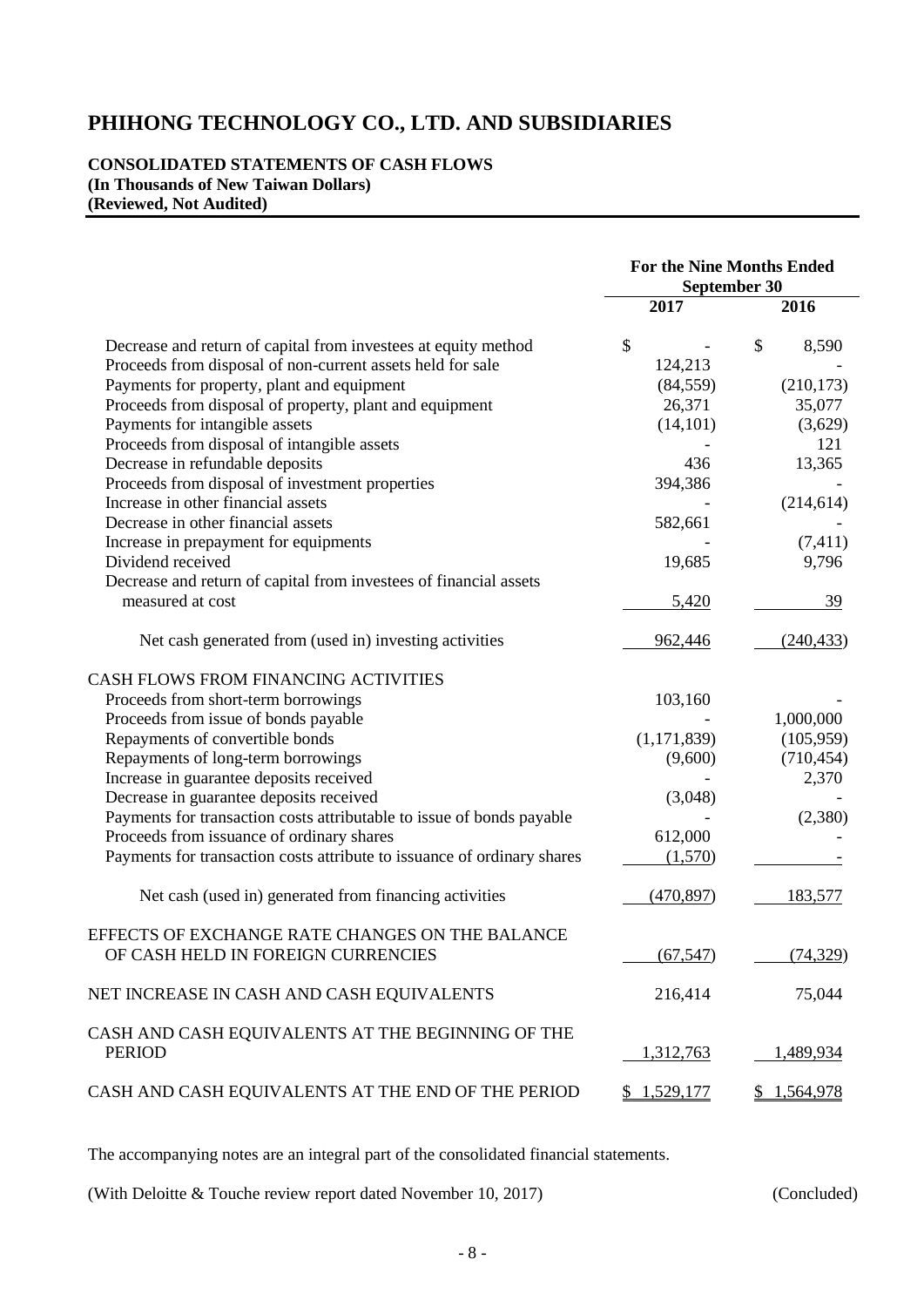#### **NOTES TO CONSOLIDATED FINANCIAL STATEMENTS FOR THE NINE MONTHS ENDED SEPTEMBER 30, 2017 AND 2016 (In Thousands of New Taiwan Dollars, Except Per Share Data and Unless Stated Otherwise) (Reviewed, Not Audited)**

#### **1. GENERAL INFORMATION**

Phihong Technology Co., Ltd. ("Phihong" or "the Company"), which was formerly known as Phihong Enterprise Co., Ltd. was incorporated on December 12, 1972 under the laws of the Republic of China (ROC). Under a resolution approved in the stockholders' meeting in June 2003, Phihong changed its name to Phihong Technology Co., Ltd. Phihong primarily manufactures and sells AC/DC power adapters, charger bases, power supply modules, UPS (uninterruptible power supply) for computers, ballasts, etc.

In February 2000, Phihong was authorized to trade its stocks on the over-the-counter (OTC) securities exchange in Taiwan. In September 2001, Phihong's stocks ceased to be OTC traded and Phihong later obtained authorization to have its stocks listed on the Taiwan Stock Exchange.

The consolidated financial statements are presented in the Company's functional currency, New Taiwan dollar.

#### **2. APPROVAL OF FINANCIAL STATEMENTS**

The consolidated financial statements were approved by the Company's board of directors on November 10, 2017.

#### **3. APPLICATION OF NEW, AMENDED AND REVISED STANDARDS AND INTERPRETATIONS**

a. Initial application of the amendments to the Regulations Governing the Preparation of Financial Reports by Securities Issuers and the International Financial Reporting Standards (IFRS), International Accounting Standards (IAS), Interpretations of IFRS (IFRIC), and Interpretations of IAS (SIC) (collectively, the "IFRSs") endorsed and issued into effect by the FSC

Except for the following, whenever applied, the initial application of the amendments to the Regulations Governing the Preparation of Financial Reports by Securities Issuers and the IFRSs endorsed and issued into effect by the FSC would not have any material impact on the Group's accounting policies:

1) Amendment to IFRS 5 "Non-current Assets Held for Sale and Discontinued Operations"

IFRS 5 was amended by the Annual Improvements to IFRSs: 2012-2014 Cycle to clarify that reclassification between non-current assets (or disposal group) "held for sale" and non-current assets "held for distribution to owners" does not constitute a change to a plan of sale or distribution. Therefore, previous accounting treatment is not reversed. The amendment also explains that assets that no longer meet the criteria for "held for distribution to owners" and do not meet the criteria for "held for sale" should be treated in the same way as assets that cease to be classified as held for sale. The amendment should be applied prospectively to transactions that occur on or after January 1, 2017.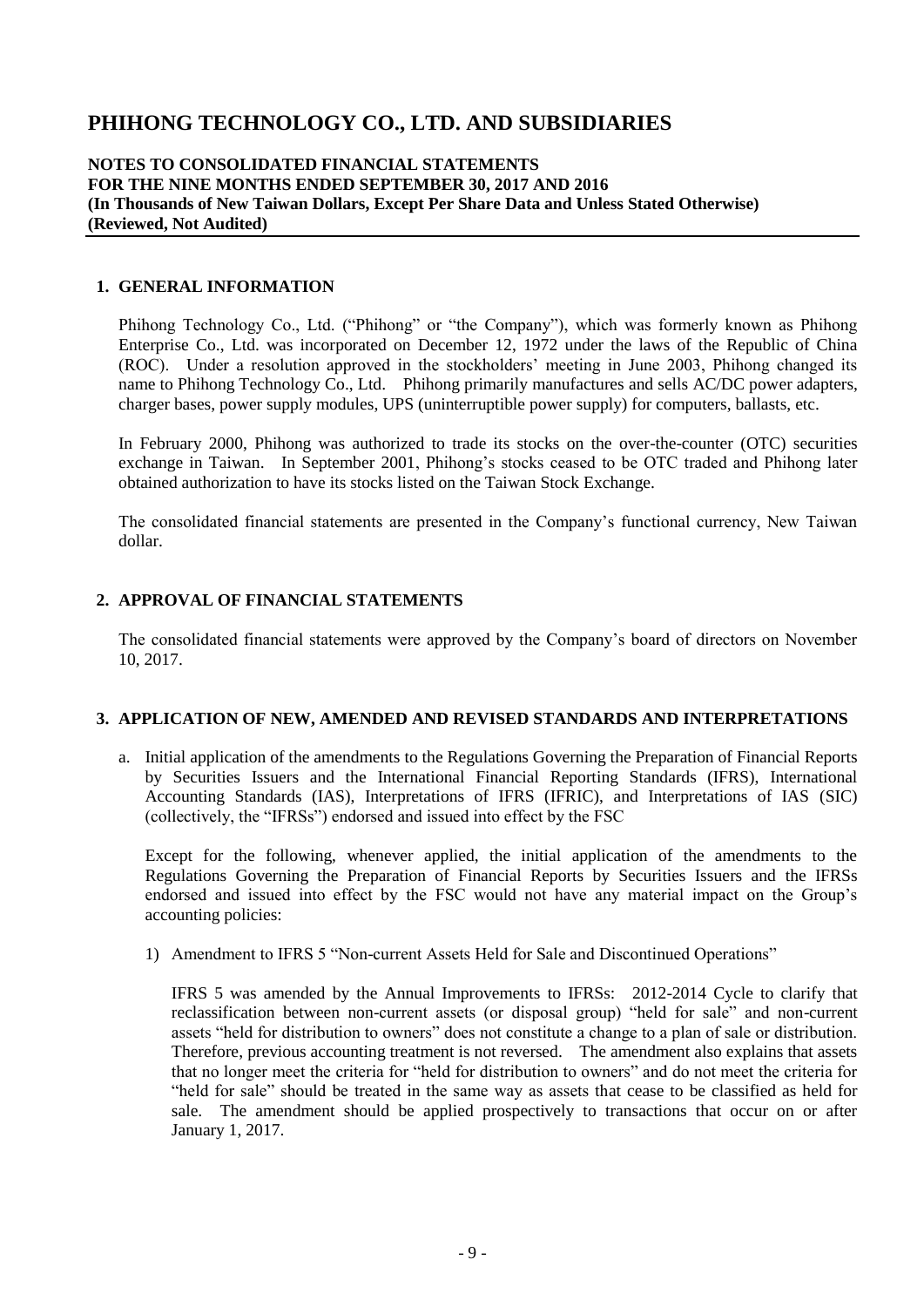2) Amendment to IFRS 8 "Operating Segments"

IFRS 8 was amended by the Annual Improvements to IFRSs: 2010-2012 Cycle to require disclosure of the judgments made by management in applying the aggregation criteria to operating segments, including a description of the operating segments aggregated and the economic indicators assessed in determining whether the operating segments have "similar economic characteristics". The amendment also clarifies that a reconciliation of the total of the reportable segments' assets to the entity's assets should only be provided if the segments' assets are regularly provided to the chief operating decision-maker. The judgements made in applying aggregation criteria should be disclosed retrospectively upon initial application of the amendment in 2017, please refer to Note 32.

3) Amendments to IFRS 13 "Fair Value Measurement"

The basis for conclusions of IFRS 13 was amended by the Annual Improvements to IFRSs: 2010-2012 Cycle to clarify that when the amendment becomes effective in 2017, the short-term receivables and payables with no stated interest rate is measured at their invoice amounts without discounting, if the effect of not discounting is immaterial.

IFRS 13 was also amended by the Annual Improvements to IFRSs: 2011-2013 Cycle to clarify that the scope in IFRS 13 of the portfolio exception for measuring the fair value of a group of financial assets and financial liabilities on a net basis includes all contracts that are within the scope of, and accounted for in accordance with, IAS 39 or IFRS 9, even if those contracts do not meet the definitions of financial assets or financial liabilities within IAS 32.

4) Amendment to IAS 36 "Impairment of Assets"

The amendment "Disclosures for Non-financial Assets" clarifies that the recoverable amount of an asset or a cash-generating unit is disclosed only when an impairment loss on the asset has been recognized or reversed during the period.

5) Amendments to the Regulations Governing the Preparation of Financial Reports by Securities **Issuers** 

The amendments include additions of several accounting items and requirements for disclosures of impairment of non-financial assets as a consequence of the IFRSs endorsed and issued into effect by the FSC. In addition, as a result of the post implementation review of IFRSs in Taiwan, the amendments also include emphasis on certain recognition and measurement considerations and add requirements for disclosures of related party transactions and goodwill.

The amendments stipulate that other companies or institutions of which the chairman of the board of directors or president serves as the chairman of the board of directors or the president, or is the spouse or second immediate family of the chairman of the board of directors or president of the Group are deemed to have a substantive related party relationship, unless it can be demonstrated that no control, joint control, or significant influence exists. Furthermore, the amendments require the disclosure of the names of the related parties and the relationship with whom the Group has significant transaction. If the transaction or balance with a specific related party is 10% or more of the Group's respective total transaction or balance, such transaction should be separately disclosed by the name of each related party.

The amendments also require additional disclosure if there is a significant difference between the actual operation after business combination and the expected benefit on acquisition date.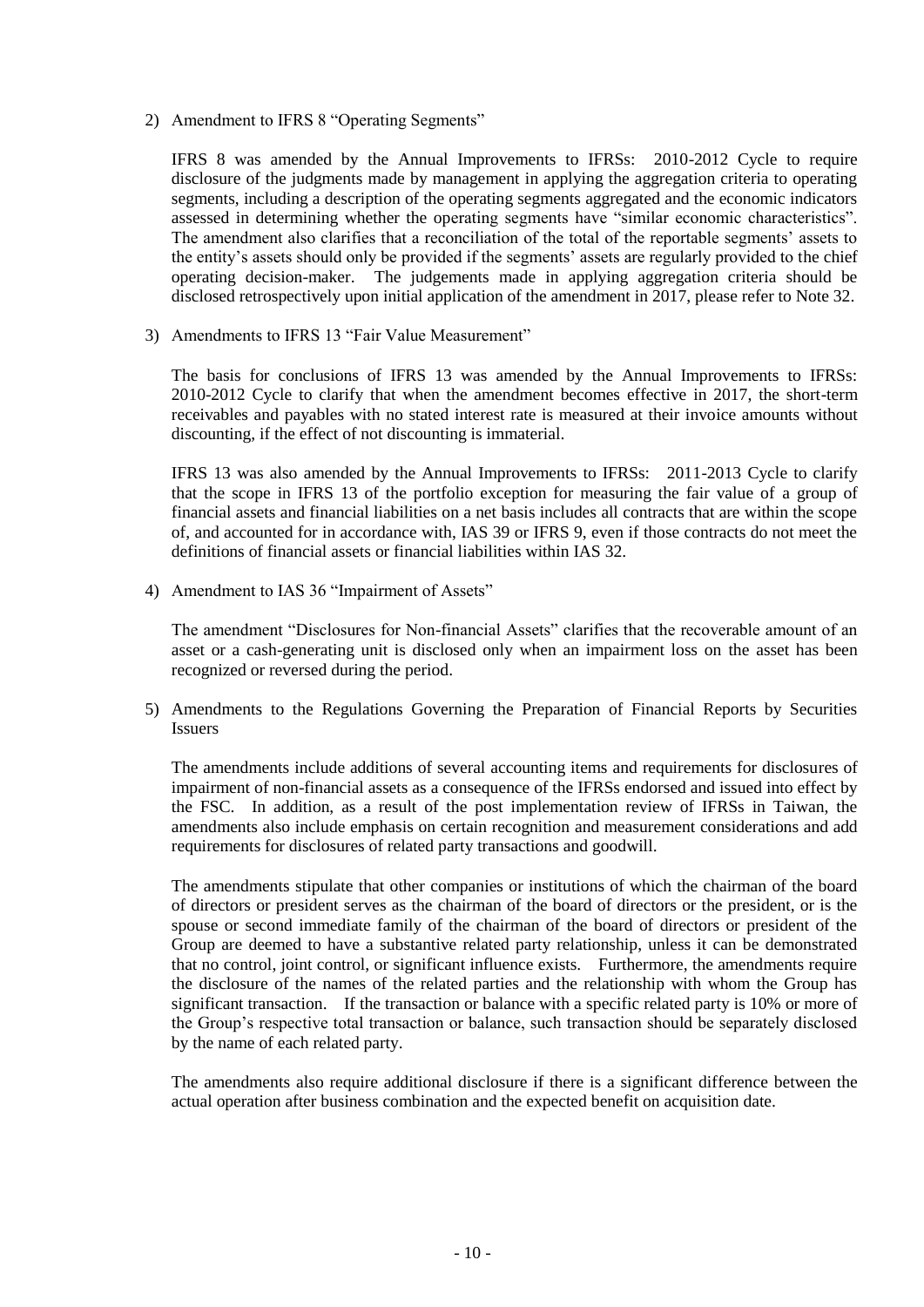b. The Regulations Governing the Preparation of Financial Reports by Securities Issuers and the International Financial Reporting Standards (IFRS), International Accounting Standards (IAS), Interpretations of IFRS (IFRIC), and Interpretations of IAS (SIC) (collectively, the "IFRSs") endorsed by the FSC for application starting from 2018

| <b>New IFRSs</b>                                                 | <b>Effective Date</b><br><b>Announced by IASB (Note 1)</b> |  |  |
|------------------------------------------------------------------|------------------------------------------------------------|--|--|
|                                                                  |                                                            |  |  |
| Annual Improvements to IFRSs 2014-2016 Cycle                     | Note 2                                                     |  |  |
| Amendment to IFRS 2 "Classification and Measurement of           | <b>January 1, 2018</b>                                     |  |  |
| Share-based Payment Transactions"                                |                                                            |  |  |
| Amendments to IFRS 4 "Applying IFRS 9 Financial Instruments with | January 1, 2018                                            |  |  |
| IFRS 4 Insurance Contracts"                                      |                                                            |  |  |
| IFRS 9 "Financial Instruments"                                   | <b>January 1, 2018</b>                                     |  |  |
| Amendments to IFRS 9 and IFRS 7 "Mandatory Effective Date of     | January 1, 2018                                            |  |  |
| IFRS 9 and Transition Disclosures"                               |                                                            |  |  |
| IFRS 15 "Revenue from Contracts with Customers"                  | <b>January 1, 2018</b>                                     |  |  |
| Amendments to IFRS 15 "Clarifications to IFRS 15 Revenue from    | January 1, 2018                                            |  |  |
| Contracts with Customers"                                        |                                                            |  |  |
| Amendment to IAS 7 "Disclosure Initiative"                       | January 1, 2017                                            |  |  |
| Amendments to IAS 12 "Recognition of Deferred Tax Assets for     | January 1, 2017                                            |  |  |
| Unrealized Losses"                                               |                                                            |  |  |
| Amendments to IAS 40 "Transfers of Investment Property"          | <b>January 1, 2018</b>                                     |  |  |
| IFRIC 22 "Foreign Currency Transactions and Advance              | <b>January 1, 2018</b>                                     |  |  |
| Consideration"                                                   |                                                            |  |  |

- Note 1: Unless stated otherwise, the above New IFRSs are effective for annual periods beginning on or after their respective effective dates.
- Note 2: The amendment to IFRS 12 is retrospectively applied for annual periods beginning on or after January 1, 2017; the amendment to IAS 28 is retrospectively applied for annual periods beginning on or after January 1, 2018.
- 1) IFRS 9 "Financial Instruments" and related amendment

Recognition, measurement and impairment of financial assets

With regards to financial assets, all recognized financial assets that are within the scope of IAS 39 "Financial Instruments: Recognition and Measurement" are subsequently measured at amortized cost or fair value. Under IFRS 9, the requirement for the classification of financial assets is stated below.

For the Group's debt instruments that have contractual cash flows that are solely payments of principal and interest on the principal amount outstanding, their classification and measurement are as follows:

a) For debt instruments, if they are held within a business model whose objective is to collect the contractual cash flows, the financial assets are measured at amortized cost and are assessed for impairment continuously with impairment loss recognized in profit or loss, if any. Interest revenue is recognized in profit or loss by using the effective interest method;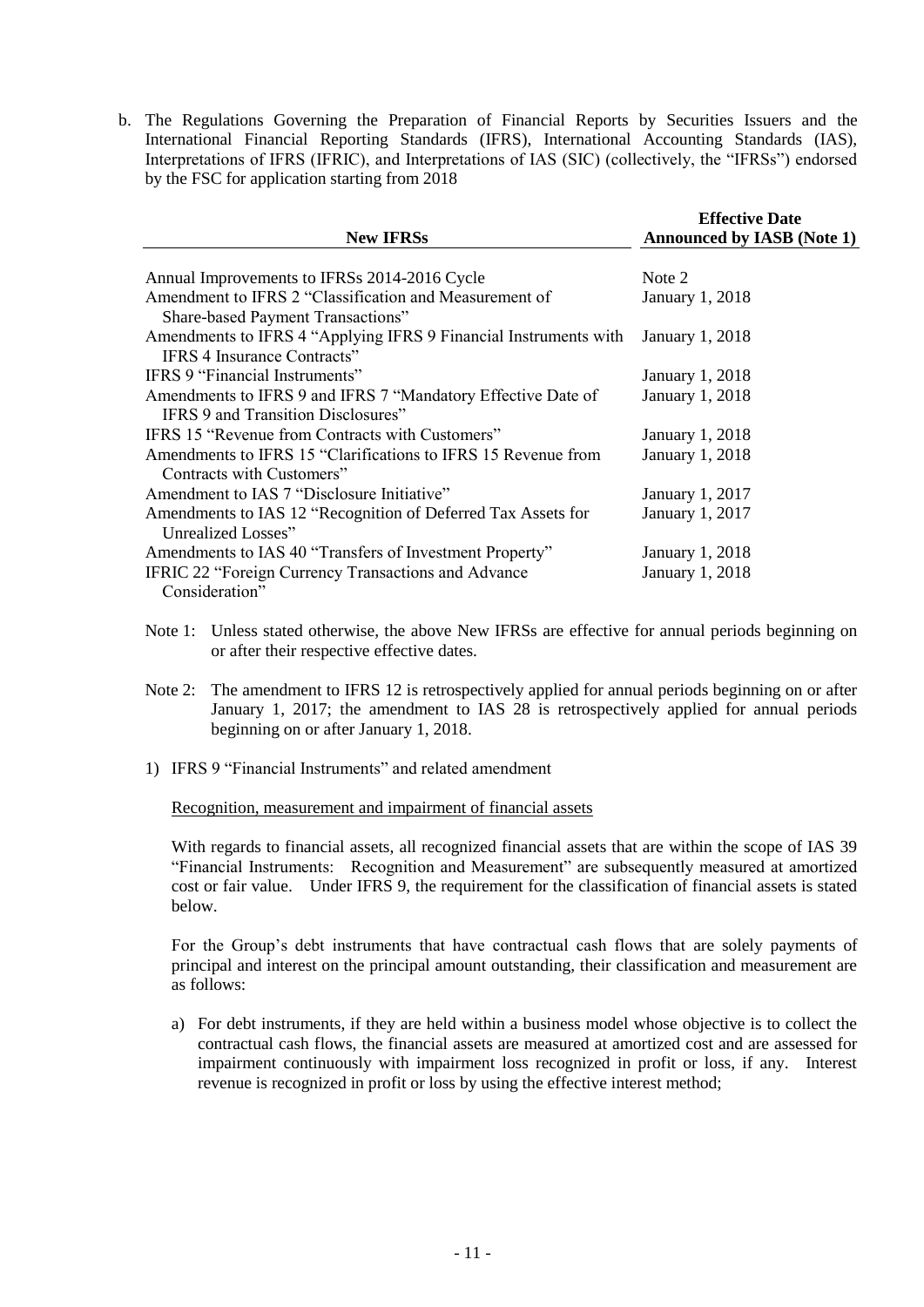b) For debt instruments, if they are held within a business model whose objective is achieved by both the collecting of contractual cash flows and the selling of financial assets, the financial assets are measured at fair value through other comprehensive income (FVTOCI) and are assessed for impairment. Interest revenue is recognized in profit or loss by using the effective interest method, and other gain or loss shall be recognized in other comprehensive income, except for impairment gains or losses and foreign exchange gains and losses. When the debt instruments are derecognized or reclassified, the cumulative gain or loss previously recognized in other comprehensive income is reclassified from equity to profit or loss.

Except for the above, all other financial assets are measured at fair value through profit or loss. However, the Group may make an irrevocable election to present subsequent changes in the fair value of an equity investment (that is not held for trading) in other comprehensive income, with only dividend income generally recognized in profit or loss. No subsequent impairment assessment is required, and the cumulative gain or loss previously recognized in other comprehensive income cannot be reclassified from equity to profit or loss.

Besides, unlisted shares measured at cost will be measured at fair value instead.

IFRS 9 requires impairment loss on financial assets to be recognized by using the "Expected Credit Losses Model". The loss allowance is required for financial assets measured at amortized cost, financial assets mandatorily measured at FVTOCI, lease receivables, contract assets arising from IFRS 15 "Revenue from Contracts with Customers", certain written loan commitments and financial guarantee contracts. A loss allowance for the 12-month expected credit losses is required for a financial asset if its credit risk has not increased significantly since initial recognition. A loss allowance for full lifetime expected credit losses is required for a financial asset if its credit risk has increased significantly since initial recognition and is not low. However, a loss allowance for full lifetime expected credit losses is required for trade receivables that do not constitute a financing transaction.

For purchased or originated credit-impaired financial assets, the Group takes into account the expected credit losses on initial recognition in calculating the credit-adjusted effective interest rate. Subsequently, any changes in expected losses are recognized as a loss allowance with a corresponding gain or loss recognized in profit or loss.

2) IFRS 15 "Revenue from Contracts with Customers" and related amendment

IFRS 15 establishes principles for recognizing revenue that apply to all contracts with customers, and will supersede IAS 18 "Revenue", IAS 11 "Construction Contracts" and a number of revenue-related interpretations.

When applying IFRS 15, an entity shall recognize revenue by applying the following steps:

- Identify the contract with the customer;
- Identify the performance obligations in the contract;
- Determine the transaction price;
- Allocate the transaction price to the performance obligations in the contract; and
- Recognize revenue when the entity satisfies a performance obligation.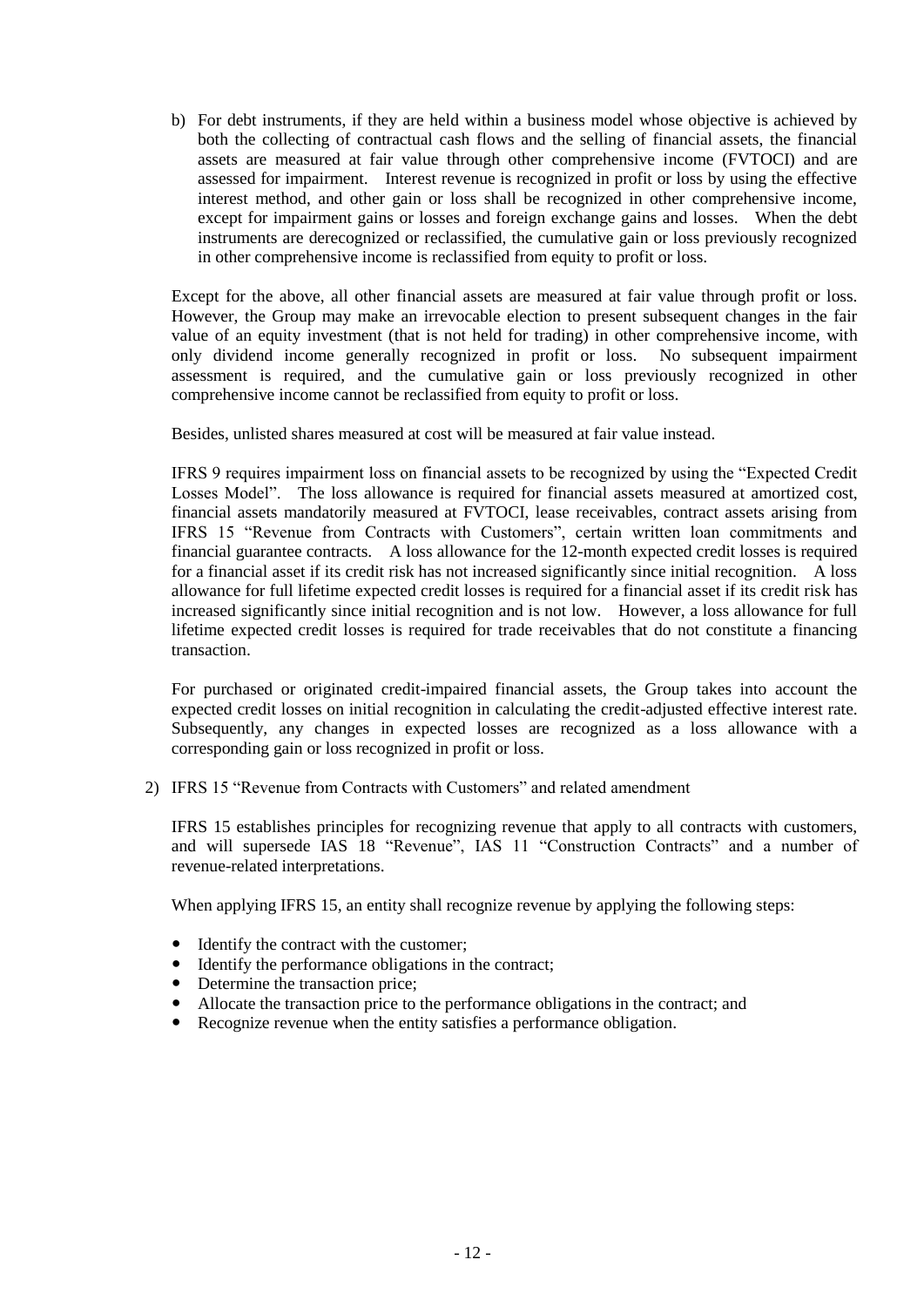3) IFRIC 22 "Foreign Currency Transactions and Advance Consideration"

IAS 21 stipulated that a foreign currency transaction shall be recorded on initial recognition in the functional currency by applying to the foreign currency amount the spot exchange rate between the functional currency and the foreign currency at the date of the transaction. IFRIC 22 further explains that the date of the transaction is the date on which an entity recognizes a non-monetary asset or non-monetary liability from payment or receipt of advance consideration. If there are multiple payments or receipts in advance, the entity shall determine the date of the transaction for each payment or receipt of advance consideration.

The Group will apply IFRIC 22 prospectively to all assets, expenses and income recognized on or after January 1, 2018 within the scope of the Interpretation.

Except for the above impact, as of the date the consolidated financial statements were authorized for issue, the Group is continuously assessing the possible impact that the application of other standards and interpretations will have on the Group's financial position and financial performance, and will disclose the relevant impact when the assessment is completed.

c. New IFRSs in issue but not yet endorsed and issued into effect by the FSC

| <b>New IFRSs</b>                                                  | <b>Effective Date</b><br><b>Announced by IASB (Note)</b> |
|-------------------------------------------------------------------|----------------------------------------------------------|
|                                                                   |                                                          |
| Amendments to IFRS 9 "Prepayment Features with Negative           | January 1, 2019                                          |
| Compensation"                                                     |                                                          |
| Amendments to IFRS 10 and IAS 28 "Sale or Contribution of Assets  | To be determined by IASB                                 |
| between an Investor and its Associate or Joint Venture"           |                                                          |
| IFRS 16 "Leases"                                                  | January 1, 2019                                          |
| IFRS 17 "Insurance Contracts"                                     | January 1, 2021                                          |
| Amendments to IAS 28 "Long-term Interests in Associates and Joint | January 1, 2019                                          |
| Ventures"                                                         |                                                          |
| IFRIC 23 "Uncertainty Over Income Tax Treatments"                 | January 1, 2019                                          |

Note: Unless stated otherwise, the above New IFRSs are effective for annual periods beginning on or after their respective effective dates.

1) IFRS 16 "Leases"

IFRS 16 sets out the accounting standards for leases that will supersede IAS 17 and a number of related interpretations.

Under IFRS 16, if the Group is a lessee, it shall recognize right-of-use assets and lease liabilities for all leases on the consolidated balance sheets except for low-value and short-term leases. The Group may elect to apply the accounting method similar to the accounting for operating lease under IAS 17 to the low-value and short-term leases. On the consolidated statements of comprehensive income, the Group should present the depreciation expense charged on the right-of-use asset separately from interest expense accrued on the lease liability; interest is computed by using effective interest method. On the consolidated statements of cash flows, cash payments for the principal portion of the lease liability are classified within financing activities; cash payments for interest portion are classified within operating activities.

The application of IFRS 16 is not expected to have a material impact on the accounting of the Group as lessor.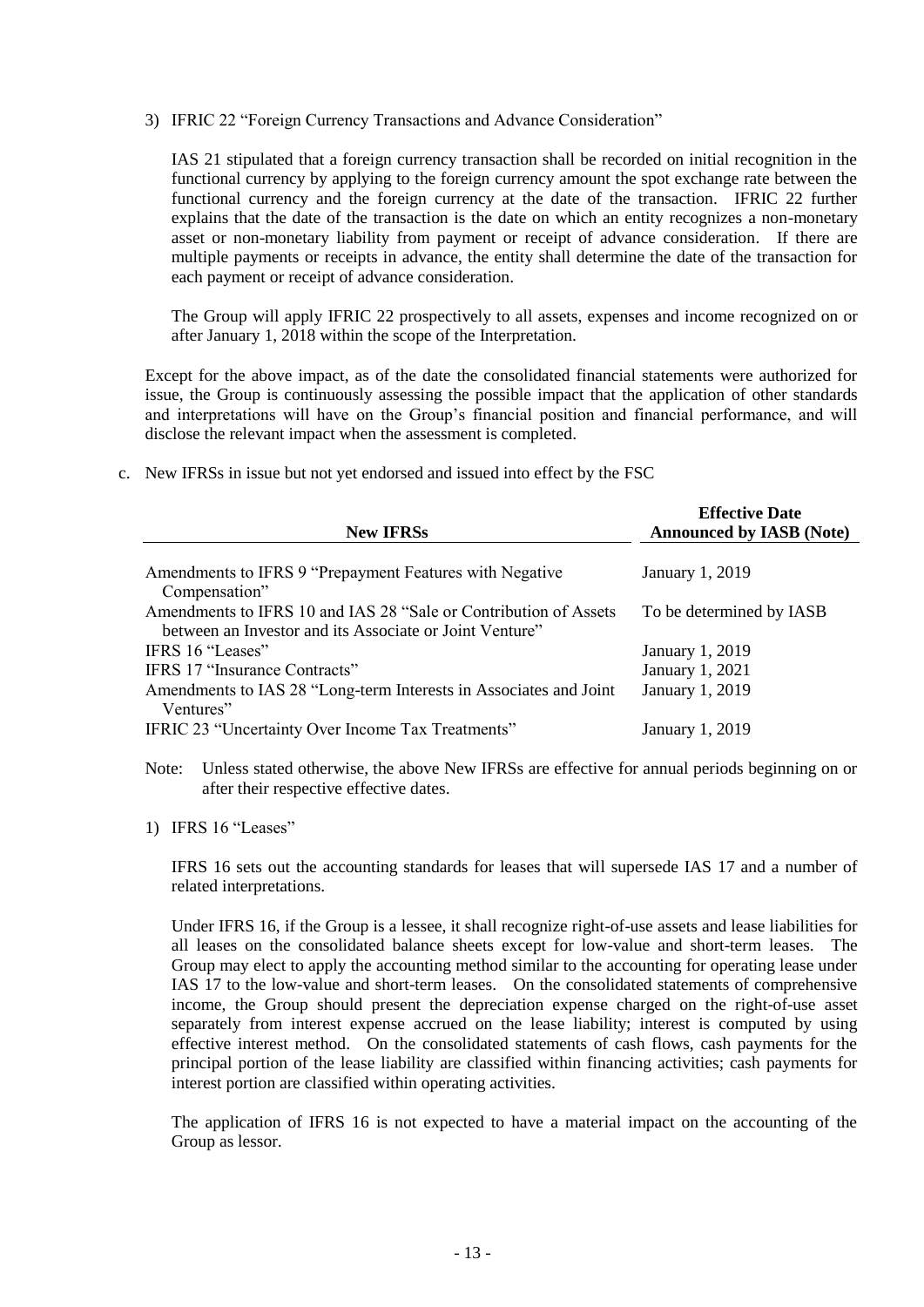When IFRS 16 becomes effective, the Group may elect to apply this Standard either retrospectively to each prior reporting period presented or retrospectively with the cumulative effect of the initial application of this Standard recognized at the date of initial application.

2) IFRIC 23 "Uncertainty Over Income Tax Treatments"

IFRIC 23 clarifies that when there is uncertainty over income tax treatments, the Group should assume that the taxation authority will have full knowledge of all related information when making related examinations. If the Group concludes that it is probable that the taxation authority will accept an uncertain tax treatment, the Group should determine the taxable profit, tax bases, unused tax losses, unused tax credits or tax rates consistently with the tax treatments used or planned to be used in its income tax filings. If it is not probable that the taxation authority will accept an uncertain tax treatment, the Group should make estimates using either the most likely amount or the expected value of the tax treatment, depending on which method the entity expects to better predict the resolution of the uncertainty. The Group has to reassess its judgments and estimates if facts and circumstances change.

The Group may elect to apply IFRIC 23 either retrospectively to each prior reporting period presented, if this is possible without the use of hindsight, or retrospectively with the cumulative effect of the initial application of IFRIC 23 recognized at the date of initial application.

When the amendments become effective, the Group shall apply the amendments retrospectively. However, the Group may elect to recognize the cumulative effect of the initial application of the amendments in the opening carrying amount at the date of initial application, or to restate prior periods if, and only if, it is possible without the use of hindsight.

Except for the above impact, as of the date the consolidated financial statements were authorized for issue, the Group is continuously assessing the possible impact that the application of other standards and interpretations will have on the Group's financial position and financial performance, and will disclose the relevant impact when the assessment is completed.

#### **4. SUMMARY OF SIGNIFICANT ACCOUNTING POLICIES**

a. Statement of compliance

These interim consolidated financial statements have been prepared in accordance with the Regulations Governing the Preparation of Financial Reports by Securities Issuers and IAS 34 "Interim Financial Reporting" as endorsed and issued into effect by the FSC. Disclosure information included in these interim consolidated financial statements is less than the disclosure information required in a complete set of annual financial statements.

#### b. Basis of preparation

The consolidated financial statements have been prepared on the historical cost basis except for the financial instruments and net defined benefit liabilities which are measured at the present value of the defined benefit obligation less the fair value of plan assets.

The fair value measurements, which are grouped into Levels 1 to 3 based on the degree to which the fair value measurement inputs are observable and based on the significance of the inputs to the fair value measurement in its entirety, are described as follows:

- 1) Level 1 inputs are quoted prices (unadjusted) in active markets for identical assets or liabilities;
- 2) Level 2 inputs are inputs other than quoted prices included within Level 1 that are observable for the asset or liability, either directly (i.e. as prices) or indirectly (i.e. derived from prices); and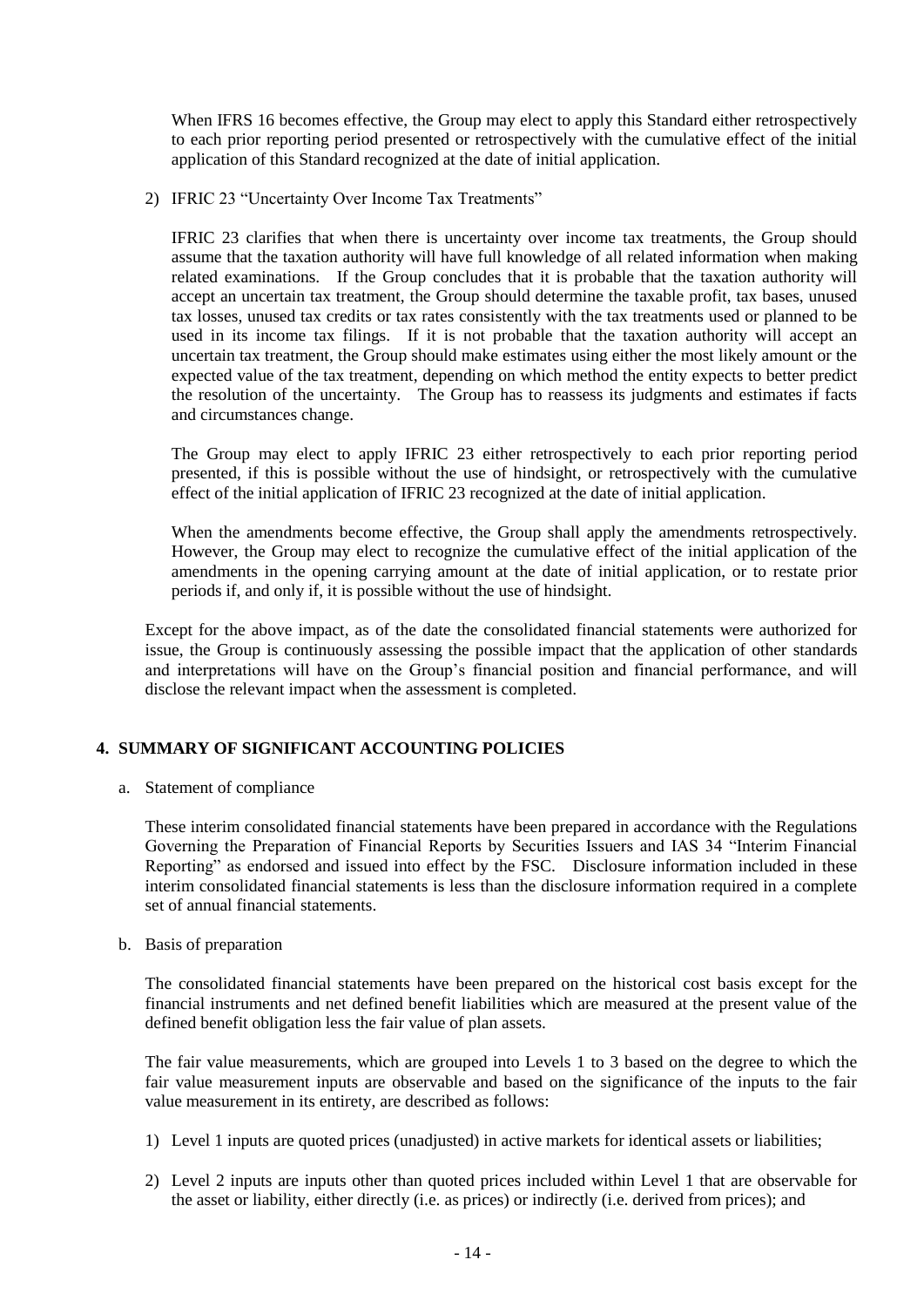- 3) Level 3 inputs are unobservable inputs for the asset or liability.
- c. Basis of consolidation

See Note 12 for the detailed information of subsidiaries (including the percentage of ownership and main business).

d. Other significant accounting policies

Except for the following, the accounting policies applied in these consolidated financial statements are consistent with those applied in the consolidated financial statements for the year ended December 31, 2016. For the summary of other significant accounting policies, please refer to the consolidated financial statements for the year ended December 31, 2016.

1) Retirement benefit costs

Pension cost for an interim period is calculated on a year-to-date basis by using the actuarially determined pension cost rate at the end of the prior financial year, adjusted for significant market fluctuations since that time and for significant plan amendments, settlements, or other significant one-off events.

2) Taxation

Income tax expense represents the sum of the tax currently payable and deferred tax. Interim period income taxes are assessed on an annual basis and calculated by applying to an interim period's pre-tax income the tax rate that would be applicable to expected total annual earnings.

#### **5. CRITICAL ACCOUNTING JUDGMENTS AND KEY SOURCES OF ESTIMATION UNCERTAINTY**

In the application of the Group's accounting policies, management is required to make judgments, estimates and assumptions about the carrying amounts of assets and liabilities that are not readily apparent from other sources. The estimates and associated assumptions are based on historical experience and other factors that are considered relevant. Actual results may differ from these estimates.

The estimates and underlying assumptions are reviewed on an ongoing basis. Revisions to accounting estimates are recognized in the period in which the estimates are revised if the revision affects only that period or in the period of the revision and future periods if the revision affects both current and future periods.

The same critical accounting judgments and key sources of estimation uncertainty of consolidated financial statements have been followed in these consolidated financial statements as were applied in the preparation of the consolidated financial statements for the year ended December 31, 2016.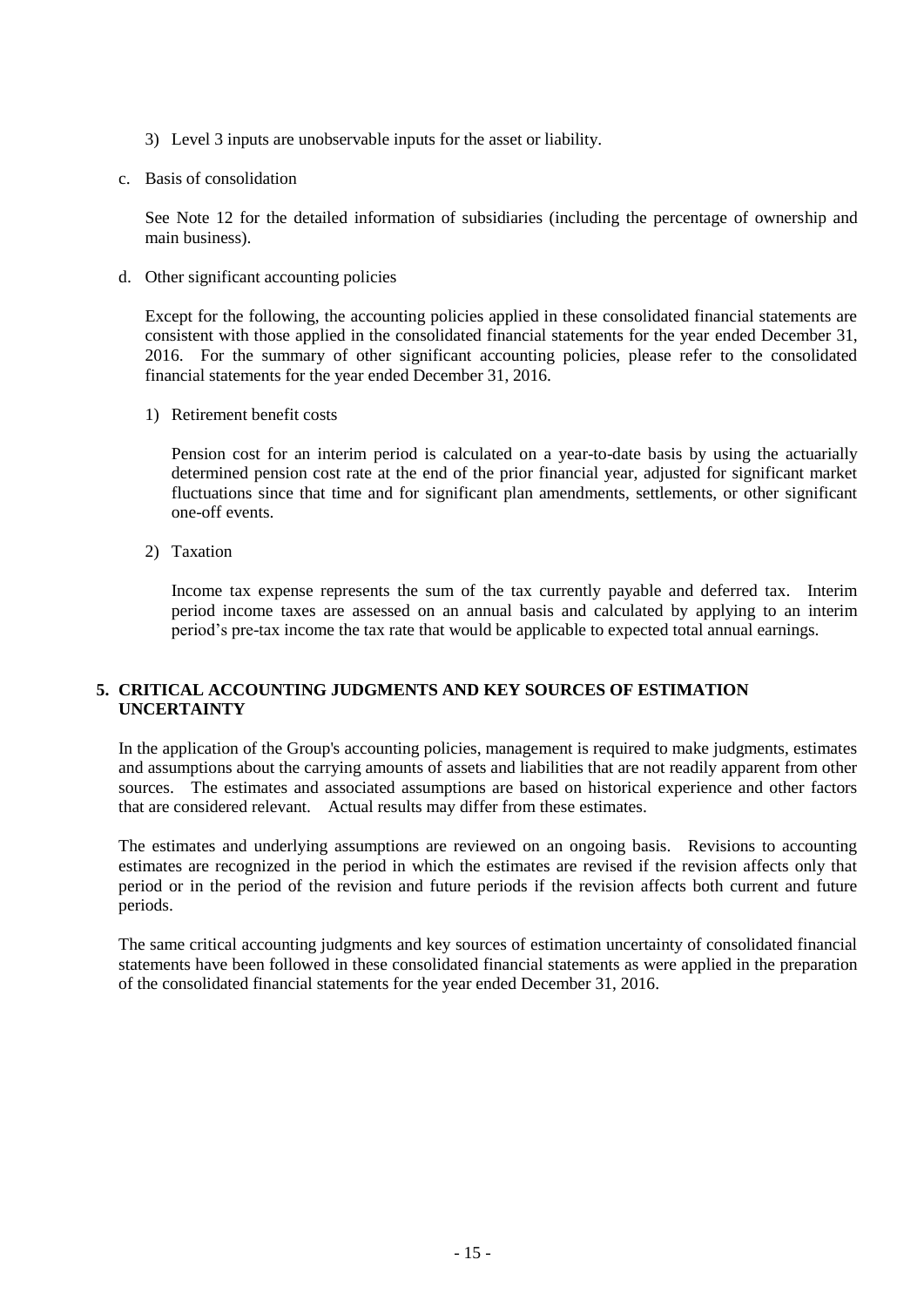#### **6. CASH AND CASH EQUIVALENTS**

|                                                                                                                                       |   | September 30,<br>2017 |   | December 31,<br>2016 | September 30,<br>2016 |                    |
|---------------------------------------------------------------------------------------------------------------------------------------|---|-----------------------|---|----------------------|-----------------------|--------------------|
| Cash on hand<br>Checking accounts and demand deposits<br>Cash equivalent (investments with original<br>maturities less than 3 months) | S | 2.260<br>1,425,325    | S | 1.965<br>1,248,121   | S                     | 2,555<br>1,555,623 |
| Time deposits                                                                                                                         |   | 101,592               |   | 62.677               |                       | 6,800              |
|                                                                                                                                       |   | .529.17               |   | 1.312.763            |                       | .564.978           |

As of September 30, 2017, December 31, 2016 and September 30, 2016, the time deposits with original maturities more than three months in the amount of \$3,882 thousand, \$586,543 thousand and \$590,337 thousand, respectively, had been reclassified to "other financial assets - current".

As of September 30, 2017 and December 31, 2016, bank balance in the amount of \$25,450 thousand had been pledged to secure domestic bond payable and reclassified to "other financial assets - non-current". Please refer to Note 29.

The market rate intervals of cash in bank and time deposits at the end of the reporting period were as follows:

|                                   | September 30,     | December 31.      | September 30,     |
|-----------------------------------|-------------------|-------------------|-------------------|
|                                   | 2017              | 2016              | 2016              |
| Demand deposits and time deposits | $0.001\% - 3.7\%$ | $0.001\% - 8.9\%$ | $0.001\% - 3.5\%$ |

#### **7. FINANCIAL INSTRUMENTS AT FAIR VALUE THROUGH PROFIT OR LOSS**

| Financial assets at FVTPL - current                                                  | September 30, | December 31, | September 30, |
|--------------------------------------------------------------------------------------|---------------|--------------|---------------|
|                                                                                      | 2017          | 2016         | 2016          |
| Financial assets held for trading<br>Non-derivative financial assets<br>Mutual funds | 506.431       | 406.411      |               |

#### **8. FINANCIAL ASSETS MEASURED AT COST**

|                                          | September 30,<br>2017 | December 31,<br>2016 | September 30,<br>2016 |
|------------------------------------------|-----------------------|----------------------|-----------------------|
| Current                                  |                       |                      |                       |
| Domestic unlisted common shares          |                       |                      | \$48,396              |
| Non-current                              |                       |                      |                       |
| Domestic unlisted common shares          | \$43,936              | \$44,759             | \$46,219              |
| Classified according to financial assets |                       |                      |                       |
| Available-for-sale financial assets      | 43.936                | 44.759               | 94,615                |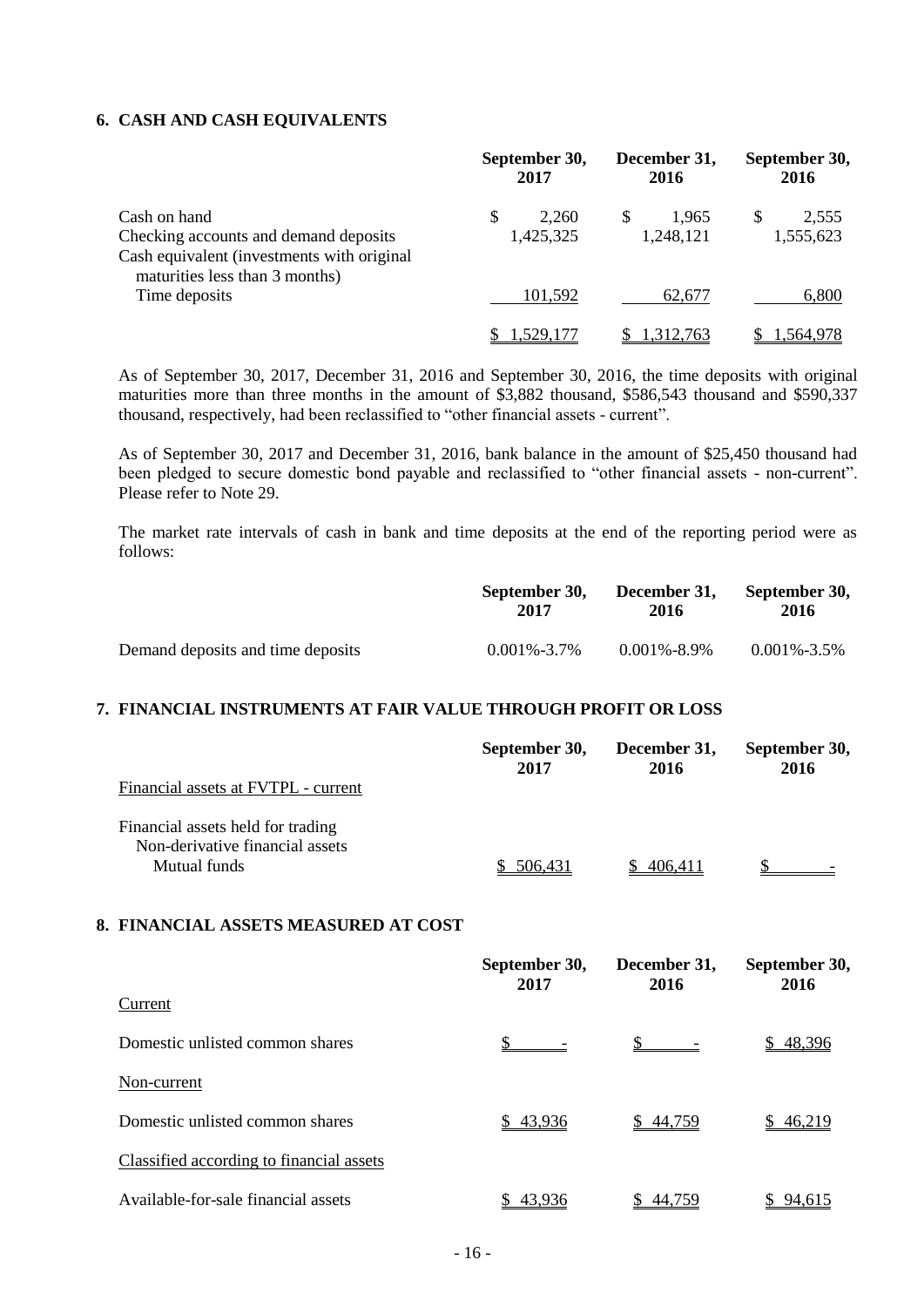Management believed that the above unlisted equity investments held by the Group have fair value that cannot be reliably measured because the range of reasonable fair value estimates was so significant. Therefore they were measured at cost less impairment at the end of reporting period.

#### **9. TRADE RECEIVABLES**

|                                       | September 30, | December 31, | September 30, |
|---------------------------------------|---------------|--------------|---------------|
|                                       | 2017          | 2016         | 2016          |
| Trade receivables                     | \$2,301,693   | \$2,666,243  | \$2,100,592   |
| Less: Allowance for doubtful accounts | (2.413)       | (2,511)      | (2, 467)      |
|                                       | \$2,299,280   | \$2.663.732  | \$2,098,125   |

The average credit period for sales of goods was 60 to 90 days. In determining the recoverability of trade receivables, the Group considered any change in the credit quality of the trade receivable since the date credit was initially granted to the end of the reporting period. Allowance for doubtful accounts was recognized against trade receivables based on estimated irrecoverable amounts determined by reference to credit risk level of the counterparties and an analysis of their current financial position.

For the trade receivables balances that were past due at the end of the reporting period, the Group did not recognize an allowance for impairment loss, because there was not a significant change in credit quality and the amounts were still considered recoverable. The Group did not hold any collateral or other credit enhancements for these balances.

The aging of receivables was as follows:

September 30, 2017

|                              | <b>Total</b><br><b>Receivables</b> | <b>Not Overdue</b> | Overdue<br>under 60 Days | Overdue<br>under 61 Days<br>and Longer |
|------------------------------|------------------------------------|--------------------|--------------------------|----------------------------------------|
| Not overdue and not impaired | \$2,222,792                        | \$2,222,792        | S                        | S                                      |
| Not overdue but impaired     | 1,489                              | 1,489              |                          |                                        |
| Overdue and not impaired     | 76,488                             |                    | 48,071                   | 28,417                                 |
| Overdue but impaired         | 924                                |                    |                          | 924                                    |
|                              | 2,301,693                          | 2,224,281          | 48,071                   | 29,341                                 |

December 31, 2016

|                              | <b>Total</b><br><b>Receivables</b> | <b>Not Overdue</b>       | Overdue<br>under 60 Days | Over uuc<br>under 61 Days<br>and Longer |
|------------------------------|------------------------------------|--------------------------|--------------------------|-----------------------------------------|
| Not overdue and not impaired | \$2,631,066                        | \$2,631,066              | S                        | S                                       |
| Not overdue but impaired     | 1,533                              | 1,533                    |                          |                                         |
| Overdue and not impaired     | 32,666                             |                          | 24,363                   | 8,303                                   |
| Overdue and impaired         | 978                                | $\overline{\phantom{0}}$ |                          | 978                                     |
|                              | 2,666,243                          | <u>2,632,599</u>         | 24,363                   | 9,281                                   |

**Overdue**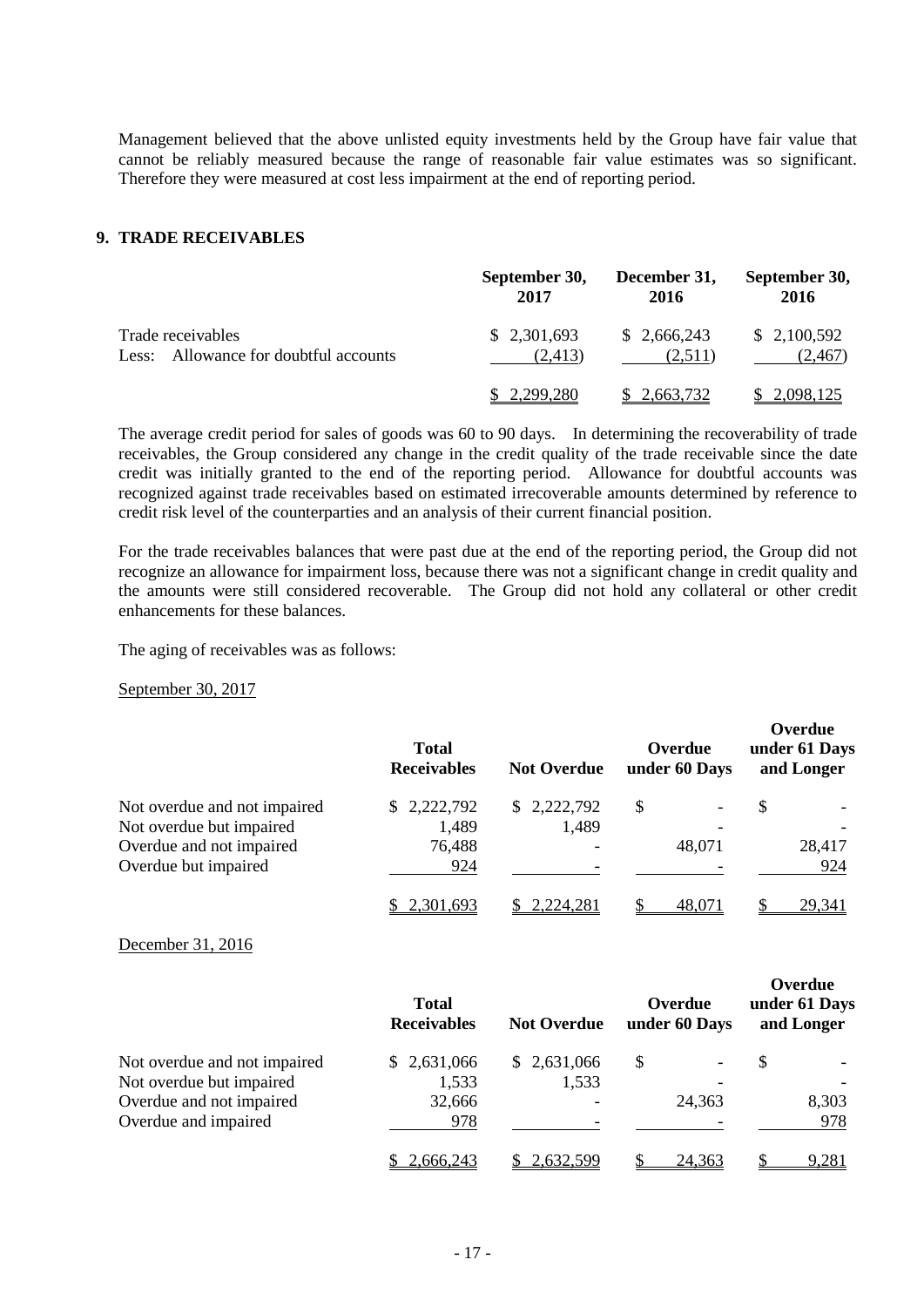#### September 30, 2016

|                              | <b>Total</b><br><b>Receivables</b> | <b>Not Overdue</b> | Overdue<br>under 60 Days | Overdue<br>under 61 Days<br>and Longer |
|------------------------------|------------------------------------|--------------------|--------------------------|----------------------------------------|
| Not overdue and not impaired | \$2,069,728                        | \$2,069,728        | S<br>Ξ.                  | \$                                     |
| Not overdue but impaired     | 1,512                              | 1,512              |                          |                                        |
| Overdue and not impaired     | 28,397                             |                    | 19,092                   | 9,305                                  |
| Overdue but impaired         | 955                                |                    |                          | 955                                    |
|                              | 2,100,592                          | .071.240           | 19.092                   | 10.260                                 |

The above aging schedule was based on the past due days from end of credit term.

The movements of the allowance for doubtful trade receivables were as follows:

|                                                          | <b>Individual</b><br><b>Impairment</b><br><b>Losses</b> | <b>Groups</b><br>Impairment<br><b>Losses</b> | <b>Total</b> |
|----------------------------------------------------------|---------------------------------------------------------|----------------------------------------------|--------------|
| Balance at January 1, 2016                               | \$<br>813                                               | 4,977<br>\$                                  | 5,790<br>S   |
| Impairment reversed recognized on receivable             |                                                         | (2,028)                                      | (2,028)      |
| Amounts written off as uncollectible                     |                                                         | (1,236)                                      | (1,236)      |
| Foreign exchange translation gains and losses            |                                                         | (59)                                         | (59)         |
| Balance at September 30, 2016                            | 813                                                     | 1,654                                        | 2,467        |
| Balance at January 1, 2017                               | \$<br>813                                               | 1,698<br>S                                   | 2,511<br>S   |
| Impairment (reversed) losses recognized on<br>receivable | (813)                                                   | 813                                          |              |
| Foreign exchange translation gains and losses            |                                                         | (98)                                         | (98)         |
| Balance at September 30, 2017                            |                                                         | 2,413                                        | 2,413        |

As of December 31, 2016 and September 30, 2016, trade receivables of PHA in the amount of \$958,729 thousand and \$709,841 thousand, respectively, had been pledged to secure short-term borrowings. Please refer to Note 29.

#### **10. INVENTORIES**

|                                                                   | September 30,<br>2017                          | December 31,<br>2016                     | September 30,<br>2016                    |
|-------------------------------------------------------------------|------------------------------------------------|------------------------------------------|------------------------------------------|
| Raw materials<br>Work-in-process<br>Finished goods<br>Merchandise | \$<br>528,312<br>230,369<br>305,062<br>359,597 | 529,103<br>259,978<br>321,876<br>392,446 | 473,660<br>245,448<br>196,744<br>432,427 |
|                                                                   | ,423,340                                       | 1.503.403                                | 1.348.279                                |

As of September 30, 2017, December 31, 2016 and September 30, 2016, allowance of inventory value decline was \$314,343 thousand, \$320,101 thousand and \$323,148 thousand, respectively.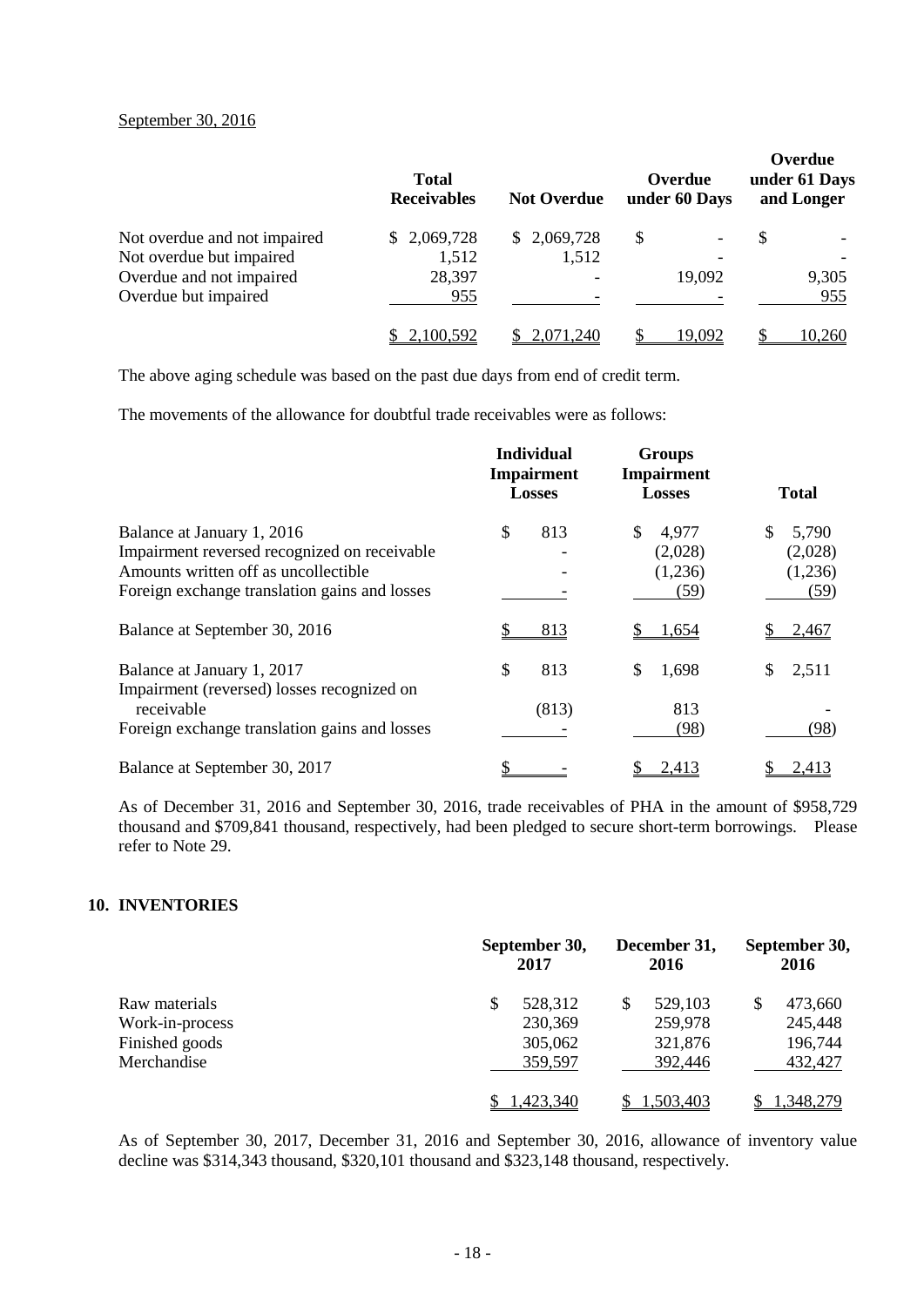For the three months and the nine months ended September 30, 2017 and 2016, the cost of inventories recognized as cost of goods sold was \$2,580,844 thousand, \$2,563,417 thousand, \$7,613,873 thousand and \$7,148,175 thousand, respectively. The cost of inventories recognized as cost of goods sold for the three months and nine months ended September 30, 2017 and 2016 included inventory write-downs of \$7,343 thousand, \$6,949 thousand, \$1,178 thousand and \$5,456 thousand, respectively.

#### **11. NON-CURRENT ASSETS HELD FOR SALE**

|                                                         | September 30,            | December 31, | September 30, |
|---------------------------------------------------------|--------------------------|--------------|---------------|
|                                                         | 2017                     | 2016         | 2016          |
| PHSY's buildings and long-term prepayments for<br>lease | $\overline{\phantom{0}}$ | 11.471       | 1,610         |

The Company planned to dispose of all of the PHSY's buildings and long-term prepayments for lease. Therefore, the assets were reclassified to non-current assets held for sale and presented separately in the consolidated balance sheets. The proceeds of the disposal are expected to exceed the net carrying amount of the related net assets. Accordingly, no impairment was recognized in reclassifying the assets to assets held for sale. The Company completed the procedures for the disposal on March 2017 and recognized gains on disposal of non-current assets for sale of \$113,218 thousand, which was presented under other gains and losses. Please refer to Note 23.

The buildings and long-term prepayments for lease reclassified as non-current assets held for sale on December 31, 2016 were as follows:

|                                               | December 31,<br>2016 |
|-----------------------------------------------|----------------------|
| <b>Buildings</b>                              | \$35,617             |
| Less: Accumulated depreciation and impairment | (28, 461)            |
|                                               | 7,156                |
| Long-term prepayments for lease               | 4,315                |
|                                               | 11.471               |

#### **12. SUBSIDIARIES**

|                                |                                                 |                                                     |               | <b>Percentage of Ownership</b> |               |              |
|--------------------------------|-------------------------------------------------|-----------------------------------------------------|---------------|--------------------------------|---------------|--------------|
|                                |                                                 |                                                     | September 30, | December 31,                   | September 30, |              |
| <b>Investor</b>                | Investee                                        | <b>Main Business</b>                                | 2017          | 2016                           | 2016          | <b>Notes</b> |
| Phihong                        | Phihong International Corp.<br>("PHI")          | Makes investments                                   | 100.00        | 100.00                         | 100.00        |              |
|                                | Phitek International Co., Ltd.<br>("PHK")       | Makes investments                                   | 100.00        | 100.00                         | 100.00        |              |
|                                | Ascent Alliance Ltd. ("PHQ")                    | Makes investments                                   | 100.00        | 100.00                         | 100.00        |              |
|                                | Phihong USA Corp. ("PHA")                       | Sells various power supplies                        | 100.00        | 100.00                         | 100.00        |              |
|                                | Phihong Technology Japan Co.,<br>Ltd. $("PHJ")$ | Sells power components                              | 100.00        | 100.00                         | 100.00        |              |
|                                | Guang-Lai Investment Co., Ltd.<br>("Guang-Lai") | Makes investments                                   | 100.00        | 100.00                         | 100.00        |              |
| Phihong International<br>Corp. | Phihong (Dongguan) Electronics<br>Co., Ltd.     | Manufactures various power<br>supplies              | 100.00        | 100.00                         | 100.00        |              |
|                                | Phitek (Tianjin) Electronics Co.,<br>Ltd.       | Manufactures various power<br>supplies              |               | 100.00                         | 100.00        | $*$          |
|                                | Phihong Electronics (Suzhou)<br>Co., Ltd.       | Manufactures various power<br>supplies and ballasts | 100.00        | 100.00                         | 100.00        |              |
|                                | N-Lighten Technologies, Inc.                    | Makes investments                                   | 58.45         | 58.45                          | 58.45         |              |
|                                | Yanghong Trade (Shanghai) Co.,<br>Ltd.          | Manufactures various lighting<br>supplies           | 100.00        | 100.00                         | 100.00        |              |

(Continued)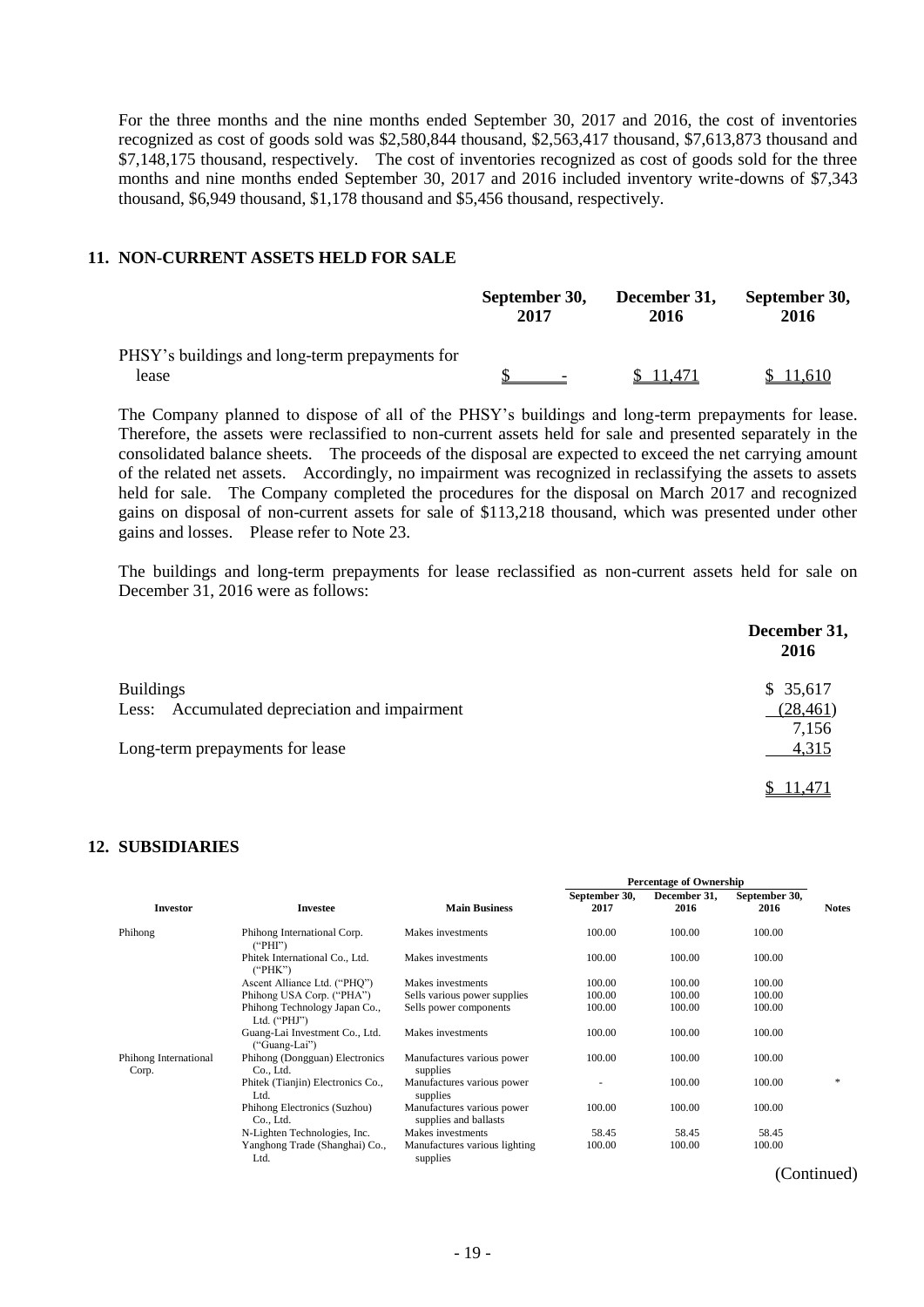|                                   |                                                   |                                                                 |                       | <b>Percentage of Ownership</b> |                       |              |
|-----------------------------------|---------------------------------------------------|-----------------------------------------------------------------|-----------------------|--------------------------------|-----------------------|--------------|
| <b>Investor</b>                   | Investee                                          | <b>Main Business</b>                                            | September 30.<br>2017 | December 31.<br>2016           | September 30.<br>2016 | <b>Notes</b> |
| Phitek International Co.,<br>Ltd. | Dongguan Phitek Electronics Co.,<br>Ltd.          | Manufactures various power<br>supplies                          | 100.00                | 100.00                         | 100.00                |              |
| Ascent Alliance Ltd.              | Dongguan Shuang-Ying<br>Electronics Co., Ltd.     | Manufactures and sells electronic<br>materials                  | 100.00                | 100.00                         | 100.00                |              |
|                                   | Jin-Sheng-Hong (Jiangxi)<br>Electronics Co., Ltd. | Manufactures and sells electronic<br>materials and transformers | 100.00                | 100.00                         | 100.00                |              |
| Guang-Lai Investment<br>Co., Ltd. | N-Lighten Technologies Inc.                       | Makes investments                                               | 19.78                 | 19.78                          | 19.78                 |              |

(Concluded)

\* The Company was put into liquidation in March 2017.

#### **13. INVESTMENTS ACCOUNTED FOR USING EQUITY METHOD**

Investments in associates:

|                                               | September 30,<br>2017 | December 31,<br>2016 | September 30,<br>2016 |
|-----------------------------------------------|-----------------------|----------------------|-----------------------|
| Material associates                           |                       |                      |                       |
| H&P Venture Capital Co., Ltd.                 | 76,503                | 121,888<br>S.        | \$143,151             |
| Han-Yu Venture Capital Co., Ltd.              | 99,486                | 110,797              | 102,342               |
| Spring City Resort Co., Ltd.                  | 25,747                | 29,294               | 28,277                |
|                                               | 201,736               | 261,979              | 273,770               |
| Associates that are not individually material | 271                   | 358                  | 366                   |
|                                               | 202.007               | 262.337              | 274.136               |

At the end of the reporting period, the percentages of ownership and voting rights in associates held by the Group were as follows:

|                                              | September 30,<br>2017 | December 31,<br>2016 | September 30,<br>2016 |
|----------------------------------------------|-----------------------|----------------------|-----------------------|
| Hao-Xuan Venture Capital Co., Ltd.           | 24.67%                | 24.67%               | 24.67%                |
| H&P Venture Capital Co., Ltd.                | 32.26%                | 32.26%               | 32.26%                |
| Han-Yu Venture Capital Co., Ltd.             | 22.22\%               | 22.22\%              | 22.22%                |
| Spring City Resort Co., Ltd.                 | 25.33%                | 25.33%               | 25.33%                |
| Phihong PWM Brasil Ltda.                     | 60.00%                | 60.00%               | 60.00%                |
| First International Computer Do Brasil Ltda. | 33.85%                | 33.85%               | 33.85%                |

Phihong's investments in Brazil include 60% ownership interest of Phihong PWM Brasil Ltda. and 33.85% ownership interest of First International Computer Do Brasil Ltda. Additionally, Phihong PWM Brasil Ltda. also holds 21.15% ownership interest of First International Computer Do Brasil Ltda. The other 40% ownership interest of Phihong PWM Brasil Ltda. is held by the local management team. According to cooperation mode between the Company and the local management team and under Brazilian local laws, the Company has no controlling power over Phihong PWM Brasil Ltda. Because the recoverability of the investments in Phihong PWM Brasil Ltda. and First International Computer Do Brasil Ltda. is considered remote, the Company reduced the carrying value of both investments to zero.

The equity-method investees' financial statements for the nine months ended September 30, 2017 and 2016, which had been used to determine the carrying amount of the Group's investments and the share of profit and other comprehensive income of associates, had not been reviewed.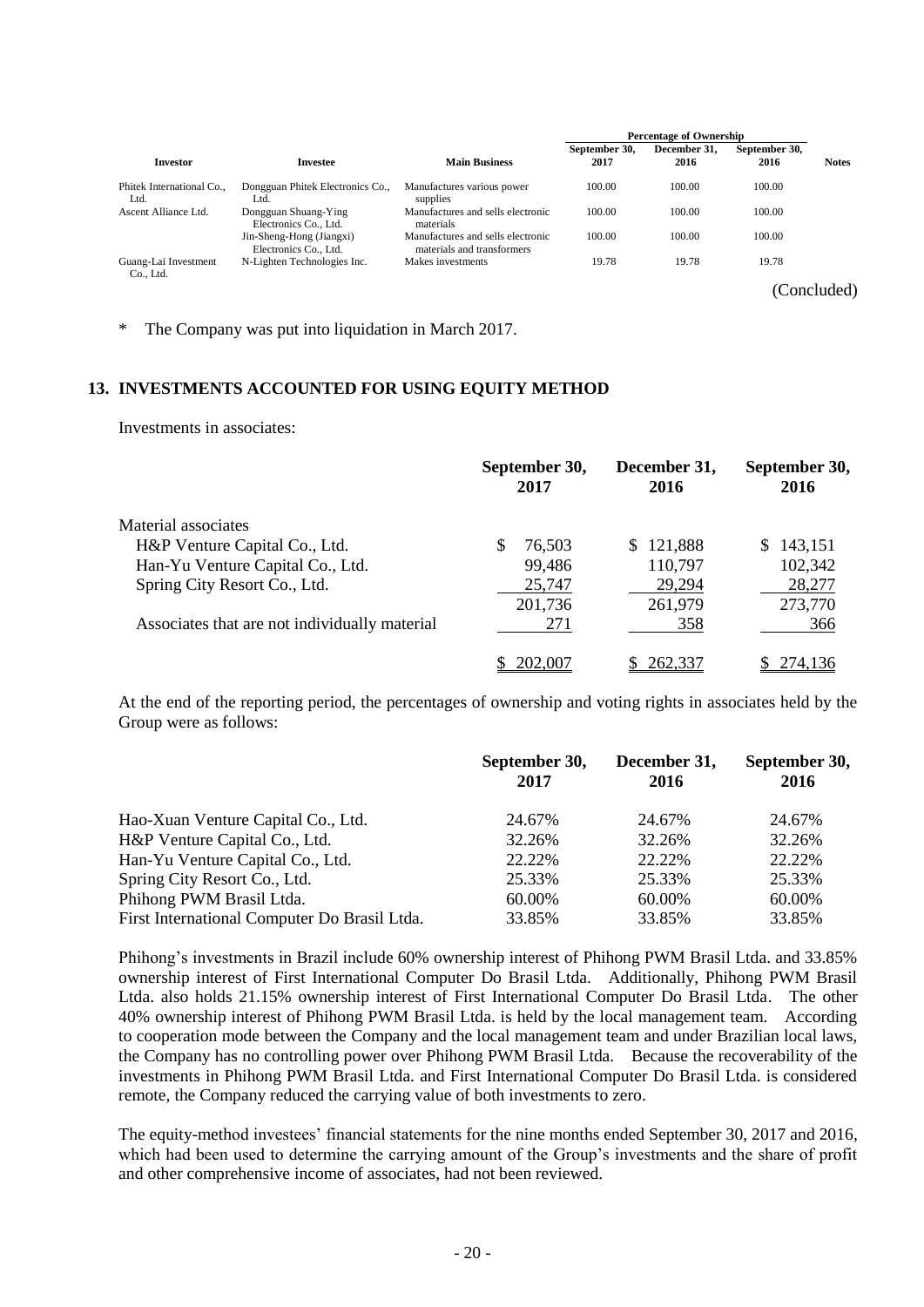# **14. PROPERTY, PLANT AND EQUIPMENT**

| Cost<br>2,629,389<br>\$<br>\$1,804,133<br>\$7,142,149<br>Balance at January 1, 2016<br>\$<br>275,658<br>1,760,321<br>\$<br>672,648<br>\$<br><b>Additions</b><br>17,277<br>36,185<br>122,921<br>218,751<br>42,368<br>Disposals<br>(9, 850)<br>(16, 233)<br>(71,046)<br>(42, 304)<br>(139, 433)<br>Effect of foreign currency<br>exchange differences<br>(327)<br>(92, 458)<br>(161,760)<br>(24, 800)<br>(114, 150)<br>(393, 495)<br>Reclassification<br>879<br>6,496<br>531,170<br>(574, 656)<br>(36,111)<br>Ŀ<br>\$6,791,861<br>Balance at September 30, 2016<br>265,481<br>\$2,200,077<br>\$2,439,830<br>648,225<br>\$1,238,248<br>\$<br>Accumulated depreciation and<br>impairment<br>\$<br>\$<br>\$<br>\$<br>\$3,020,510<br>Balance at January 1, 2016<br>741,940<br>\$<br>1,815,605<br>462,965<br>Disposals<br>(4, 483)<br>(65,024)<br>(41,731)<br>(111, 238)<br>Depreciation expense<br>54,924<br>146,796<br>55,248<br>256,968<br>Effect of foreign currency<br>exchange differences<br>(42, 554)<br>(109, 518)<br>(18,620)<br>(170,692)<br>Reclassified as investment<br>properties<br>(28, 856)<br>(28, 856)<br>Balance at September 30, 2016<br>720,971<br>457,862<br>\$2,966,692<br>\$<br>\$1,787,859<br>\$<br>\$<br>Carrying amounts at<br>September 30, 2016<br>265,481<br>\$1,479,106<br>651,971<br>190,363<br>\$1,238,248<br>\$3,825,169<br>\$<br>Cost<br>\$<br>\$1,210,132<br>\$6,713,297<br>Balance at January 1, 2017<br>\$<br>265,069<br>\$2,191,234<br>2,403,438<br>643,424<br>\$<br><b>Additions</b><br>3,020<br>32,900<br>18,383<br>3,125<br>57,428<br>Disposals<br>(12, 384)<br>(21,240)<br>(5,799)<br>(39, 423)<br>÷,<br>÷,<br>Effect of foreign currency<br>exchange differences<br>(3,524)<br>(31, 456)<br>(4,916)<br>(20, 163)<br>(97, 409)<br>(37,350)<br>Reclassification<br>1,163<br>10,935<br>5,241<br>(3,732)<br>13,607<br>Balance at September 30, 2017<br>249,161<br>\$2,163,961<br>\$2,388,683<br>656,333<br>\$1,189,362<br>\$6,647,500<br>S.<br>S<br>Accumulated depreciation and<br>impairment<br>\$<br>\$<br>\$<br>Balance at January 1, 2017<br>734.339<br>1,794,482<br>455,744<br>\$<br>\$<br>2,984,565<br>Disposals<br>(19, 154)<br>(5,557)<br>(24, 711)<br>Depreciation expense<br>56,621<br>110,835<br>49,726<br>217,182<br>Effect of foreign currency<br>exchange differences<br>(10,762)<br>(26, 730)<br>(3,751)<br>(41, 243)<br>$\overline{\phantom{a}}$<br>780,198<br>Balance at September 30, 2017<br>\$1,859,433<br>496,162<br>\$3,135,793<br>\$_<br>$\mathsf{S}$<br>\$<br>\$<br>$\sim$ 100 $\pm$<br>$\equiv$<br>Carrying amounts at<br>December 31, 2016 and<br>January 1, 2017<br>265,069<br>608,956<br>187,680<br>\$1,210,132<br>\$ 3,728,732<br><u>\$1,456,895</u><br>\$<br>S.<br>Carrying amounts at<br>September 30, 2017<br>249,161<br>\$1,383,763<br>529,250<br>160,171<br>\$1,189,362<br>\$3,511,707<br>\$<br>S | <b>Freehold Land</b> | <b>Buildings</b> | <b>Machinery</b> and<br>Equipment | Other<br>Equipment | <b>Advance</b><br><b>Payments and</b><br><b>Construction in</b><br><b>Progress</b> | <b>Total</b> |
|-------------------------------------------------------------------------------------------------------------------------------------------------------------------------------------------------------------------------------------------------------------------------------------------------------------------------------------------------------------------------------------------------------------------------------------------------------------------------------------------------------------------------------------------------------------------------------------------------------------------------------------------------------------------------------------------------------------------------------------------------------------------------------------------------------------------------------------------------------------------------------------------------------------------------------------------------------------------------------------------------------------------------------------------------------------------------------------------------------------------------------------------------------------------------------------------------------------------------------------------------------------------------------------------------------------------------------------------------------------------------------------------------------------------------------------------------------------------------------------------------------------------------------------------------------------------------------------------------------------------------------------------------------------------------------------------------------------------------------------------------------------------------------------------------------------------------------------------------------------------------------------------------------------------------------------------------------------------------------------------------------------------------------------------------------------------------------------------------------------------------------------------------------------------------------------------------------------------------------------------------------------------------------------------------------------------------------------------------------------------------------------------------------------------------------------------------------------------------------------------------------------------------------------------------------------------------------------------------------------------------------------------------------------------------------------------------------------------------------------------------------------------------------------------------------------------------------------------------------------------------|----------------------|------------------|-----------------------------------|--------------------|------------------------------------------------------------------------------------|--------------|
|                                                                                                                                                                                                                                                                                                                                                                                                                                                                                                                                                                                                                                                                                                                                                                                                                                                                                                                                                                                                                                                                                                                                                                                                                                                                                                                                                                                                                                                                                                                                                                                                                                                                                                                                                                                                                                                                                                                                                                                                                                                                                                                                                                                                                                                                                                                                                                                                                                                                                                                                                                                                                                                                                                                                                                                                                                                                         |                      |                  |                                   |                    |                                                                                    |              |
|                                                                                                                                                                                                                                                                                                                                                                                                                                                                                                                                                                                                                                                                                                                                                                                                                                                                                                                                                                                                                                                                                                                                                                                                                                                                                                                                                                                                                                                                                                                                                                                                                                                                                                                                                                                                                                                                                                                                                                                                                                                                                                                                                                                                                                                                                                                                                                                                                                                                                                                                                                                                                                                                                                                                                                                                                                                                         |                      |                  |                                   |                    |                                                                                    |              |
|                                                                                                                                                                                                                                                                                                                                                                                                                                                                                                                                                                                                                                                                                                                                                                                                                                                                                                                                                                                                                                                                                                                                                                                                                                                                                                                                                                                                                                                                                                                                                                                                                                                                                                                                                                                                                                                                                                                                                                                                                                                                                                                                                                                                                                                                                                                                                                                                                                                                                                                                                                                                                                                                                                                                                                                                                                                                         |                      |                  |                                   |                    |                                                                                    |              |
|                                                                                                                                                                                                                                                                                                                                                                                                                                                                                                                                                                                                                                                                                                                                                                                                                                                                                                                                                                                                                                                                                                                                                                                                                                                                                                                                                                                                                                                                                                                                                                                                                                                                                                                                                                                                                                                                                                                                                                                                                                                                                                                                                                                                                                                                                                                                                                                                                                                                                                                                                                                                                                                                                                                                                                                                                                                                         |                      |                  |                                   |                    |                                                                                    |              |
|                                                                                                                                                                                                                                                                                                                                                                                                                                                                                                                                                                                                                                                                                                                                                                                                                                                                                                                                                                                                                                                                                                                                                                                                                                                                                                                                                                                                                                                                                                                                                                                                                                                                                                                                                                                                                                                                                                                                                                                                                                                                                                                                                                                                                                                                                                                                                                                                                                                                                                                                                                                                                                                                                                                                                                                                                                                                         |                      |                  |                                   |                    |                                                                                    |              |
|                                                                                                                                                                                                                                                                                                                                                                                                                                                                                                                                                                                                                                                                                                                                                                                                                                                                                                                                                                                                                                                                                                                                                                                                                                                                                                                                                                                                                                                                                                                                                                                                                                                                                                                                                                                                                                                                                                                                                                                                                                                                                                                                                                                                                                                                                                                                                                                                                                                                                                                                                                                                                                                                                                                                                                                                                                                                         |                      |                  |                                   |                    |                                                                                    |              |
|                                                                                                                                                                                                                                                                                                                                                                                                                                                                                                                                                                                                                                                                                                                                                                                                                                                                                                                                                                                                                                                                                                                                                                                                                                                                                                                                                                                                                                                                                                                                                                                                                                                                                                                                                                                                                                                                                                                                                                                                                                                                                                                                                                                                                                                                                                                                                                                                                                                                                                                                                                                                                                                                                                                                                                                                                                                                         |                      |                  |                                   |                    |                                                                                    |              |
|                                                                                                                                                                                                                                                                                                                                                                                                                                                                                                                                                                                                                                                                                                                                                                                                                                                                                                                                                                                                                                                                                                                                                                                                                                                                                                                                                                                                                                                                                                                                                                                                                                                                                                                                                                                                                                                                                                                                                                                                                                                                                                                                                                                                                                                                                                                                                                                                                                                                                                                                                                                                                                                                                                                                                                                                                                                                         |                      |                  |                                   |                    |                                                                                    |              |
|                                                                                                                                                                                                                                                                                                                                                                                                                                                                                                                                                                                                                                                                                                                                                                                                                                                                                                                                                                                                                                                                                                                                                                                                                                                                                                                                                                                                                                                                                                                                                                                                                                                                                                                                                                                                                                                                                                                                                                                                                                                                                                                                                                                                                                                                                                                                                                                                                                                                                                                                                                                                                                                                                                                                                                                                                                                                         |                      |                  |                                   |                    |                                                                                    |              |
|                                                                                                                                                                                                                                                                                                                                                                                                                                                                                                                                                                                                                                                                                                                                                                                                                                                                                                                                                                                                                                                                                                                                                                                                                                                                                                                                                                                                                                                                                                                                                                                                                                                                                                                                                                                                                                                                                                                                                                                                                                                                                                                                                                                                                                                                                                                                                                                                                                                                                                                                                                                                                                                                                                                                                                                                                                                                         |                      |                  |                                   |                    |                                                                                    |              |
|                                                                                                                                                                                                                                                                                                                                                                                                                                                                                                                                                                                                                                                                                                                                                                                                                                                                                                                                                                                                                                                                                                                                                                                                                                                                                                                                                                                                                                                                                                                                                                                                                                                                                                                                                                                                                                                                                                                                                                                                                                                                                                                                                                                                                                                                                                                                                                                                                                                                                                                                                                                                                                                                                                                                                                                                                                                                         |                      |                  |                                   |                    |                                                                                    |              |
|                                                                                                                                                                                                                                                                                                                                                                                                                                                                                                                                                                                                                                                                                                                                                                                                                                                                                                                                                                                                                                                                                                                                                                                                                                                                                                                                                                                                                                                                                                                                                                                                                                                                                                                                                                                                                                                                                                                                                                                                                                                                                                                                                                                                                                                                                                                                                                                                                                                                                                                                                                                                                                                                                                                                                                                                                                                                         |                      |                  |                                   |                    |                                                                                    |              |
|                                                                                                                                                                                                                                                                                                                                                                                                                                                                                                                                                                                                                                                                                                                                                                                                                                                                                                                                                                                                                                                                                                                                                                                                                                                                                                                                                                                                                                                                                                                                                                                                                                                                                                                                                                                                                                                                                                                                                                                                                                                                                                                                                                                                                                                                                                                                                                                                                                                                                                                                                                                                                                                                                                                                                                                                                                                                         |                      |                  |                                   |                    |                                                                                    |              |
|                                                                                                                                                                                                                                                                                                                                                                                                                                                                                                                                                                                                                                                                                                                                                                                                                                                                                                                                                                                                                                                                                                                                                                                                                                                                                                                                                                                                                                                                                                                                                                                                                                                                                                                                                                                                                                                                                                                                                                                                                                                                                                                                                                                                                                                                                                                                                                                                                                                                                                                                                                                                                                                                                                                                                                                                                                                                         |                      |                  |                                   |                    |                                                                                    |              |
|                                                                                                                                                                                                                                                                                                                                                                                                                                                                                                                                                                                                                                                                                                                                                                                                                                                                                                                                                                                                                                                                                                                                                                                                                                                                                                                                                                                                                                                                                                                                                                                                                                                                                                                                                                                                                                                                                                                                                                                                                                                                                                                                                                                                                                                                                                                                                                                                                                                                                                                                                                                                                                                                                                                                                                                                                                                                         |                      |                  |                                   |                    |                                                                                    |              |
|                                                                                                                                                                                                                                                                                                                                                                                                                                                                                                                                                                                                                                                                                                                                                                                                                                                                                                                                                                                                                                                                                                                                                                                                                                                                                                                                                                                                                                                                                                                                                                                                                                                                                                                                                                                                                                                                                                                                                                                                                                                                                                                                                                                                                                                                                                                                                                                                                                                                                                                                                                                                                                                                                                                                                                                                                                                                         |                      |                  |                                   |                    |                                                                                    |              |
|                                                                                                                                                                                                                                                                                                                                                                                                                                                                                                                                                                                                                                                                                                                                                                                                                                                                                                                                                                                                                                                                                                                                                                                                                                                                                                                                                                                                                                                                                                                                                                                                                                                                                                                                                                                                                                                                                                                                                                                                                                                                                                                                                                                                                                                                                                                                                                                                                                                                                                                                                                                                                                                                                                                                                                                                                                                                         |                      |                  |                                   |                    |                                                                                    |              |
|                                                                                                                                                                                                                                                                                                                                                                                                                                                                                                                                                                                                                                                                                                                                                                                                                                                                                                                                                                                                                                                                                                                                                                                                                                                                                                                                                                                                                                                                                                                                                                                                                                                                                                                                                                                                                                                                                                                                                                                                                                                                                                                                                                                                                                                                                                                                                                                                                                                                                                                                                                                                                                                                                                                                                                                                                                                                         |                      |                  |                                   |                    |                                                                                    |              |
|                                                                                                                                                                                                                                                                                                                                                                                                                                                                                                                                                                                                                                                                                                                                                                                                                                                                                                                                                                                                                                                                                                                                                                                                                                                                                                                                                                                                                                                                                                                                                                                                                                                                                                                                                                                                                                                                                                                                                                                                                                                                                                                                                                                                                                                                                                                                                                                                                                                                                                                                                                                                                                                                                                                                                                                                                                                                         |                      |                  |                                   |                    |                                                                                    |              |
|                                                                                                                                                                                                                                                                                                                                                                                                                                                                                                                                                                                                                                                                                                                                                                                                                                                                                                                                                                                                                                                                                                                                                                                                                                                                                                                                                                                                                                                                                                                                                                                                                                                                                                                                                                                                                                                                                                                                                                                                                                                                                                                                                                                                                                                                                                                                                                                                                                                                                                                                                                                                                                                                                                                                                                                                                                                                         |                      |                  |                                   |                    |                                                                                    |              |

The above items of property, plant and equipment are depreciated on a straight-line basis over the following estimated useful life:

| 50 years     |
|--------------|
| 10 years     |
| $3-10$ years |
| 3-5 years    |
|              |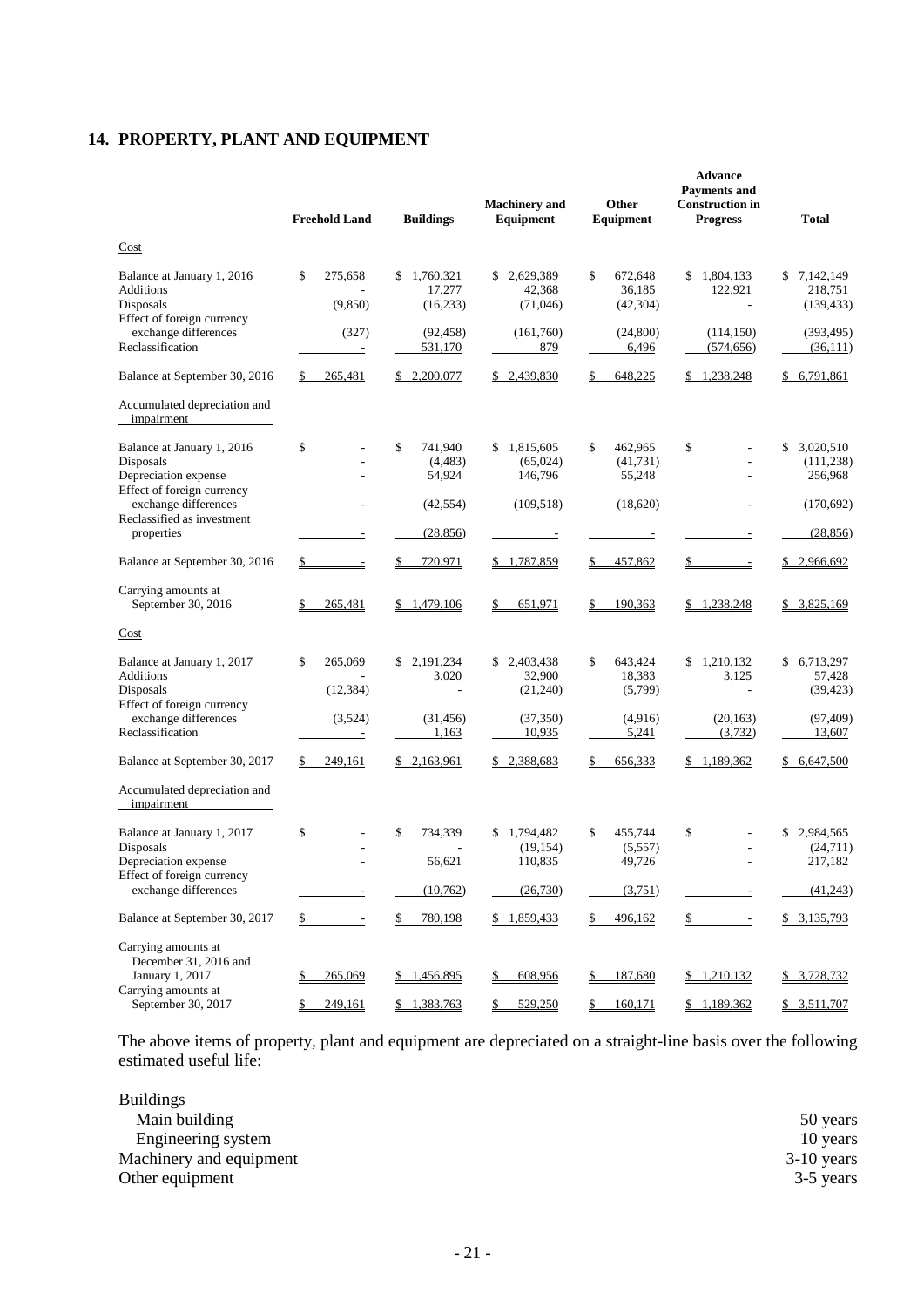Please refer to Note 29 for the carrying amount of property, plant and equipment that had been pledged by the Group to secure long-term loans.

#### **15. INVESTMENT PROPERTIES**

| <b>Investment Properties Measured at Cost</b>                                                                      | <b>Total</b>                                               |
|--------------------------------------------------------------------------------------------------------------------|------------------------------------------------------------|
| Cost                                                                                                               |                                                            |
| Balance at January 1, 2016<br>Effect of foreign currency exchange differences                                      | 1,047,669<br>\$.<br>(75,035)                               |
| Balance at September 30, 2016                                                                                      | 972,634<br>\$                                              |
| Accumulated depreciation and impairment                                                                            |                                                            |
| Balance at January 1, 2016<br>Depreciation expense<br>Effect of foreign currency exchange differences              | $\mathcal{S}$<br>379,491<br>25,103<br>(28, 287)            |
| Balance at September 30, 2016                                                                                      | 376,307                                                    |
| Carrying amount at September 30, 2016                                                                              | 596,327<br>\$                                              |
| Cost                                                                                                               |                                                            |
| Balance at January 1, 2017<br>Disposals<br>Effect of foreign currency exchange differences                         | \$<br>961,026<br>(281, 688)<br>(18, 341)                   |
| Balance at September 30, 2017                                                                                      | 660,997<br>S                                               |
| Accumulated depreciation and impairment                                                                            |                                                            |
| Balance at January 1, 2017<br>Depreciation expense<br>Disposals<br>Effect of foreign currency exchange differences | $\mathcal{S}$<br>379,719<br>20,244<br>(94, 830)<br>(6,741) |
| Balance at September 30, 2017                                                                                      | 298,392<br>S                                               |
| Carrying amount at December 31, 2016 and January 1, 2017<br>Carrying amount at September 30, 2017                  | 581,307<br>\$<br>362,605                                   |

The investment properties are depreciated using the straight-line method over their estimated useful life as follows:

| Main buildings | 30 years |
|----------------|----------|
| Others         | 10 years |

The Group disposed of an investment property located at Shanghai in August 2015. The carrying amount of that investment property at the time of sale was \$186,858 thousand, as of September 30, 2017, disposal gain of \$129,588 thousand have been recognized. Please refer to Note 23.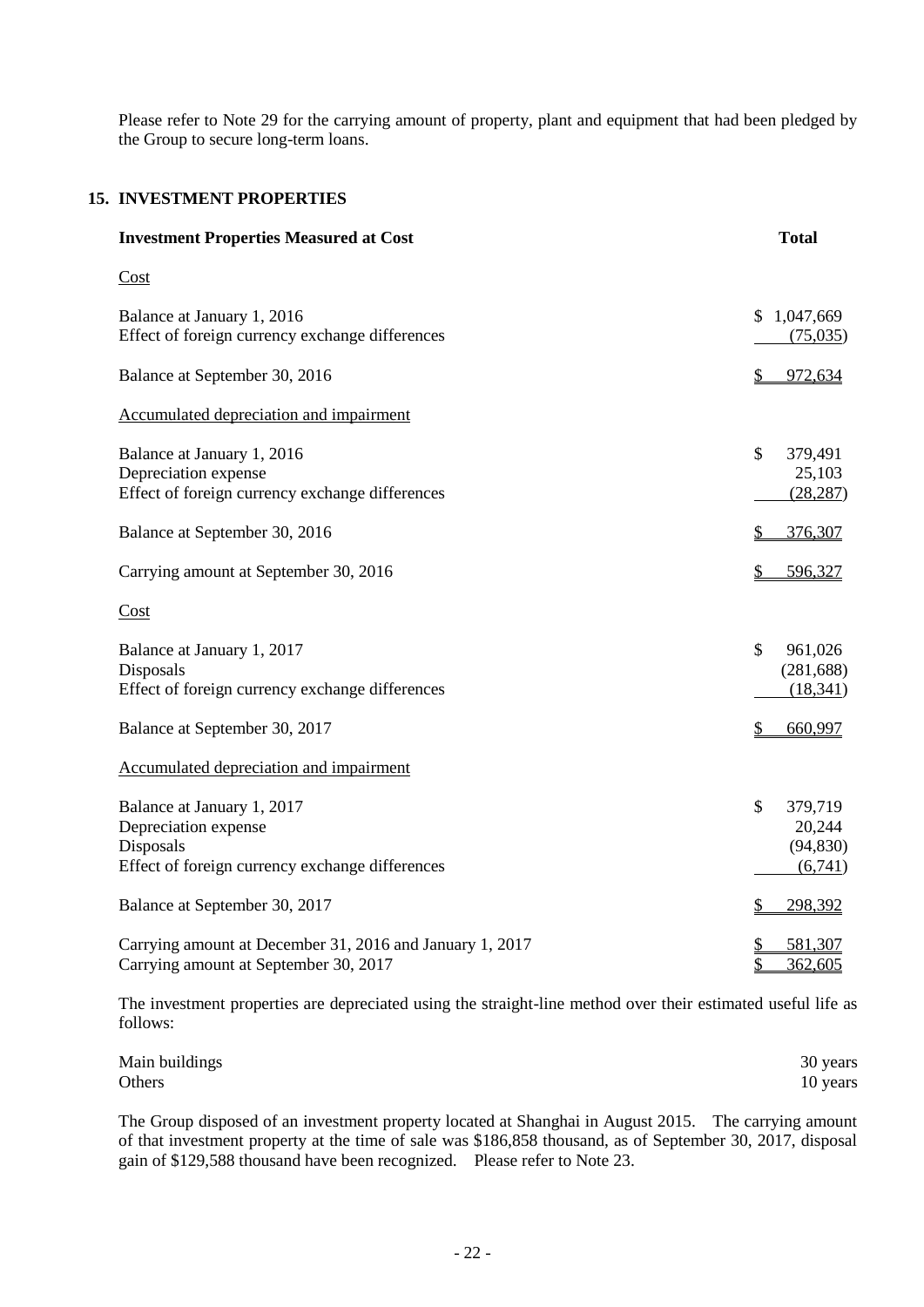The determination of fair value was performed by the management of the Group by using the valuation model that market participants would use in determining the fair value, and the fair value was measured by using Level 3 inputs. The valuation was arrived at by reference to market evidence of transaction prices for similar properties. The valuation result was as follows:

|                                                                                                                                    | September 30,<br>2017                                   |
|------------------------------------------------------------------------------------------------------------------------------------|---------------------------------------------------------|
| Fair value                                                                                                                         | \$646,687                                               |
| All of the Group's investment properties were held under freehold interests.                                                       |                                                         |
| <b>16. INTANGIBLE ASSETS</b>                                                                                                       |                                                         |
|                                                                                                                                    | Computer<br><b>Software</b>                             |
| Cost                                                                                                                               |                                                         |
| Balance at January 1, 2016<br><b>Additions</b><br>Disposals<br>Effect of foreign currency exchange differences                     | \$109,993<br>3,629<br>(4,087)<br>(2,506)                |
| Balance at September 30, 2016                                                                                                      | \$107,029                                               |
| Accumulated amortization and impairment                                                                                            |                                                         |
| Balance at January 1, 2016<br>Depreciation expense<br>Disposals<br>Effect of foreign currency exchange differences                 | $\mathcal{S}$<br>69,455<br>12,987<br>(3,587)<br>(1,657) |
| Balance at September 30, 2016                                                                                                      | 77,198                                                  |
| Carrying amounts at September 30, 2016                                                                                             | 29,831                                                  |
| Cost                                                                                                                               |                                                         |
| Balance at January 1, 2017<br><b>Additions</b><br>Disposals<br>Effect of foreign currency exchange differences<br>Reclassification | \$111,363<br>14,101<br>(855)<br>(635)<br>2,476          |
| Balance at September 30, 2017                                                                                                      | \$126,450<br>(Continued)                                |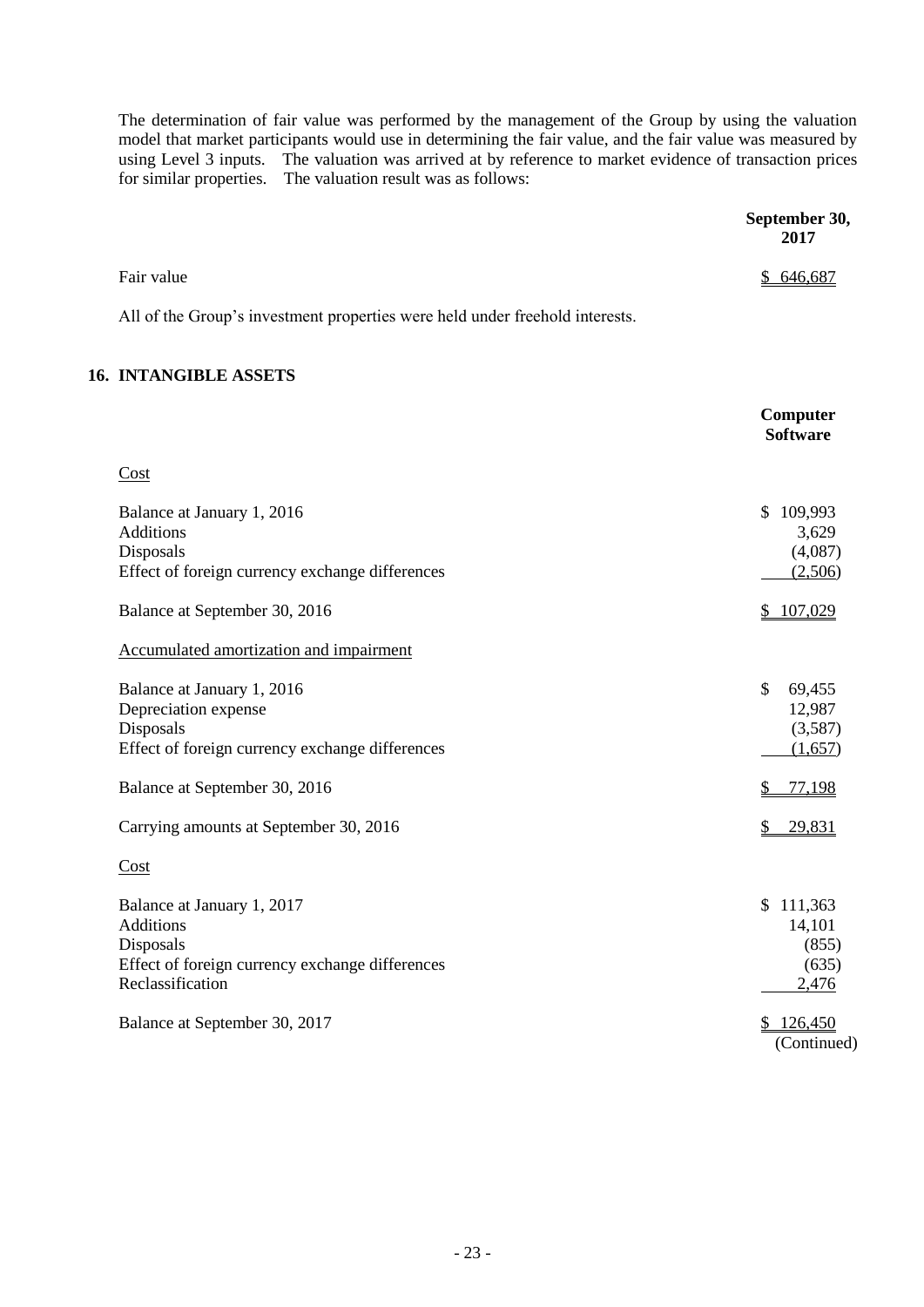|                                                                                                                    | Computer<br><b>Software</b>              |
|--------------------------------------------------------------------------------------------------------------------|------------------------------------------|
| Accumulated amortization and impairment                                                                            |                                          |
| Balance at January 1, 2017<br>Amortization expense<br>Disposals<br>Effect of foreign currency exchange differences | \$<br>79,197<br>17,039<br>(675)<br>(514) |
| Balance at September 30, 2017                                                                                      | 95.047                                   |
| Carrying amounts at December 31, 2016 and January 1, 2017<br>Carrying amounts at September 30, 2017                | 32,166<br>31,403<br>(Concluded)          |

The above items of intangible assets are amortized on a straight-line basis over estimated useful life of 2 to 5 years.

#### **17. PREPAYMENTS FOR LEASE**

|                        | September 30,<br>2017 | December 31,<br>2016   | September 30,<br>2016 |
|------------------------|-----------------------|------------------------|-----------------------|
| Current<br>Non-current | 3,471<br>128,430      | 3,530<br>\$<br>133,247 | 3,572<br>135,750      |
|                        | 131,901               | 136,777                | 139,322               |

Prepayments for lease are prepaid for land use rights for land located in mainland China.

### **18. BORROWINGS**

#### **Short-term borrowings**

|                        | September 30,<br>2017 | December 31,<br>2016 | September 30,<br>2016 |
|------------------------|-----------------------|----------------------|-----------------------|
| Secured loan           |                       |                      |                       |
| <b>Bank borrowings</b> | 200,000               | 96,840               | 94,065                |
| Interest rate          | 1.14%                 | 3.125%               | 2.875%                |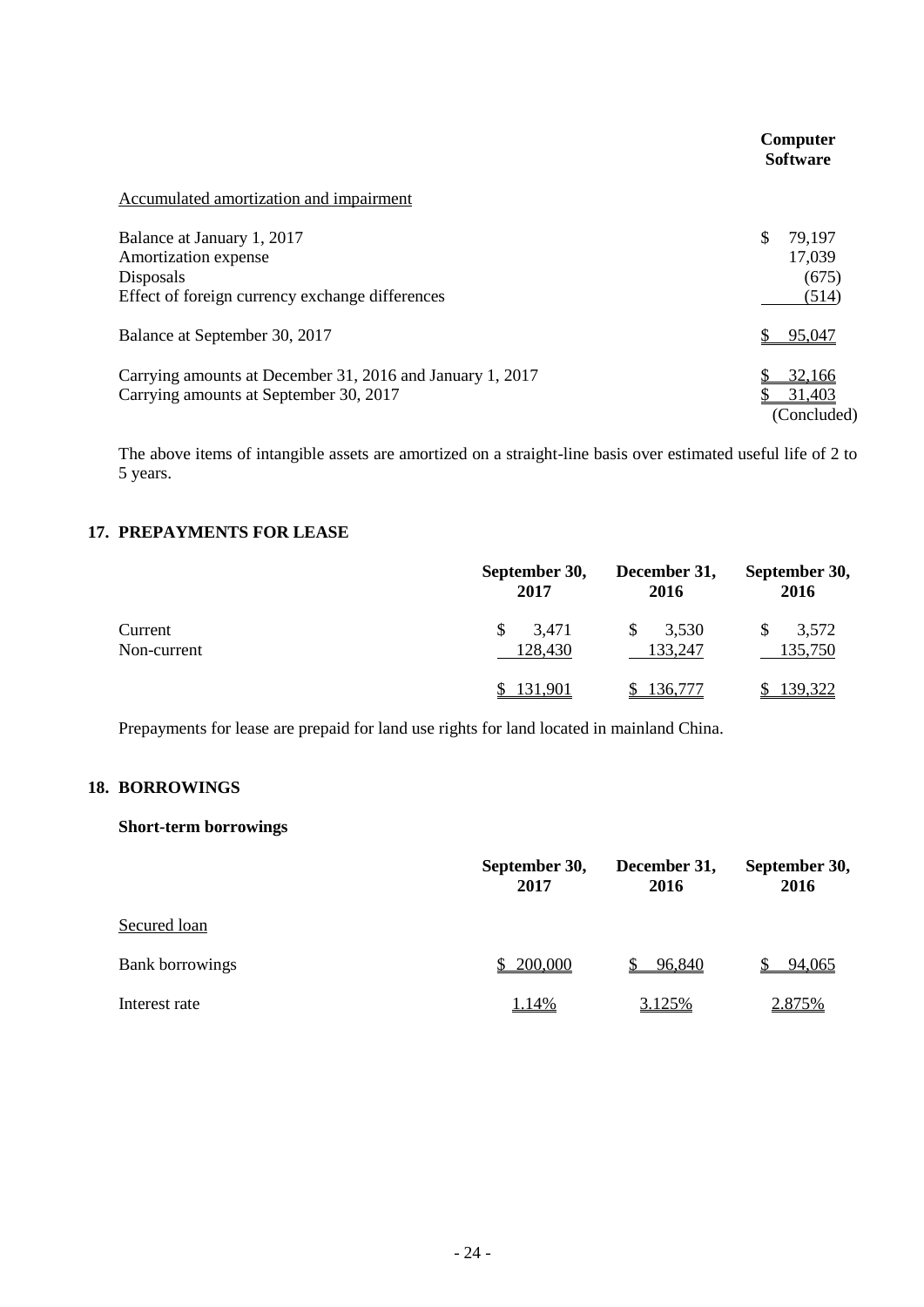#### **Long-term borrowings**

|                                                    | September 30,<br>2017 | December 31,<br>2016 | September 30,<br>2016 |
|----------------------------------------------------|-----------------------|----------------------|-----------------------|
| Secured loan                                       |                       |                      |                       |
| Medium-term loan                                   |                       |                      |                       |
| Repayable from December 23, 2015 to                |                       |                      |                       |
| December 23, 2018; interest rate was               |                       |                      |                       |
| 4.03294% on September 30, 2016.                    |                       |                      |                       |
| Principal was fully repaid in December             |                       |                      |                       |
| 2016.                                              | \$                    | \$                   | \$ 30,784             |
| Repayable from July 19, 2016 to July 19, 2019;     |                       |                      |                       |
| interest rates were 4.59889%, 3.89456% and         |                       |                      |                       |
| 3.8553% on September 30, 2017, December            |                       |                      |                       |
| 31, 2016 and September 30, 2016,                   |                       |                      |                       |
| respectively. Principal was repaid                 |                       |                      |                       |
| quarterly beginning October 19, 2016.              | <u>24,252</u>         | 35,508               | 37,626                |
|                                                    | 24,252                | 35,508               | 68,410                |
| Long-term loans payable - current portion<br>Less: | (12, 126)             | (12,912)             | (26, 225)             |
|                                                    | 12,126<br>\$          | 22,596               | 42,185<br>\$          |

For information on pledged properties and endorsements/guarantees, please refer to Notes 28 and 29.

#### **19. BONDS PAYABLE**

|                                      | September 30,            | December 31, | September 30, |
|--------------------------------------|--------------------------|--------------|---------------|
|                                      | 2017                     | 2016         | 2016          |
| Unsecured domestic convertible bonds | \$                       | \$1,163,926  | \$1,174,473   |
| Secured domestic bonds               | $\overline{\phantom{a}}$ | 997,977      | 997,857       |
| Less: Current portion                | 998,333                  | (1,163,926)  | (1,174,473)   |
|                                      |                          |              |               |

#### **Unsecured Domestic Convertible Bonds**

On June 4, 2014, the Company issued 15 thousand units of \$100 thousand 0% NTD unsecured convertible bonds in Taiwan, with an aggregate principal of \$1,500,000 thousand, and proceeds from the issue was \$1,503,000 thousand.

The holder is entitled to convert each bond into ordinary shares of the Company at a conversion price of \$20.4 per share. If the Company changes its capital or pays cash dividends, the conversion price will be adjusted by the formula set up in the prospectus. After March 6, 2017, the conversion price has been adjusted to \$18.6 per share. Conversion may occur at any time between July 5, 2014 and May 25, 2017. If the bonds are not converted, they will be redeemed on June 4, 2017 at \$100 thousand each.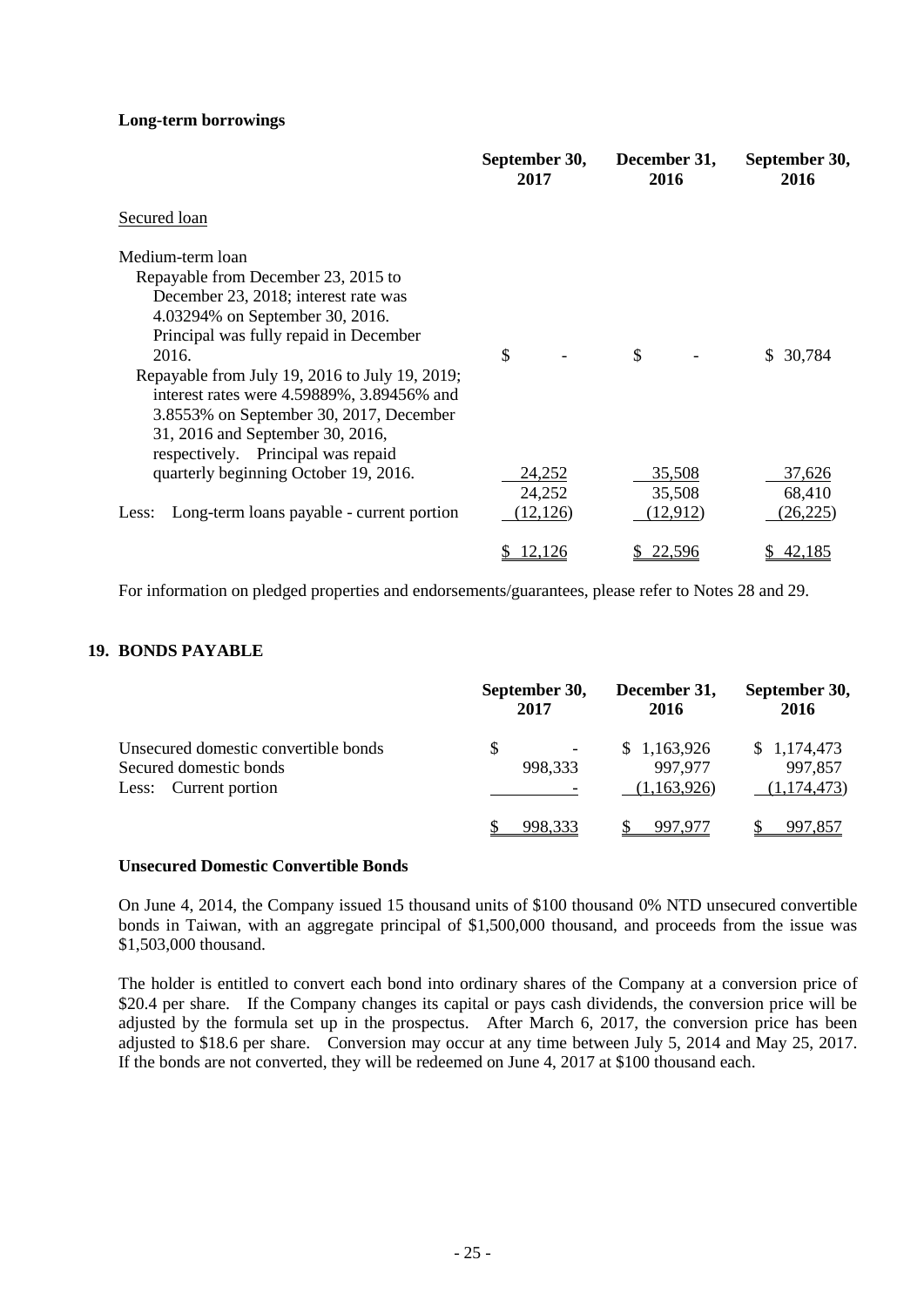The convertible bonds contain both liability and equity components. The equity component was presented in equity under the heading of capital surplus. The effective interest rate of the liability component was 1.70% per annum on initial recognition.

| Proceeds from issue (less transaction costs \$5,669 thousand)<br>Equity component (less transaction costs allocated to the equity component of \$272 | \$1,497,331 |
|------------------------------------------------------------------------------------------------------------------------------------------------------|-------------|
| thousand)                                                                                                                                            | (71, 878)   |
| Liability component at the date of issue.                                                                                                            | 1,425,453   |
| Interest charged at an effective interest rate of 1.70%                                                                                              | 13,944      |
| Conversion to common shares                                                                                                                          | (10,208)    |
| Liability component at December 31, 2014                                                                                                             | 1,429,189   |
| Liability component at January 1, 2016                                                                                                               | \$1,266,468 |
| Interest charged at an effective interest rate of 1.70%                                                                                              | 15,570      |
| Redemption of bonds payable                                                                                                                          | (107, 565)  |
| Liability component at September 30, 2016                                                                                                            | \$1,174,473 |
| Liability component at January 1, 2017                                                                                                               | \$1,163,926 |
| Interest charged at an effective interest rate of 1.70%                                                                                              | 8,016       |
| Redemption of bonds payable                                                                                                                          | (1,171,942) |
| Liability component at September 30, 2017                                                                                                            |             |

The Company bought back 1,332 units and 1,095 units of unsecured convertible bonds from open market, and recognized gain on buy-back of bonds payable of \$103 thousand and \$1,606 thousand for the nine months ended September 30, 2017 and 2016, respectively, which were presented under other gains and losses. Moreover, the Company redeemed all of the expired unsecured convertible bonds on June 4, 2017. Due to the redemption and the buyback for the nine months ended September 30, 2017 and 2016, the Company reclassified \$56,175 thousand and \$5,247 thousand "capital surplus - convertible bonds" to "capital surplus - treasury share transactions", respectively; please refer to Notes 22 and 23.

#### **Secured Domestic Bonds**

On April 1, 2016, the Company issued 100 units of \$10,000 thousand 0.95% secured bonds in Taiwan, with an aggregate principal of \$1,000,000 thousand.

For information on pledged properties and endorsements/guarantees, please refer to Notes 28 and 29.

#### **20. OTHER PAYABLES**

|                                       | September 30,<br>2017 | December 31,<br>2016 | September 30,<br>2016 |
|---------------------------------------|-----------------------|----------------------|-----------------------|
| Payable for salaries and bonus        | \$251,526             | \$262,378            | \$ 265,729            |
| Compensation payable to employees and |                       |                      |                       |
| directors and supervisors             | 4,077                 |                      |                       |
| Payable for annual leave              | 36,955                | 41,971               | 41,030                |
| Payable for purchase of equipment     | 7,573                 | 34,704               | 42,510                |
| Others                                | 538,145               | 519,515              | 487,991               |
|                                       | 838,276               | 858,568              | 837,260               |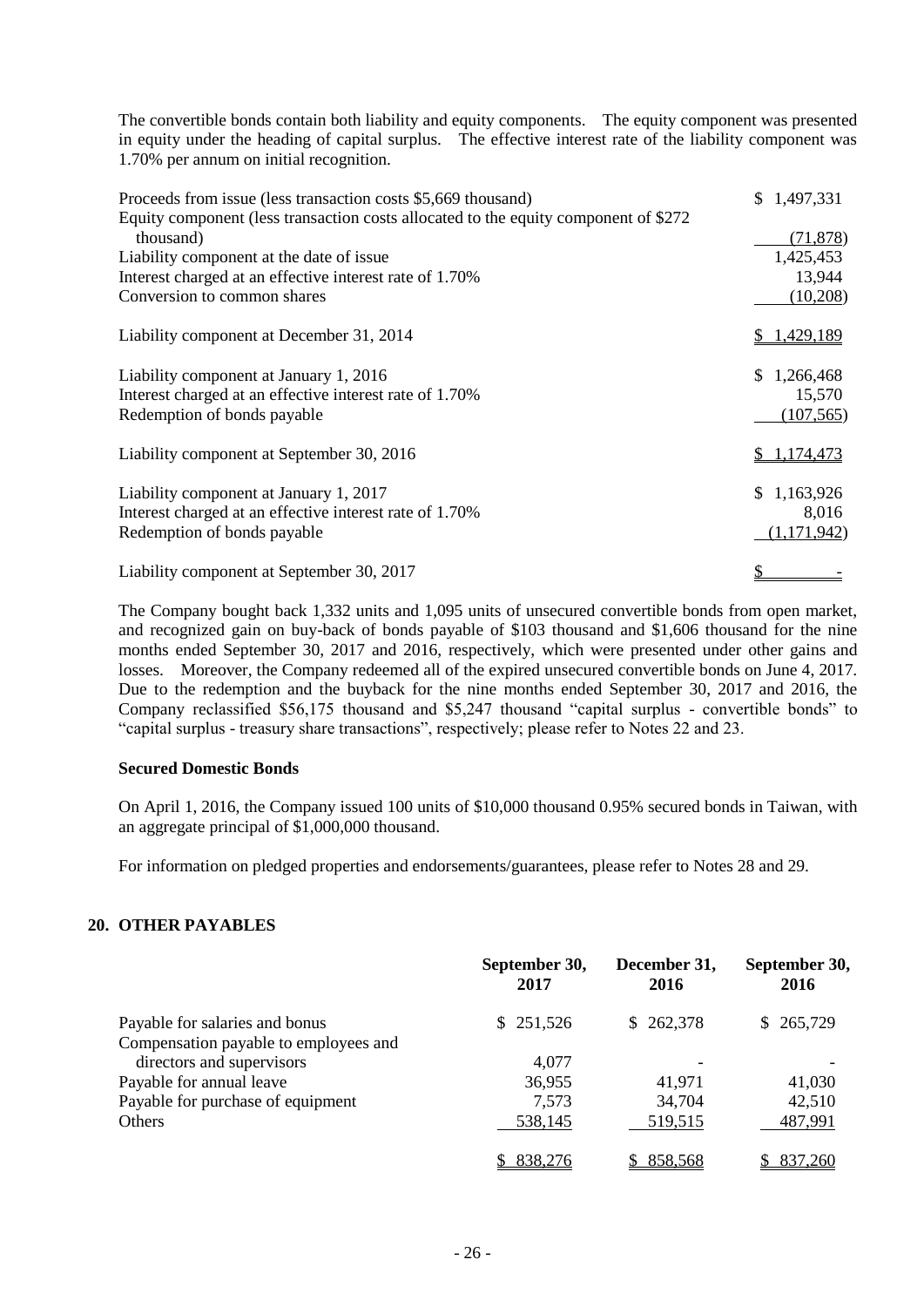#### **21. RETIREMENT BENEFIT PLANS**

For the three months and the nine months ended September 30, 2017 and 2016, employee benefit expenses in respect of the Group's defined benefit retirement plans were \$382 thousand, \$410 thousand, \$1,148 thousand and \$1,230 thousand, respectively, and were calculated using the actuarially determined pension cost discount rate as of December 31, 2016 and 2015.

#### **22. EQUITY**

#### **Share Capital**

|                                                                                                               | September 30,        | December 31,           | September 30,        |
|---------------------------------------------------------------------------------------------------------------|----------------------|------------------------|----------------------|
|                                                                                                               | 2017                 | 2016                   | 2016                 |
| Number of shares authorized (in thousands)<br>Shares authorized<br>Number of shares issued and fully paid (in | 600,000<br>6,000,000 | 600,000<br>\$6,000,000 | 600,000<br>6,000,000 |
| thousands)                                                                                                    | 337,688              | 277,688                | 277,688              |
| Shares issued                                                                                                 | 3,376,884            | 2,776,884              | 2,776,884            |

Fully paid ordinary shares, which have a par value of NT\$10, carry one vote per share and carry a right to dividends.

On November 10, 2016, Phihong's board of directors resolved to issue 60,000 thousand ordinary shares, with a par value of NT\$10 each. On January 6, 2017, Phihong's board of directors resolved to issue 60,000 thousand ordinary shares for consideration of NT\$10.2 per share, and increased the issued and fully paid share capital to \$3,376,884 thousand. The Company used Black-Scholes model to evaluate compensation costs of the options granted to employees on January 6, 2017 and increased capital surplus by \$7,131 thousand. The January 6, 2017 issue of ordinary shares was approved by the FSC on December 15, 2016, and the board of directors had set the subscription base date at January 21, 2017.

#### **Capital Surplus**

|                                                                                                   |    | September 30,<br>2017 |    | December 31,<br>2016 |     | September 30,<br>2016 |  |
|---------------------------------------------------------------------------------------------------|----|-----------------------|----|----------------------|-----|-----------------------|--|
| May be used to offset a deficit, distributed as cash<br>dividends or transferred to share capital |    |                       |    |                      |     |                       |  |
| Issuance of common shares                                                                         | \$ | 244,117               | \$ | 226,556              | \$. | 226,556               |  |
| Conversion of bonds                                                                               |    | 667,058               |    | 667,058              |     | 667,058               |  |
| Treasury share transactions                                                                       |    | 48,234                |    | 48,234               |     | 48,234                |  |
| Interest payable on bond conversion                                                               |    | 13,243                |    | 13,243               |     | 13,243                |  |
| May be used to offset a deficit only                                                              |    |                       |    |                      |     |                       |  |
| Treasury share transactions                                                                       |    | 71,365                |    | 15,190               |     | 14,438                |  |
| May not be used for any purpose                                                                   |    |                       |    |                      |     |                       |  |
| Equity component of convertible bonds                                                             |    |                       |    | 56,175               |     | 56,927                |  |
|                                                                                                   | S  | 1,044,017             |    | 1,026,456            | S   | 1,026,456             |  |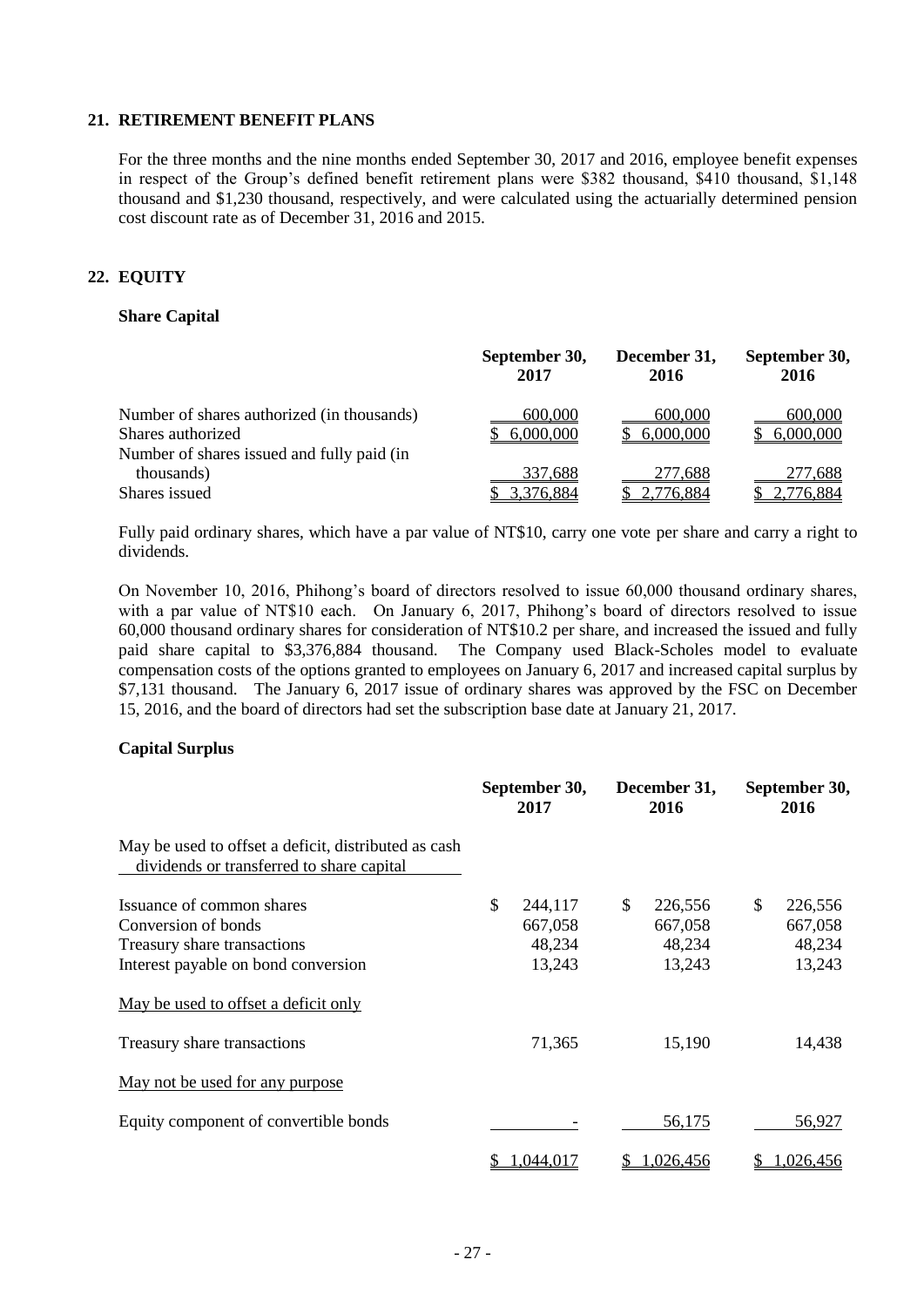The capital surplus arising from shares issued in excess of par (including share premium from issuance of common shares, conversion of bonds and treasury share transactions) and donations may be used to offset a deficit; in addition, when the Company has no deficit, such capital surplus may be distributed as cash dividends or transferred to share capital (limited to a certain percentage of the Company's capital surplus and once a year).

#### **Retained Earnings and Dividend Policy**

In accordance with the amendments to the Company Act in May 2015, the recipients of dividends and bonuses are limited to shareholders and do not include employees. The shareholders held their regular meeting on June 8, 2016 and, in that meeting, resolved amendments to the Company's Articles of Incorporation (the "Articles"), particularly the amendment to the policy on dividend distribution and the addition of the policy on distribution of employees' compensation.

Under the dividend policy as set forth in the amended Articles, where the Company made profit in a fiscal year, the profit shall be first utilized for paying taxes, offsetting losses of previous years, setting aside as legal reserve of 10% of the remaining profit, setting aside or reversing a special reserve in accordance with the laws and regulations, and then any remaining profit together with any undistributed retained earnings shall be used by the Company's board of directors as the basis for proposing a distribution plan, which should be resolved in the shareholders' meeting for the distribution of dividends and bonus to shareholders. For the policies on the distribution of employees' compensation and remuneration of directors and supervisors after the amendment, please refer to e. employee benefits expenses in Note 23.

Appropriation of earnings to legal reserve shall be made until the legal reserve equals the Company's paid-in capital. The legal reserve may be used to offset deficit. If the Company has no deficit and the legal reserve has exceeded 25% of the Company's paid-in capital, the excess may be transferred to capital or distributed in cash.

Items referred to under Rule No. 1010012865, Rule No. 1010047490 and Rule No. 1030006415 issued by the FSC and the directive titled "Questions and Answers for Special Reserves Appropriated Following Adoption of IFRSs" should be appropriated to or reversed from a special reserve by the Company.

Except for non-ROC resident stockholders, all stockholders receiving the dividends are allowed a tax credit equal to their proportionate share of the income tax paid by the Company.

#### **Special Reserves Appropriated Following First-time Adoption of IFRSs**

On the first-time adoption of IFRSs, the Company transferred to retained earnings unrealized revaluation increment and cumulative translation differences in the amounts of \$10,968 thousand and \$250,296 thousand, respectively. The increase in retained earnings that resulted from all IFRSs adjustments was smaller than the total revaluation and translation differences; therefore, the Company appropriated to the special reserve the amount of \$230,859 thousand, the increase in retained earnings that resulted from all IFRSs adjustments on transitions to IFRSs.

#### **Other Equity Items**

a. Foreign currency translation reserve

|                                                                | <b>For the Nine Months Ended</b><br>September 30 |           |
|----------------------------------------------------------------|--------------------------------------------------|-----------|
|                                                                | 2017                                             | 2016      |
| Balance at January 1                                           | (91, 443)<br>S.                                  | \$294,758 |
| Exchange differences arising on translating foreign operations | (132,196)                                        | (351,195) |
| Balance at September 30                                        | (223.639)                                        | (56.437   |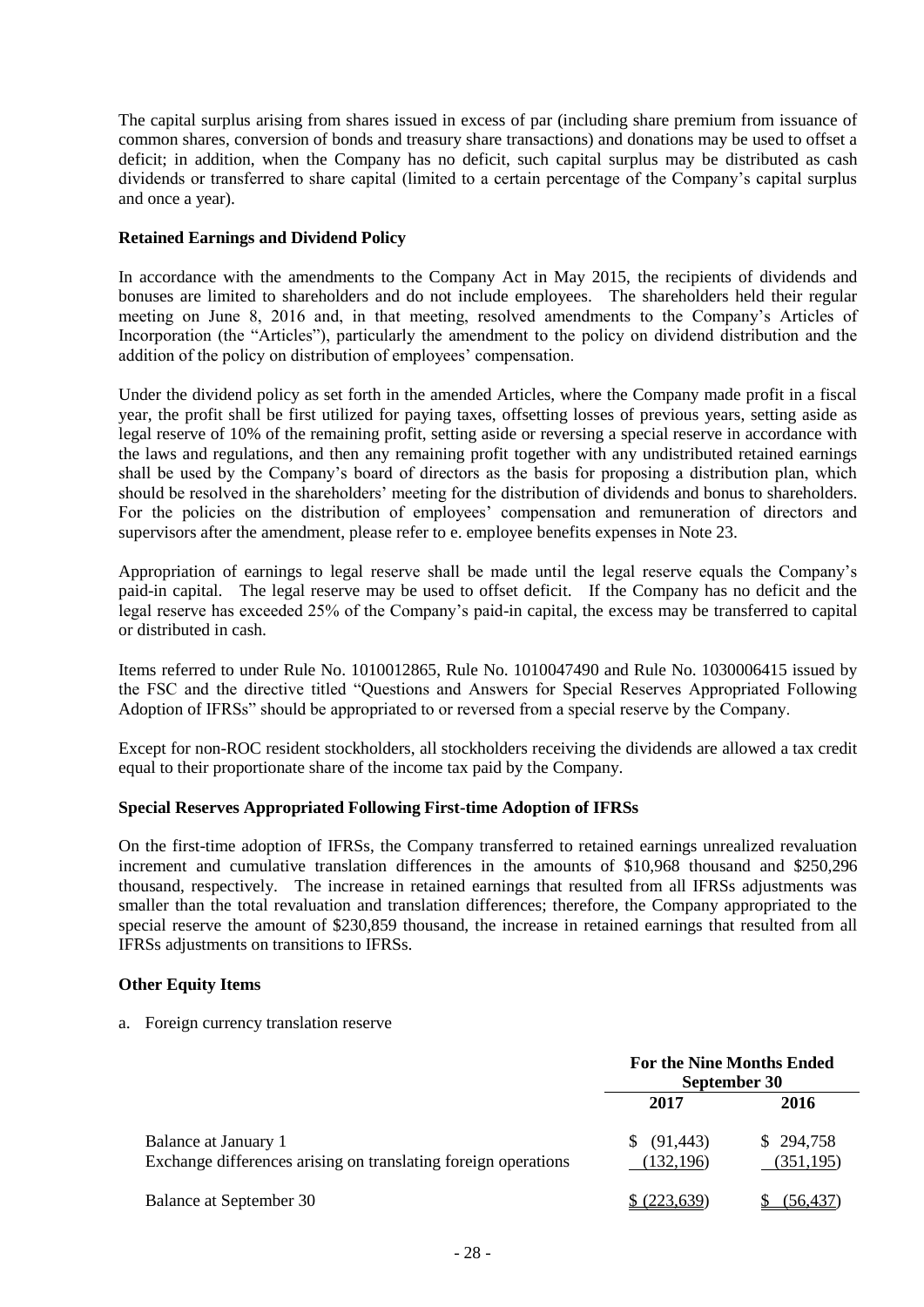b. Investments revaluation reserve

|                                                                                                                                                        | <b>For the Nine Months Ended</b><br>September 30 |          |  |  |
|--------------------------------------------------------------------------------------------------------------------------------------------------------|--------------------------------------------------|----------|--|--|
|                                                                                                                                                        | 2016<br>2017                                     |          |  |  |
| Balance at January 1<br>Share of unrealized gain on revaluation of available-for-sale<br>financial assets of associates accounted for using the equity | \$57,450                                         | \$47,351 |  |  |
| method                                                                                                                                                 | (54, 864)                                        | 9,280    |  |  |
| Balance at September 30                                                                                                                                |                                                  |          |  |  |

# **Non-controlling Interest**

|                                                                                                  | <b>For the Nine Months Ended</b><br>September 30 |             |  |
|--------------------------------------------------------------------------------------------------|--------------------------------------------------|-------------|--|
|                                                                                                  | 2017                                             | 2016        |  |
| Balance at January 1<br>Attributable to non-controlling interests:                               | \$(10,016)                                       | \$(10,168)  |  |
| Share of profit for the period<br>Exchange difference arising on translation of foreign entities | (16)<br>609                                      | (22)<br>466 |  |
| Balance at September 30                                                                          | (9.423                                           | (9.724)     |  |

## **23. NET PROFIT FROM CONTINUING OPERATIONS**

#### a. Other income

|                                               |                               | <b>For the Three Months Ended</b><br>September 30 |                                | <b>For the Nine Months Ended</b><br>September 30 |
|-----------------------------------------------|-------------------------------|---------------------------------------------------|--------------------------------|--------------------------------------------------|
|                                               | 2017                          | 2016                                              | 2017                           | 2016                                             |
| Interest revenue<br>Dividend revenue<br>Other | S<br>3,162<br>5,874<br>27,257 | 8,084<br>\$<br>25,290                             | S<br>11,341<br>5,874<br>95,274 | 22,859<br>5,239<br>73,328                        |
|                                               | 36,293                        | 33.374                                            | 12.489                         | 101.426                                          |

# b. Other gains and losses

|                                                                                | <b>For the Three Months Ended</b><br>September 30 |                 | <b>For the Nine Months Ended</b><br>September 30 |                  |  |
|--------------------------------------------------------------------------------|---------------------------------------------------|-----------------|--------------------------------------------------|------------------|--|
|                                                                                | 2017                                              | 2016            | 2017                                             | 2016             |  |
| Exchange gain (loss), net<br>(Loss) gain on disposal of<br>property, plant and | 7.766                                             | (40, 820)<br>S. | (64, 575)<br>S.                                  | (78, 192)<br>S   |  |
| equipment<br>Gain on disposal of investment                                    | (1,218)                                           | 2,687           | 11,659                                           | 6,882            |  |
| properties (Note 15)                                                           | 129,588                                           |                 | 129,588                                          | -<br>(Continued) |  |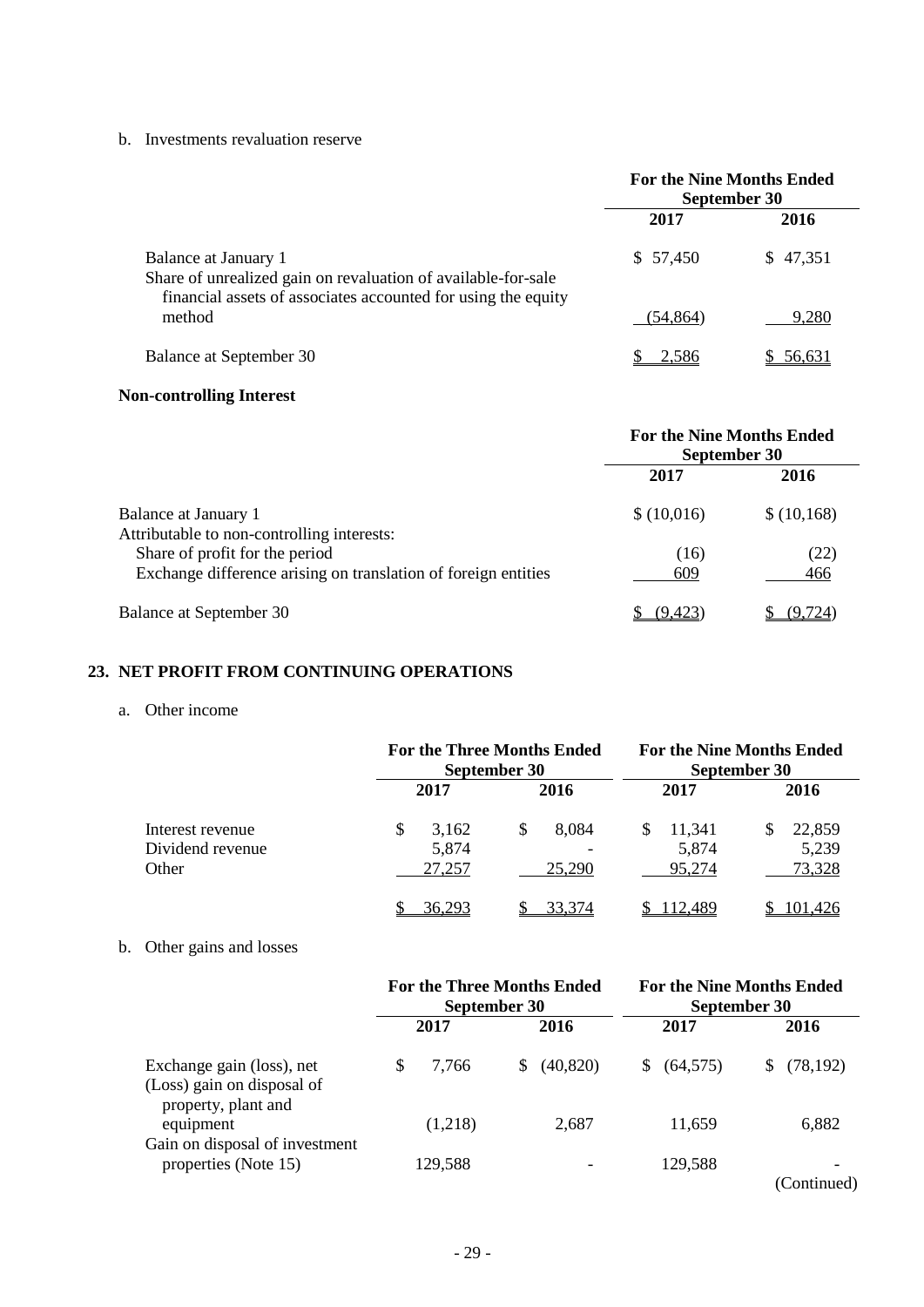|                                                                    |         | <b>For the Three Months Ended</b><br>September 30 |               | <b>For the Nine Months Ended</b><br>September 30 |
|--------------------------------------------------------------------|---------|---------------------------------------------------|---------------|--------------------------------------------------|
|                                                                    | 2017    | 2016                                              | 2017          | 2016                                             |
| Gain on disposal of non-current                                    |         |                                                   |               |                                                  |
| assets held for sale (Note 11)                                     | \$      | \$                                                | 113,218<br>\$ | \$                                               |
| (Loss) gain on disposal of                                         |         |                                                   |               |                                                  |
| intangible assets                                                  | (180)   | 16                                                | (180)         | (379)                                            |
| Gain on disposal of investments                                    | 7,267   | 3,159                                             | 10,902        | 5,923                                            |
| Net (loss) gain on fair value of<br>financial assets designated as |         |                                                   |               |                                                  |
| at fair value through profit                                       |         |                                                   |               |                                                  |
| and loss                                                           | (88)    | (657)                                             | 1,649         |                                                  |
| Gain on buy-back of bonds<br>payable                               |         | 361                                               | 103           | 1,606                                            |
|                                                                    |         |                                                   |               |                                                  |
| Others                                                             | (6,106) | (6, 546)                                          | (22, 426)     | (23, 554)                                        |
|                                                                    | 137,029 | (41,800)                                          | 179,938<br>\$ | (87,714)<br>(Concluded)                          |

## c. Depreciation and amortization

|                                                                                                               | <b>For the Three Months Ended</b><br>September 30 |                                                 | <b>For the Nine Months Ended</b><br>September 30 |                                                           |  |  |
|---------------------------------------------------------------------------------------------------------------|---------------------------------------------------|-------------------------------------------------|--------------------------------------------------|-----------------------------------------------------------|--|--|
|                                                                                                               | 2017                                              | 2016                                            | 2017                                             | 2016                                                      |  |  |
| Property, plant and equipment<br>Investment properties<br>Computer software                                   | \$<br>72,335<br>5,031<br>6,609<br>\$<br>83,975    | \$<br>83,286<br>8,083<br>4,255<br>95,624        | 217,182<br>\$<br>20,244<br>17,039<br>\$254,465   | 256,968<br>\$<br>25,103<br><u>12,987</u><br>295,058<br>S. |  |  |
| An analysis of depreciation by<br>function<br>Operating costs<br>Operating expenses<br>Non-operating expenses | \$<br>36,268<br>36,067<br>5,031<br>77,366<br>\$   | \$<br>43,893<br>39,393<br>8,083<br>91,369<br>\$ | \$<br>107,894<br>109,288<br>20,244<br>\$237,426  | 144,420<br>\$<br>112,548<br>25,103<br>282,071<br>\$       |  |  |
| An analysis of amortization by<br>function<br>Operating costs<br>Operating expenses                           | \$<br>340<br>6,269<br>6,609<br>\$                 | \$<br>605<br>3,650<br>\$<br>4,255               | \$<br>1,451<br>15,588<br>$\mathcal{P}$<br>17,039 | \$<br>1,911<br>11,076<br>12,987<br>\$                     |  |  |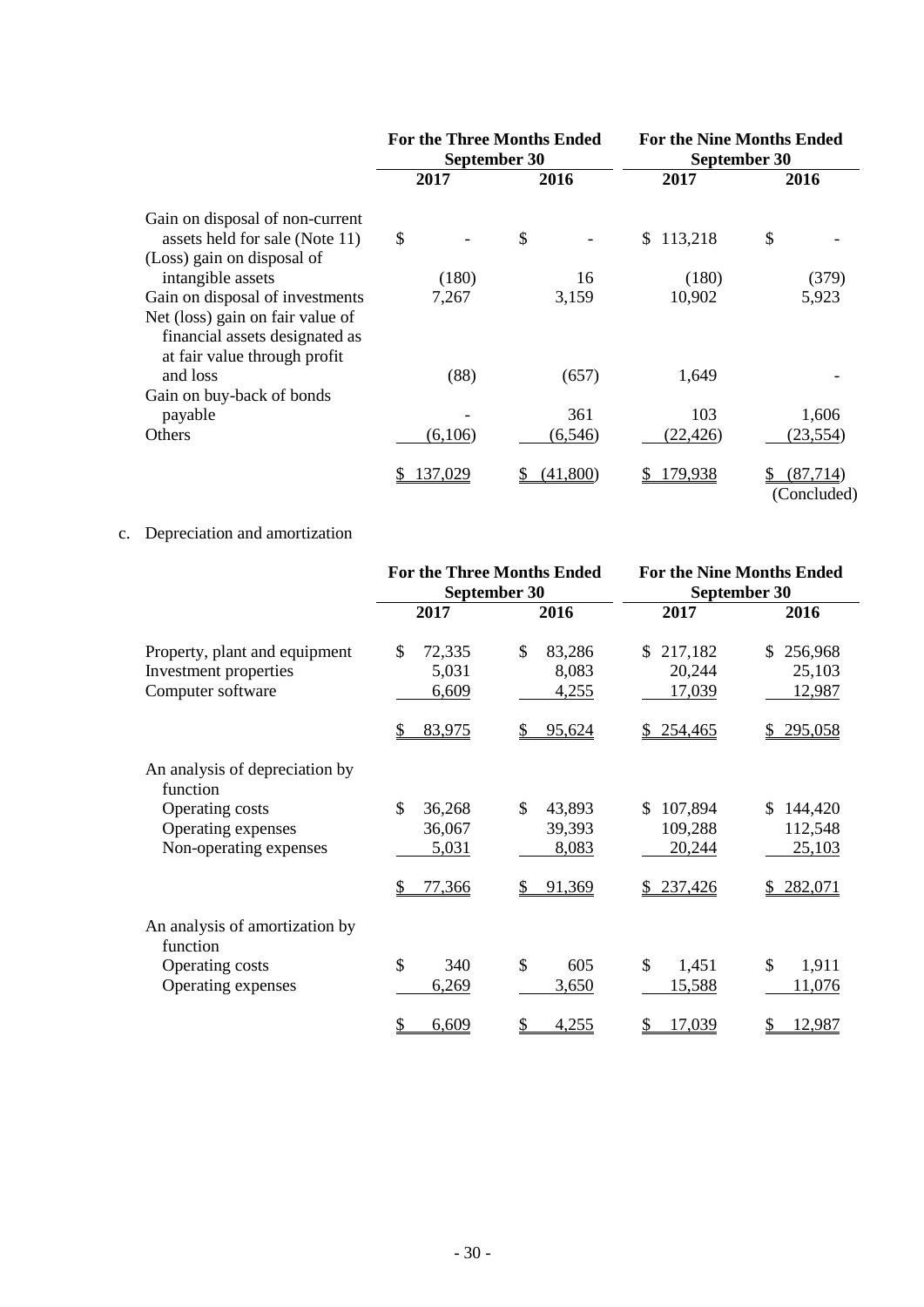#### d. Employee benefits expense

|                                                                       | <b>For the Three Months Ended</b><br>September 30 |                    |    |                    | <b>For the Nine Months Ended</b><br>September 30 |                    |    |                      |
|-----------------------------------------------------------------------|---------------------------------------------------|--------------------|----|--------------------|--------------------------------------------------|--------------------|----|----------------------|
|                                                                       |                                                   | 2017               |    | 2016               |                                                  | 2017               |    | 2016                 |
| Short-term employee benefits<br>Post-employment benefits<br>(Note 21) | \$                                                | 532,464            | \$ | 607,757            | S.                                               | 1,553,797          | S. | 1,756,810            |
| Defined contribution plans<br>Defined benefit plans                   |                                                   | 4,989<br>382       |    | 5,259<br>410       |                                                  | 14,983<br>1,148    |    | 16,003<br>1,230      |
|                                                                       |                                                   | 537,835            |    | 613,426            | S.                                               | 1,569,928          |    | .774,043             |
| An analysis of employee<br>benefits expense by function               |                                                   |                    |    |                    |                                                  |                    |    |                      |
| Operating costs<br>Operating expenses                                 | \$                                                | 319,217<br>218,618 | \$ | 392,091<br>221,335 | \$                                               | 926,028<br>643,900 | S. | 1,105,885<br>668,158 |
|                                                                       |                                                   | 537,835            |    | 613,426            |                                                  | 1,569,928          |    | 1,774,043            |

#### e. Employee's compensation and remuneration to directors and supervisors

The Company accrued employees' compensation and remuneration of directors and supervisors at the rates no less than 10% and no higher than 2%, respectively, of net profit before income tax, employees' compensation, and remuneration of directors and supervisors. For the nine months ended June 31, 2016, because of accumulated deficits, the Company did not estimate the bonus to employees and the remuneration to directors and supervisors.

For the three months and the nine months ended September 30, 2017, the employees' compensation and the remuneration of directors and supervisors were as follows:

#### Accrual rate

|                                           | <b>For the Nine Months Ended</b><br>September 30 |                          |
|-------------------------------------------|--------------------------------------------------|--------------------------|
|                                           | 2017                                             | 2016                     |
| Employees' compensation                   | 10%                                              | $\overline{\phantom{0}}$ |
| Remuneration of directors and supervisors | 2%                                               | $\overline{\phantom{0}}$ |

#### Amount

|                                                          | <b>For the Three Months Ended</b><br>September 30 |      |      | <b>For the Nine Months Ended</b><br>September 30 |
|----------------------------------------------------------|---------------------------------------------------|------|------|--------------------------------------------------|
|                                                          | 2017                                              | 2016 | 2017 | 2016                                             |
| Employees' compensation<br>Remuneration of directors and | 3.398                                             |      |      |                                                  |
| supervisors                                              | 679                                               |      | 679  |                                                  |

If there is a change in the proposed amounts after the annual financial statements were authorized for issue, the differences are recorded as a change in accounting estimate.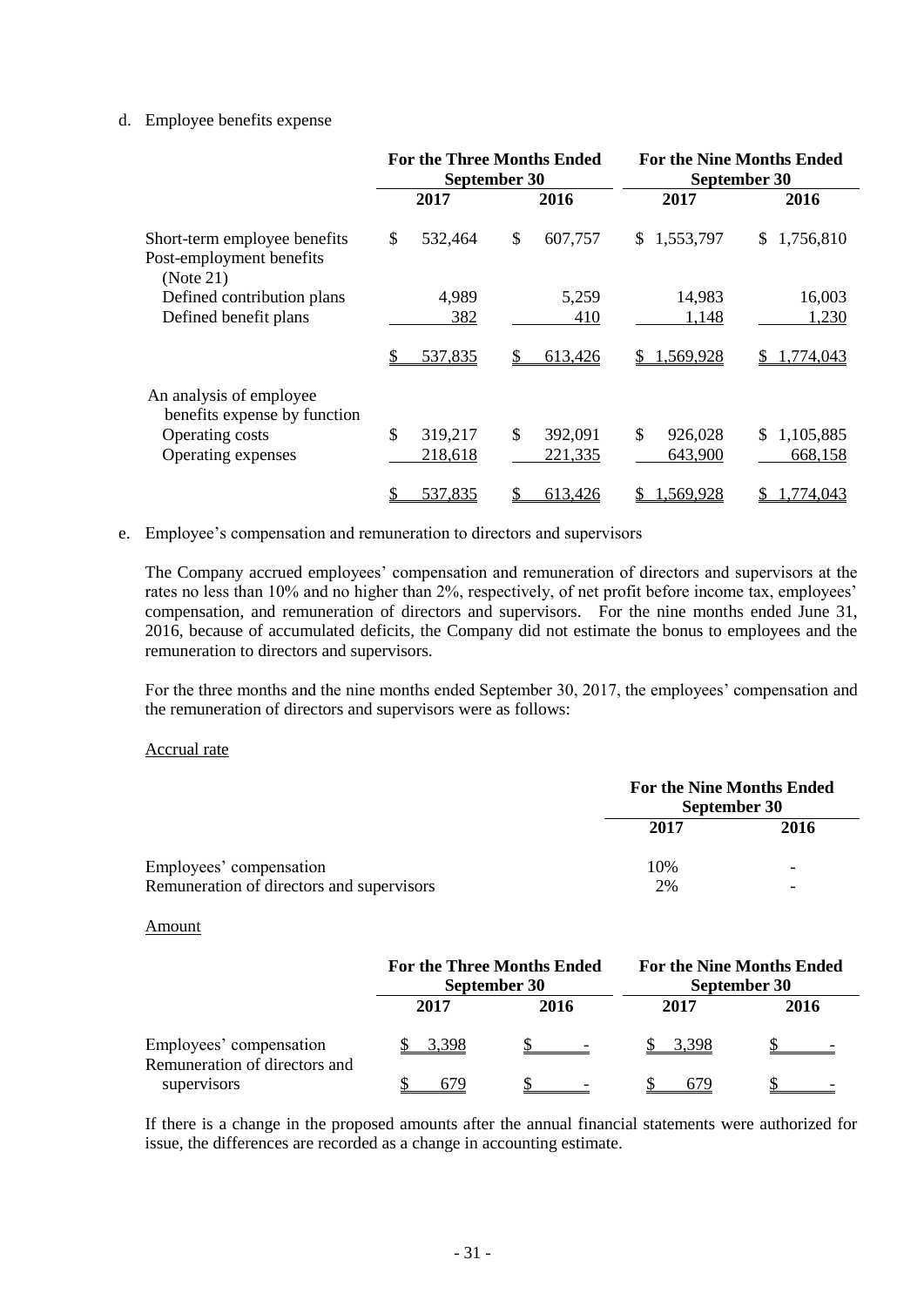There was no difference between the actual amounts of employees' compensation and remuneration of directors and supervisors paid and the amounts recognized in the consolidated financial statements for the year ended December 31, 2016 and 2015.

Information on the employees' compensation and remuneration of directors and supervisors resolved by the Company's board of directors in 2017 and 2016 is available at the Market Observation Post System website of the Taiwan Stock Exchange.

#### **24. INCOME TAXES RELATING TO CONTINUING OPERATIONS**

#### a. Income tax recognized in profit or loss

The major components of tax (gain) expense were as follows:

|    |                                                                                                      | <b>For the Three Months Ended</b><br>September 30 |                           | <b>For the Nine Months Ended</b><br>September 30 |                       |
|----|------------------------------------------------------------------------------------------------------|---------------------------------------------------|---------------------------|--------------------------------------------------|-----------------------|
|    |                                                                                                      | 2017                                              | 2016                      | 2017                                             | 2016                  |
|    | Current tax                                                                                          |                                                   |                           |                                                  |                       |
|    | In respect of the current<br>period<br>Adjustments for prior periods                                 | \$27,164                                          | $\mathcal{S}$<br>8,662    | \$71,800                                         | 18,238<br>\$.<br>3    |
|    | Deferred tax                                                                                         | 2,050                                             | (3,740)                   | 8,670                                            | (10, 390)             |
|    | Total income tax expense<br>recognized in the current<br>period                                      | \$29,214                                          | \$<br>4,922               | \$80,470                                         | 7,851<br>\$           |
| b. | Integrated income tax                                                                                |                                                   |                           |                                                  |                       |
|    |                                                                                                      |                                                   | September 30,<br>2017     | December 31,<br>2016                             | September 30,<br>2016 |
|    | Unappropriated deficit<br>Generated before January 1, 1997<br>Generated on and after January 1, 1998 |                                                   | $\mathcal{S}$<br>(17,069) | $\mathbb{S}$<br>(128,792)                        | \$<br>(266, 851)      |
|    |                                                                                                      |                                                   | (17,069)<br>S             | \$ (128, 792)                                    | \$ (266, 851)         |
|    | Shareholder - imputed credits account                                                                |                                                   | \$235,337                 | \$206,034                                        | \$198,424             |
|    |                                                                                                      |                                                   |                           | For the Year Ended December 31                   |                       |
|    |                                                                                                      |                                                   |                           | 2016 (Expected)                                  | <b>2015 (Actual)</b>  |
|    |                                                                                                      |                                                   |                           |                                                  |                       |

Creditable ratio for distribution of earning

#### c. Income tax assessments

The Company's tax returns through 2015, except 2014, have been assessed by the tax authorities.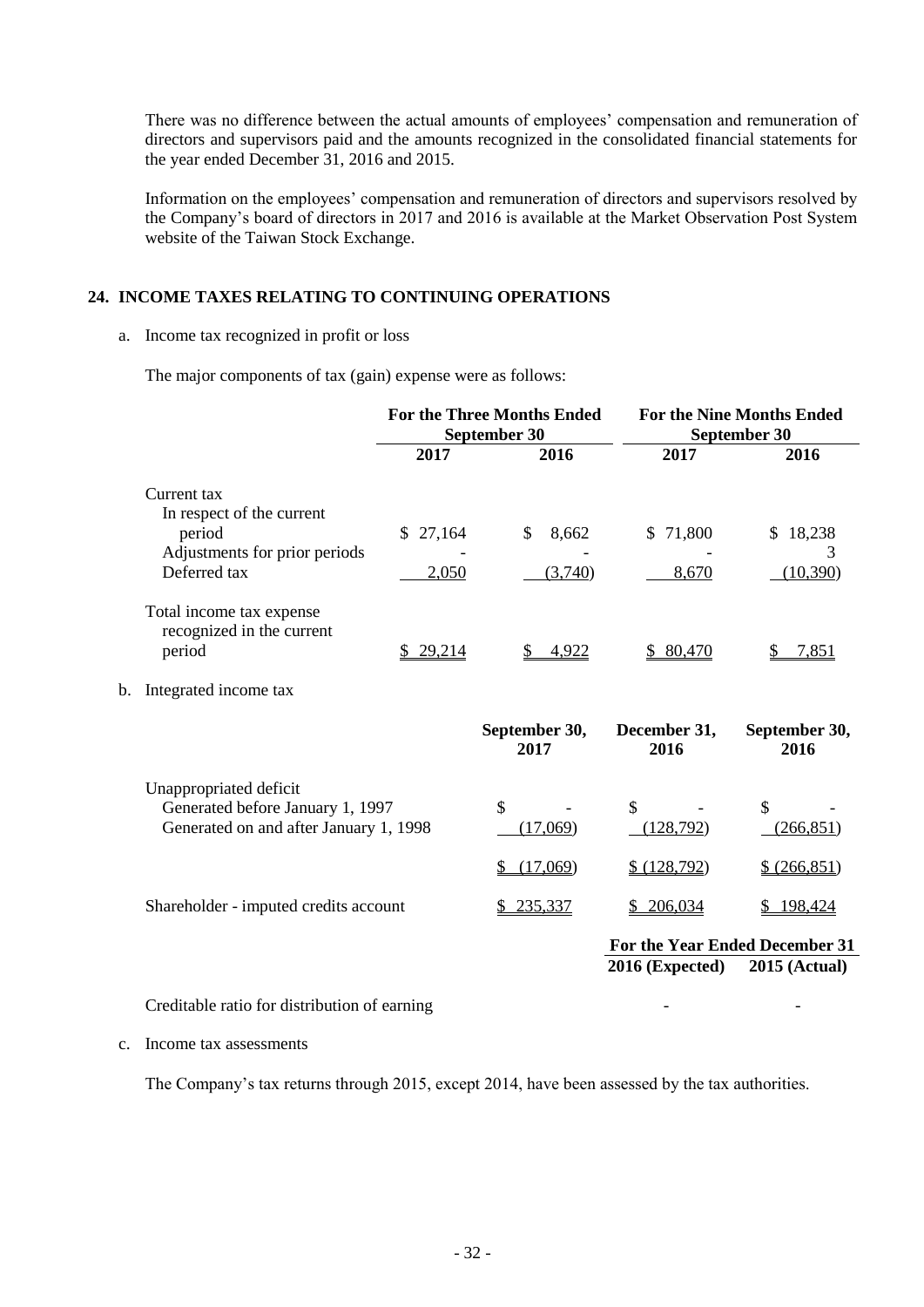#### **25. EARNINGS (LOSSES) PER SHARE**

|                                                                 | <b>For the Three Months Ended</b><br>September 30 |        | <b>For the Nine Months Ended</b><br>September 30 |       |
|-----------------------------------------------------------------|---------------------------------------------------|--------|--------------------------------------------------|-------|
|                                                                 | 2017                                              | 2016   | 2017                                             | 2016  |
| Basic earnings (losses) per share<br>Diluted earnings per share | 0.23<br>0.23                                      | (0.21) | 0.35<br>0.33                                     | .1.60 |

#### **Net Profit (Loss) for the Period**

|                                                                                                                                            | <b>For the Three Months Ended</b><br>September 30 |          | <b>For the Nine Months Ended</b><br>September 30 |             |
|--------------------------------------------------------------------------------------------------------------------------------------------|---------------------------------------------------|----------|--------------------------------------------------|-------------|
|                                                                                                                                            | 2017                                              | 2016     | 2017                                             | 2016        |
| Earnings (losses) used in the<br>computation of basic earnings<br>(losses) per share<br>Effect of potentially dilutive<br>ordinary shares: | \$<br>77,970                                      | (58,940) | \$111,723                                        | \$(444.016) |
| Interest on convertible bonds<br>(after tax)                                                                                               |                                                   |          | 8,016                                            |             |
| Earnings used in the computation<br>of diluted earnings per share                                                                          | 77.970                                            |          | 119,739                                          |             |

#### **Ordinary Shares Outstanding**

|                                                                                                | <b>For the Three Months Ended</b><br>September 30 |                | <b>For the Nine Months Ended</b><br>September 30 |         |
|------------------------------------------------------------------------------------------------|---------------------------------------------------|----------------|--------------------------------------------------|---------|
|                                                                                                | 2017                                              | 2016           | 2017                                             | 2016    |
| Weighted average number of<br>ordinary shares in computation<br>of basic earnings (losses) per |                                                   |                |                                                  |         |
| share                                                                                          | 337,688                                           | <u>277,688</u> | 322,963                                          | 277.688 |
| Effect of potentially dilutive<br>ordinary shares:                                             |                                                   |                |                                                  |         |
| Convertible bonds                                                                              |                                                   |                | 35,554                                           |         |
| Employees' compensation                                                                        | 274                                               |                | 274                                              |         |
| Weighted average number of<br>ordinary shares used in the<br>computation of diluted earnings   |                                                   |                |                                                  |         |
| per share                                                                                      | 337.962                                           |                | 358,791                                          |         |

Since the Group offered to settle compensation paid to employees in cash or shares, the Group assumed the entire amount of the compensation would be settled in shares and the resulting potential shares were included in the weighted average number of shares outstanding used in the computation of diluted earnings per share, as the effect is dilutive. Such dilutive effect of the potential shares is included in the computation of diluted earnings per share until the number of shares to be distributed to employees is resolved in the following year.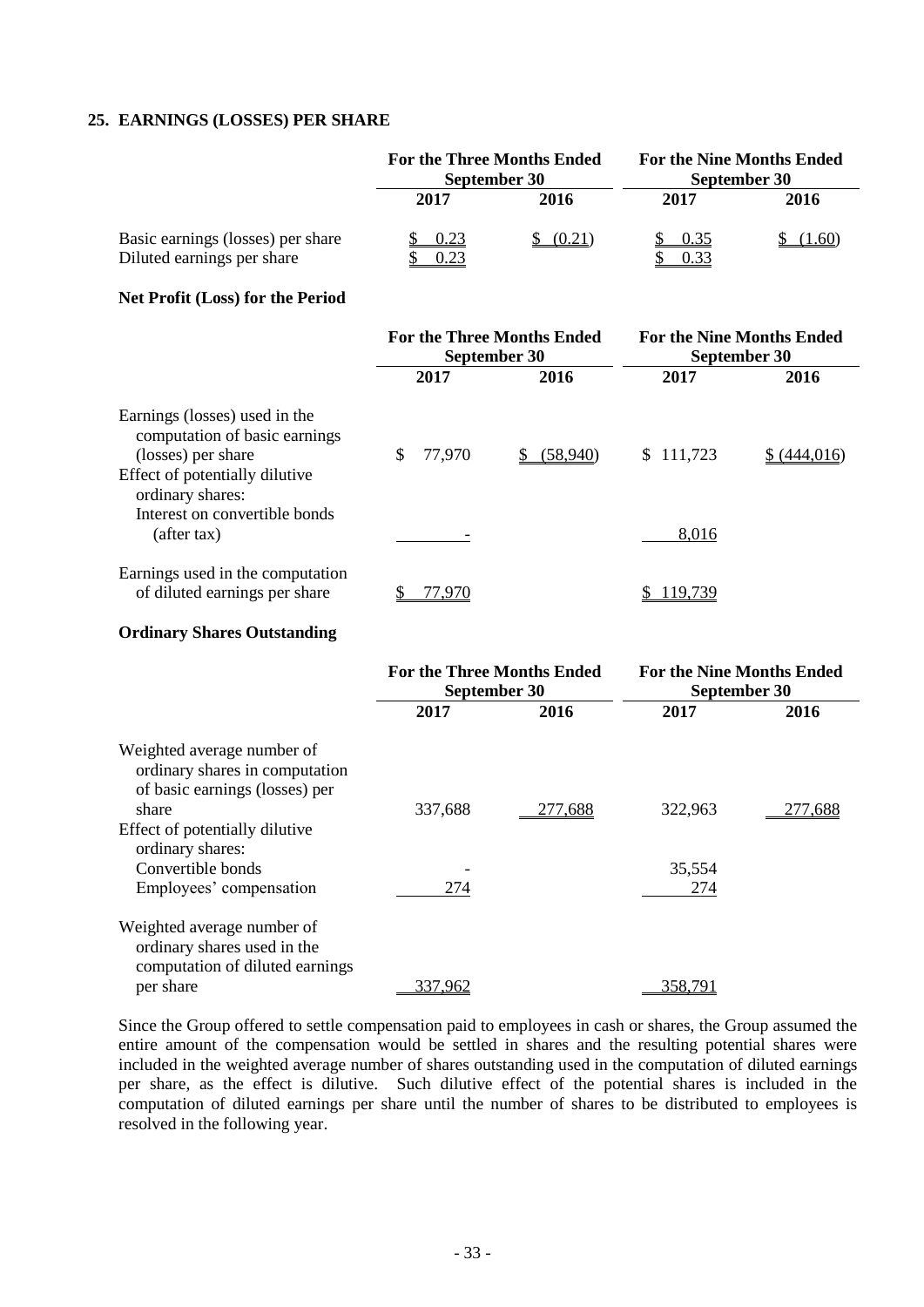#### **26. CAPITAL MANAGEMENT**

The Group manages its capital to ensure that entities in the Group will be able to continue as going concerns while maximizing the return to stakeholders through the optimization of the debt and equity balance. The Group's overall strategy remains unchanged.

The capital structure of the Group consists of net debt (borrowings offset by cash and cash equivalents) and equity attributable to owners of the Company (comprising issued capital, reserves, retained earnings and other equity).

The Group is not subject to any externally imposed capital requirements.

#### **27. FINANCIAL INSTRUMENTS**

a. Fair value of financial instruments that are measured at fair value on a recurring basis

Fair value hierarchy

September 30, 2017

|                           | <b>Level 1</b> | <b>Level 2</b> | Level 3      | <b>Total</b> |
|---------------------------|----------------|----------------|--------------|--------------|
| Financial assets at FVTPL | \$506,431      | $\mathbb{S}$   | $\mathbb{S}$ | \$ 506,431   |
| December 31, 2016         |                |                |              |              |
|                           | <b>Level 1</b> | <b>Level 2</b> | Level 3      | <b>Total</b> |
| Financial assets at FVTPL | 406,411        |                |              | 406.411      |

There were no transfers between Levels 1 and 2 in the current and prior periods.

b. Categories of financial instruments

|                                                                                                   | September 30<br>2017                | December 31,<br>2016                | September 30,<br>2016     |
|---------------------------------------------------------------------------------------------------|-------------------------------------|-------------------------------------|---------------------------|
| Financial assets                                                                                  |                                     |                                     |                           |
| Financial assets at FVTPL<br>Loans and receivables (1)<br>Available-for-sale financial assets (2) | S<br>506,431<br>4,001,684<br>43,936 | 406,411<br>S<br>4,701,153<br>44,759 | \$<br>4,352,779<br>46,219 |
| <b>Financial liabilities</b>                                                                      |                                     |                                     |                           |
| Amortized cost (3)                                                                                | 4,530,602                           | 6,192,149                           | 5,599,298                 |

- 1) The balances included loans and receivables measured at amortized cost, which comprise cash and cash equivalents, trade receivables, other receivables, other financial assets and refundable deposits.
- 2) The balances included the carrying amount of available-for-sale financial assets measured at cost.
- 3) The balances included financial liabilities measured at amortized cost, which comprise short-term borrowings, trade payables, trade payables to related parties, other payables, bonds payable, long-term borrowings and guarantee deposits received.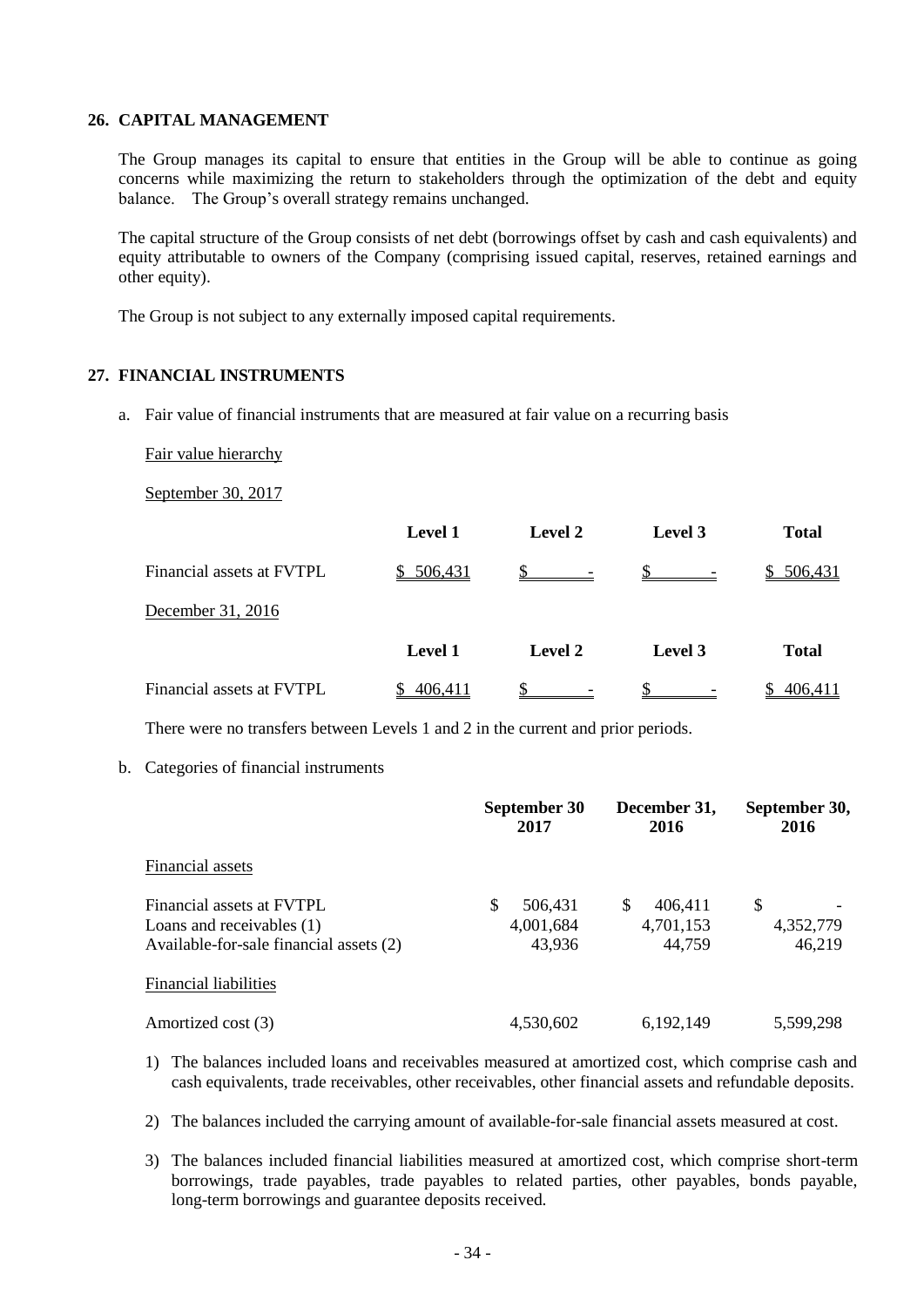c. Financial risk management objectives and policies

The Group's major financial instruments included cash and cash equivalents, trade receivables, other receivables, refundable deposits, short-term borrowings, trade payables, trade payables to related parties, other payables, bonds payable, long-term borrowings and guarantee deposits received. The Group's Corporate Treasury function provides services to the business, coordinates access to domestic and international financial markets, monitors and manages the financial risks relating to the operations of the Group through internal risk reports which analyze exposures by degree and magnitude of risks. These risks include market risk, credit risk and liquidity risk.

#### 1) Market risk

The Group's activities expose it primarily to the financial risks of changes in foreign currency exchange rates (see a) below) and interest rates (see b) below).

a) Foreign currency risk

Several subsidiaries of the Company had foreign currency sales and purchases, which exposed the Group to foreign currency risk. Assessment of the Group's foreign currency assets and liabilities, it has no significant exposure to foreign currency risk, the Group without additional hedge processing, so no application of the relevant hedge accounting.

The carrying amounts of the Group's foreign currency denominated monetary assets and monetary liabilities (including those eliminated on consolidation) at the end of the reporting period are presented in Note 31.

#### Sensitivity analysis

The Group was mainly exposed to the currency USD and currency CNY.

The following table details the Group's sensitivity to a 1% increase and decrease in New Taiwan dollars (the functional currency) against the relevant foreign currencies. The sensitivity analysis is for a 1% change in foreign currency rates and included only outstanding foreign currency denominated monetary items at the end of the reporting period. A positive number below indicates a decrease in pre-tax profit and other equity items when New Taiwan dollars strengthen by 1% against the relevant currency. For a 1% weakening of New Taiwan dollars against the relevant currency, there would be an equal and opposite impact on pre-tax profit and other equity items and the balances below would be negative.

|                |             | <b>Currency USD Impact</b>                       |  |  |
|----------------|-------------|--------------------------------------------------|--|--|
|                |             | <b>For the Nine Months Ended</b><br>September 30 |  |  |
|                |             |                                                  |  |  |
|                | 2017        | 2016                                             |  |  |
| Profit or loss | 6,745<br>\$ | \$<br>590                                        |  |  |
|                |             | <b>Currency CNY Impact</b>                       |  |  |
|                |             | <b>For the Nine Months Ended</b>                 |  |  |
|                |             | September 30                                     |  |  |
|                | 2017        | 2016                                             |  |  |
| Profit or loss | \$<br>165   | 5,969<br>S                                       |  |  |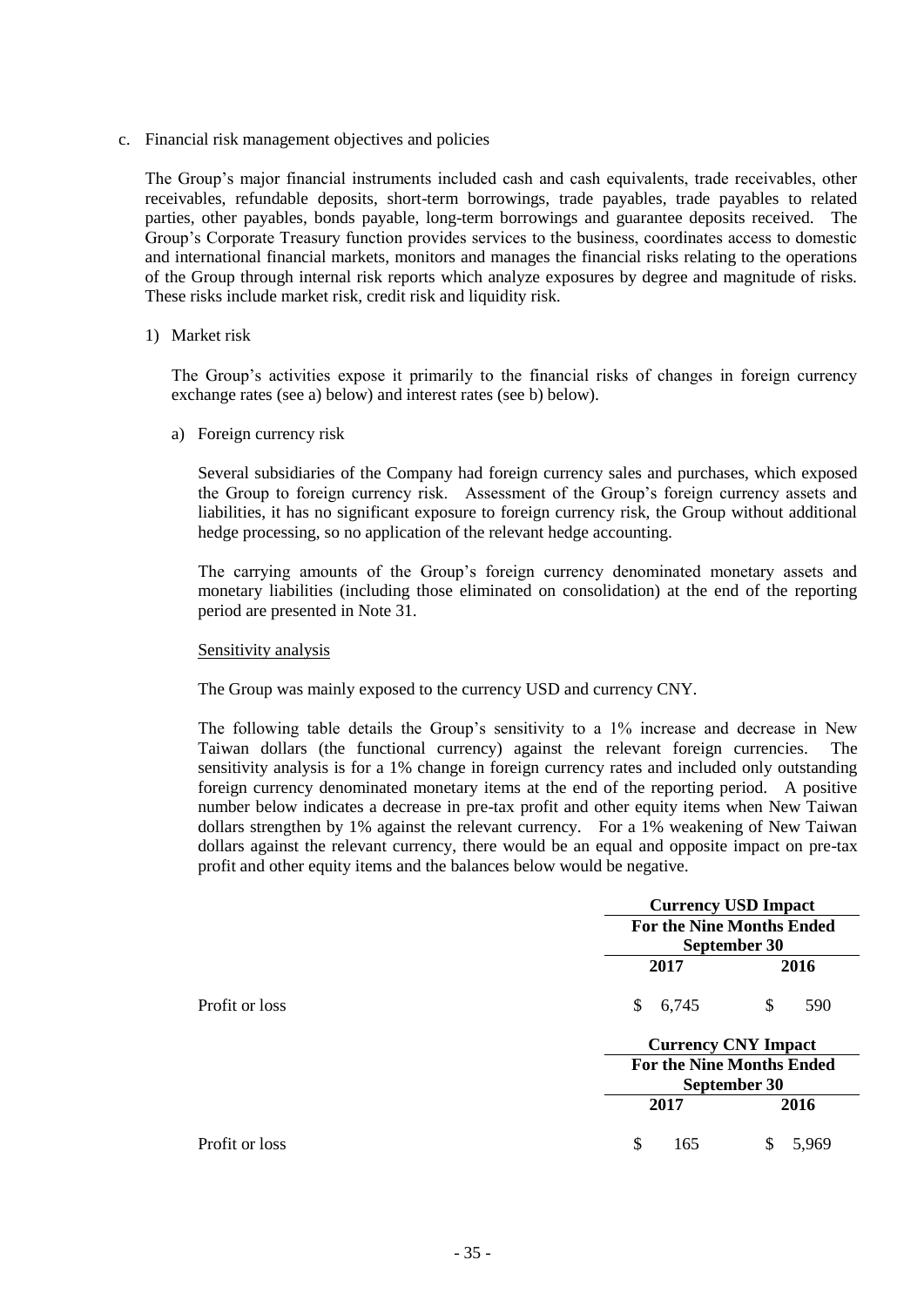#### b) Interest rate risk

The Group was exposed to fair value risk and cash flow interest rate risk from short-term loans, long-term loans, time deposit, repurchase agreements and collateralized bonds at both fixed and floating interest rates.

The carrying amounts of the Group's financial assets and financial liabilities with exposure to interest rates at the end of the reporting period were as follows:

|                                                                                        | September 30,<br>2017 | December 31,<br>2016 | September 30,<br>2016   |
|----------------------------------------------------------------------------------------|-----------------------|----------------------|-------------------------|
| Fair value interest rate risk<br>Financial liabilities<br>Cash flow interest rate risk | \$1,198,333           | \$997,977            | 997,857<br><sup>S</sup> |
| <b>Financial liabilities</b>                                                           | 24,252                | 132.348              | 162,475                 |

#### 2) Credit risk

Credit risk refers to the risk that counterparty will default on its contractual obligations resulting in financial loss to the Group. As at the end of the reporting period, the Group's maximum exposure to credit risk approximates the carrying amount of the respective recognized financial assets as stated in the consolidated balance sheets.

The Group adopted a policy of only dealing with creditworthy counterparties and obtaining sufficient collateral, where appropriate, as a means of mitigating the risk of financial loss from defaults. The Group's exposure and the credit ratings of its counterparties are continuously monitored and the aggregate value of transactions concluded is spread amongst approved counterparties. Credit exposure is controlled by counterparty limits that are reviewed and approved by the risk management committee annually.

Trade receivables consisted of a large number of customers, spread across diverse industries and geographical areas. Ongoing credit evaluation is performed on the financial condition of customers in view of trade receivables and, where appropriate, credit guarantee insurance cover is purchased.

#### 3) Liquidity risk

The Group manages liquidity risk by monitoring and maintaining a level of cash and cash equivalents deemed adequate to finance the Group's operations and mitigate the effects of fluctuations in cash flows. In addition, management monitors the utilization of bank borrowings and ensures compliance with loan covenants.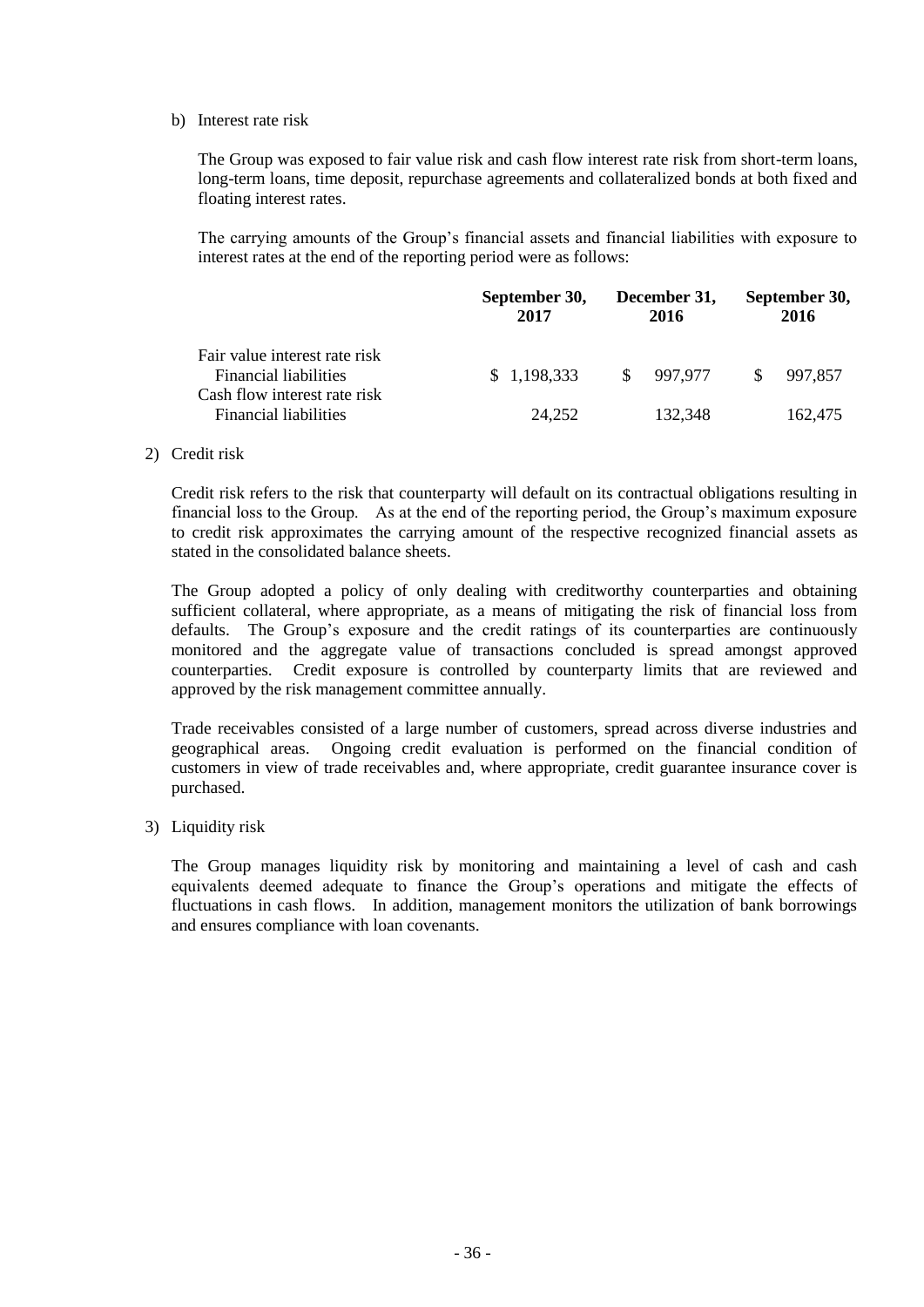The Group relies on bank borrowings as a significant source of liquidity. As of September 30, 2017, December 31, 2016 and September 30, 2016, the Group had available unutilized short-term bank loan facilities set out in (b) below.

a) Liquidity and interest rate risk tables for non-derivative financial liabilities

The following table details the Group's remaining contractual maturity for its non-derivative financial liabilities with agreed repayment periods. The tables had been drawn up based on the undiscounted cash flows of financial liabilities from the earliest date on which the Group can be required to pay. The tables included both interest and principal cash flows. Specifically, bank loans with a repayment on demand clause were included in the earliest time band regardless of the probability of the banks choosing to exercise their rights. The maturity dates for other non-derivative financial liabilities were based on the agreed repayment dates.

#### September 30, 2017

|                                                | <b>On Demand</b><br>or Less than<br>1 Year | 1 to 3 Years  | <b>Over 3 Years</b> | <b>Total</b>        |
|------------------------------------------------|--------------------------------------------|---------------|---------------------|---------------------|
| Non-derivative financial<br>liabilities        |                                            |               |                     |                     |
| Non-interest bearing<br>Variable interest rate | 3,304,004<br>S.                            | \$            | \$                  | 3,304,004<br>S.     |
| instrument<br>Fixed interest rate instrument   | 12,126<br>200,000                          | 12,126        | 998,333             | 24,252<br>1,198,333 |
|                                                | \$3,516,130                                | 12,126<br>\$  | 998,333             | 4,526,589           |
| December 31, 2016                              |                                            |               |                     |                     |
|                                                | <b>On Demand</b><br>or Less than<br>1 Year | 1 to 3 Years  | <b>Over 3 Years</b> | <b>Total</b>        |
| Non-derivative financial<br>liabilities        |                                            |               |                     |                     |
| Non-interest bearing<br>Variable interest rate | 5,054,763<br>S.                            | \$            | \$                  | 5,054,763<br>\$     |
| instrument                                     | 109,752                                    | 22,596        |                     | 132,348             |
| Fixed interest rate instrument                 |                                            |               | 997,977             | 997,977             |
|                                                | 5,164,515                                  | <u>22,596</u> | 997,977             | 6,185,088           |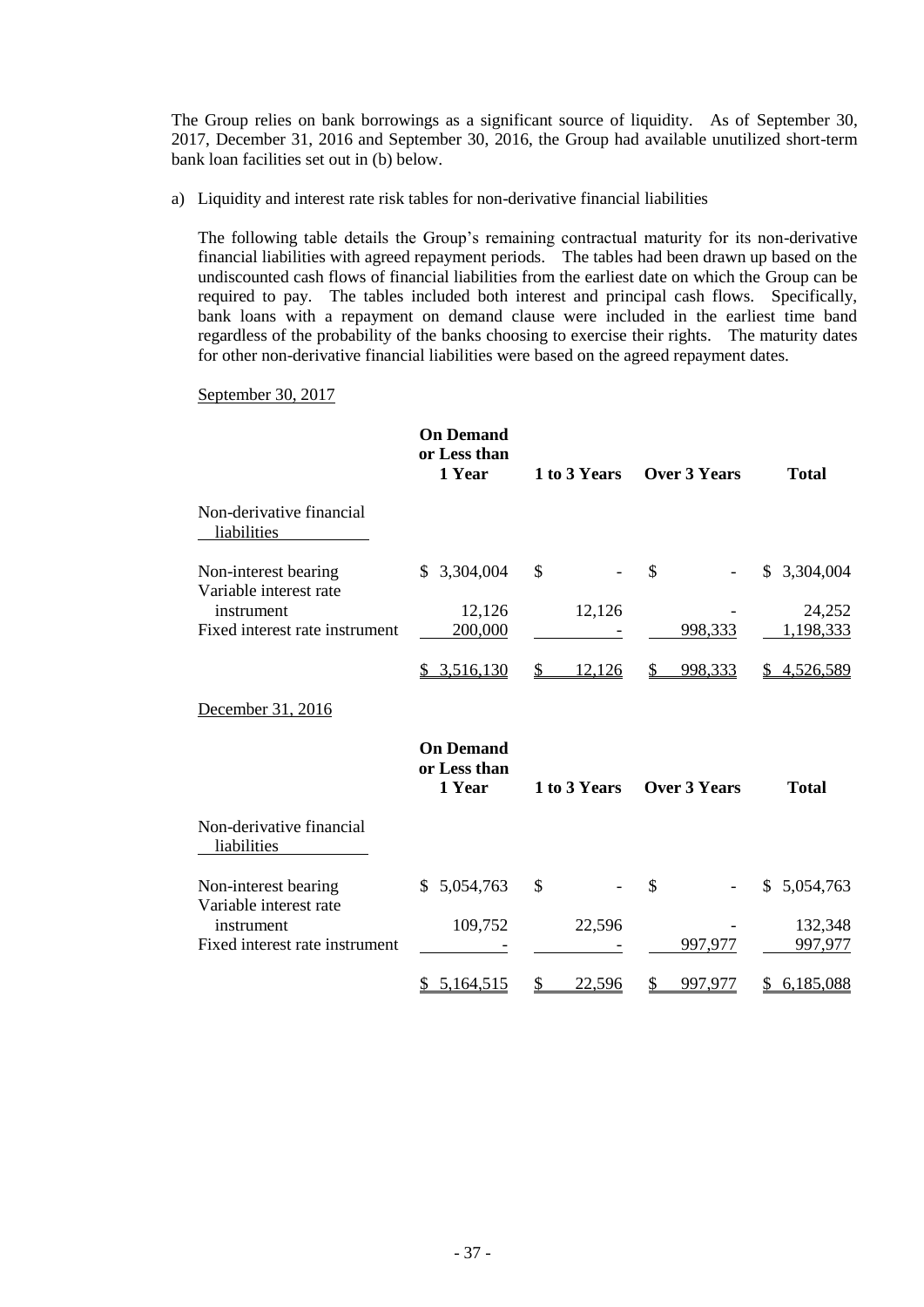#### September 30, 2016

|                                                            | <b>On Demand</b><br>or Less than<br>1 Year | 1 to 3 Years               | Over 3 Years         | <b>Total</b>               |
|------------------------------------------------------------|--------------------------------------------|----------------------------|----------------------|----------------------------|
| Non-derivative financial<br>liabilities                    |                                            |                            |                      |                            |
| Non-interest bearing<br>Variable interest rate             | \$4,432,548                                | \$                         | $\mathbb{S}$         | \$4,432,548                |
| instrument<br>Fixed interest rate instrument               | 120,290                                    | 42,185                     | 997,857              | 162,475<br>997,857         |
|                                                            |                                            |                            |                      |                            |
|                                                            | 4,552,838<br>S.                            | \$<br>42,185               | \$<br>997,857        | \$ 5,592,880               |
| b) Financing facilities                                    |                                            |                            |                      |                            |
|                                                            |                                            | September 30,<br>2017      | December 31,<br>2016 | September 30,<br>2016      |
| Unsecured bank facilities:<br>Amount used<br>Amount unused | $\mathcal{S}$                              | $\mathcal{S}$<br>181,890   | 243,680              | $\mathcal{S}$<br>238,130   |
|                                                            | S                                          | 181,890<br>S               | 243,680              | 238,130<br>\$              |
| Secured bank facilities:<br>Amount used<br>Amount unused   | \$                                         | 224,252<br>\$<br>1,691,798 | 132,348<br>1,657,730 | \$<br>162,475<br>1,704,493 |
|                                                            |                                            | 1,916,050                  | 1,790,078            | 1,866,968                  |

#### **28. RELATED-PARTY TRANSACTIONS**

a. The Group's related parties and relationship

| <b>Related Party</b>                         | <b>Relationship with the Group</b> |
|----------------------------------------------|------------------------------------|
|                                              |                                    |
| Heng Hui Co., Ltd.                           | Other related parties              |
| Dongguan Song Xiang Metal Products Co., Ltd. | Other related parties              |
| Hua Jung Co., Ltd.                           | Other related parties              |
| <b>Spring City Resort</b>                    | Other related parties              |
| Yao Yu Design Co., Ltd.                      | Other related parties              |
| Hong Ding Educational Technology Co., Ltd.   | Other related parties              |
| Peter Lin                                    | Phihong's chairman                 |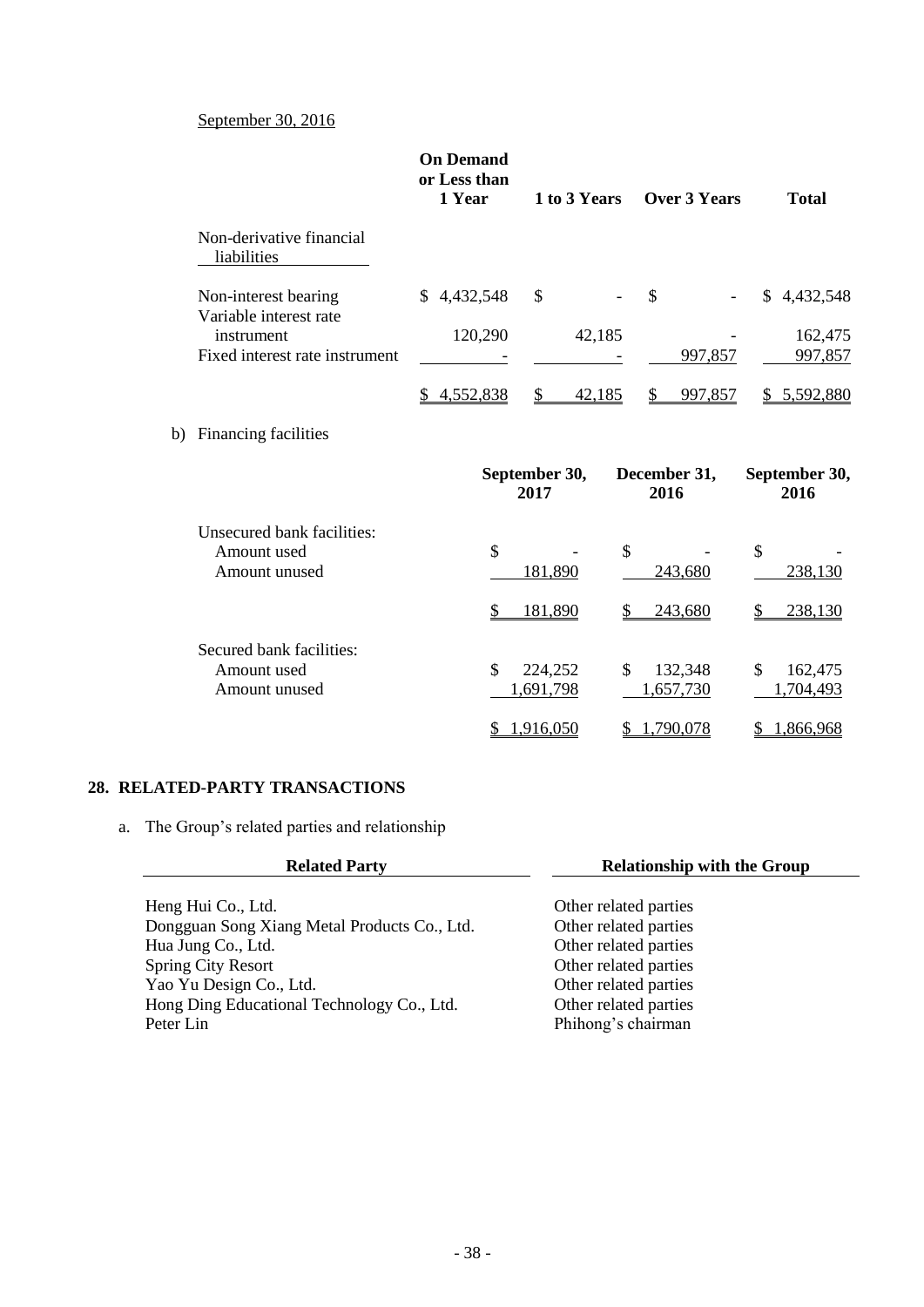Details of transactions between the Group and other related parties were disclosed below:

b. Trading transactions

|                       | <b>For the Three Months Ended</b><br>September 30 |      | <b>For the Nine Months Ended</b><br>September 30 |      |  |  |
|-----------------------|---------------------------------------------------|------|--------------------------------------------------|------|--|--|
|                       | 2017                                              | 2016 | 2017                                             | 2016 |  |  |
| Sales                 |                                                   |      |                                                  |      |  |  |
| Other related parties | 160                                               |      | 549                                              |      |  |  |
|                       |                                                   |      |                                                  |      |  |  |
|                       | <b>For the Three Months Ended</b><br>September 30 |      | <b>For the Nine Months Ended</b><br>September 30 |      |  |  |
|                       | 2017                                              | 2016 | 2017                                             | 2016 |  |  |
| Purchase of goods     |                                                   |      |                                                  |      |  |  |

There is no significant difference between purchase price from related parties and purchase price from unrelated parties.

|                             | September 30,<br>2017 | December 31,<br>2016 | September 30,<br>2016 |  |
|-----------------------------|-----------------------|----------------------|-----------------------|--|
| Payables to related parties |                       |                      |                       |  |
| Other related parties       | 69,013                | 71,883               | \$61,725              |  |

#### c. Compensation of key management personnel

The types and amounts of the remuneration of directors and other members of key management personnel were as follows:

|                                                                         | <b>For the Three Months Ended</b><br>September 30 |   | <b>For the Nine Months Ended</b><br>September 30 |    |                      |   |               |
|-------------------------------------------------------------------------|---------------------------------------------------|---|--------------------------------------------------|----|----------------------|---|---------------|
|                                                                         | 2017                                              |   | 2016                                             |    | 2017                 |   | 2016          |
| Short-term benefits<br>Post-employment benefits<br>Share-based payments | 7.529<br>135                                      | S | 8,068<br>776                                     | S. | 21,437<br>405<br>938 | S | 26,718<br>992 |
|                                                                         | 7.664                                             |   | 8.844                                            |    | 22.780               |   |               |

The remuneration of directors and key executives was determined by the remuneration committee having regard to the performance of individuals and market trends.

d. Other transactions with related parties

The key management personnel of the Group have guaranteed the payments of the loans of the Company as of September 30, 2017, December 31, 2016 and September 30, 2016. The amounts of the guarantees were \$1,222,585 thousand, \$1,033,485 thousand and \$1,066,267 thousand, respectively.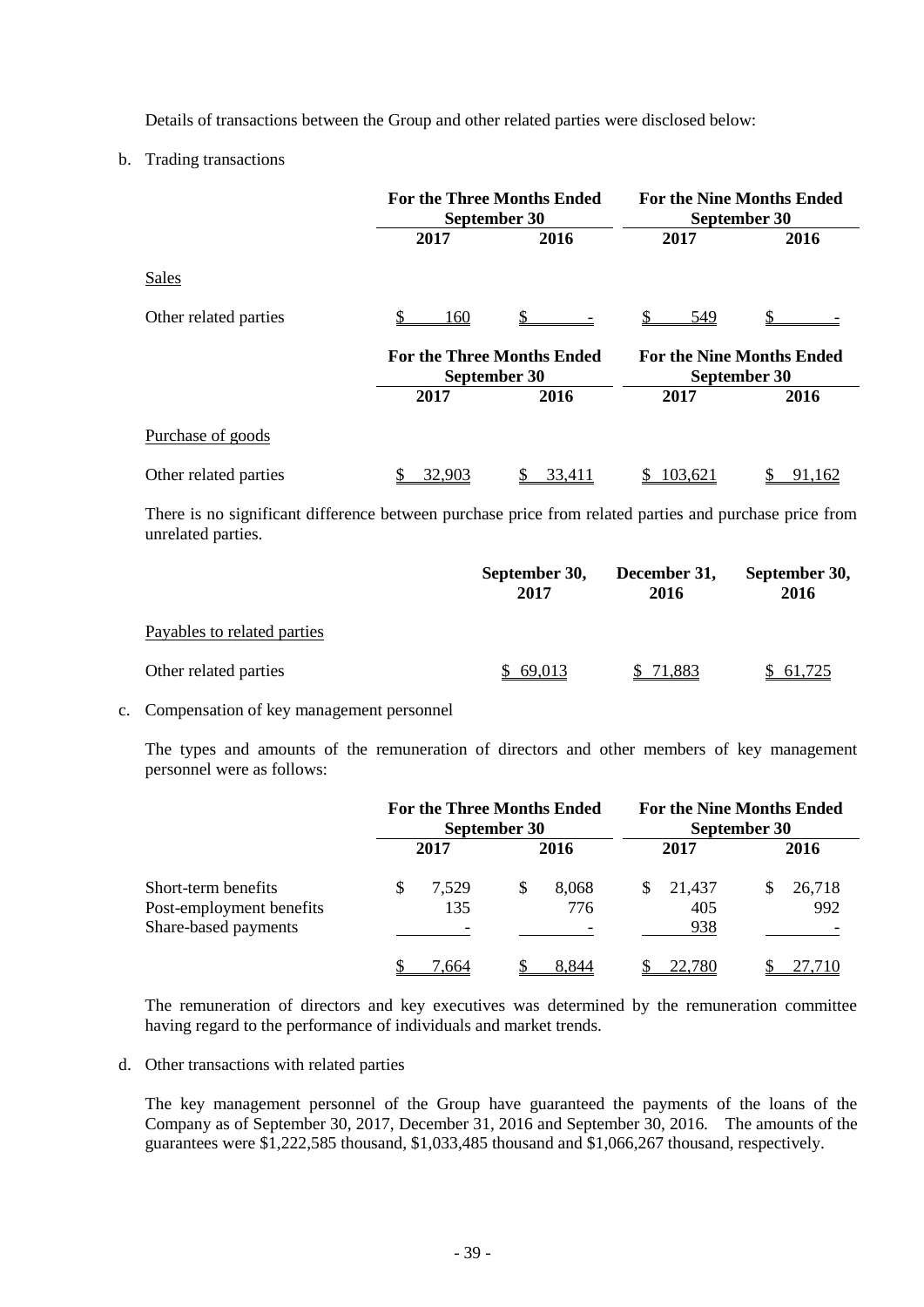#### **29. ASSETS PLEDGED AS COLLATERAL OR FOR SECURITY**

The following assets were provided as collateral for bank borrowings:

|                  | September 30,<br>2017 |   | December 31,<br>2016 |  | September 30,<br>2016 |  |
|------------------|-----------------------|---|----------------------|--|-----------------------|--|
| Pledge deposits  | \$<br>25,450          | S | 25,450               |  |                       |  |
| Freehold land    | 185,202               |   | 197,586              |  | 197,586               |  |
| <b>Buildings</b> | 321,410               |   | 327,798              |  | 329,928               |  |
| Trade receivable |                       |   | 958,729              |  | 709,841               |  |
|                  | 532,062               |   | 1,509,563            |  | .237,355              |  |

#### **30. CONTINGENT LIABILITIES AND UNRECOGNIZED COMMITMENTS**

The Group's unrecognized commitments were as follows:

|                                              | September 30, | December 31, | September 30, |  |
|----------------------------------------------|---------------|--------------|---------------|--|
|                                              | 2017          | 2016         | 2016          |  |
| Acquisition of property, plant and equipment | $\sim$        | \$ 33,350    | \$ 33,752     |  |

#### **31. SIGNIFICANT ASSETS AND LIABILITIES DENOMINATED IN FOREIGN CURRENCIES**

The Groups' significant financial assets and liabilities denominated in foreign currencies aggregated by the foreign currencies other than functional currencies and the related exchange rates between foreign currencies and respective functional currencies were as follows:

September 30, 2017

|                              | Foreign<br><b>Currencies</b> |         | <b>Exchange Rate</b> | Carrying<br><b>Amount</b> |  |
|------------------------------|------------------------------|---------|----------------------|---------------------------|--|
| Financial assets             |                              |         |                      |                           |  |
| Monetary items               |                              |         |                      |                           |  |
| <b>USD</b>                   | \$                           | 64,969  | 30.31500             | \$1,969,549               |  |
| <b>JPY</b>                   |                              | 215,953 | 0.26990              | 58,286                    |  |
| <b>HKD</b>                   |                              | 296     | 3.88094              | 1,149                     |  |
| <b>CNY</b>                   |                              | 3,608   | 4.56764              | 16,480                    |  |
| <b>Financial liabilities</b> |                              |         |                      |                           |  |
| Monetary items               |                              |         |                      |                           |  |
| <b>USD</b>                   |                              | 42,721  | 30.31500             | 1,295,090                 |  |
| <b>JPY</b>                   |                              | 8,010   | 0.26990              | 2,162                     |  |
| <b>HKD</b>                   |                              | 7,180   | 3.88094              | 27,865                    |  |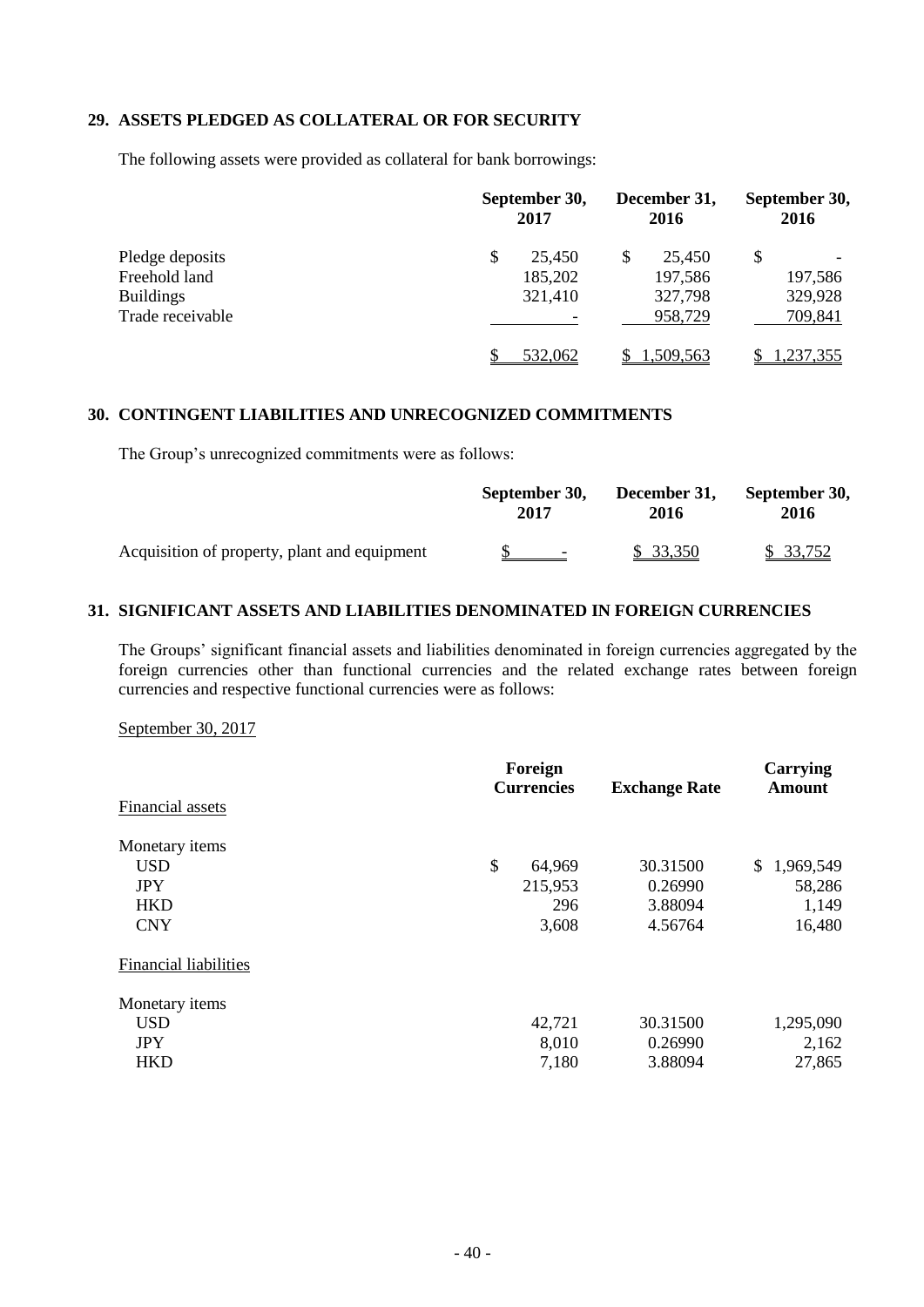#### December 31, 2016

| Foreign<br><b>Currencies</b>                                           |                                                      | <b>Exchange Rate</b>                      | <b>Carrying</b><br><b>Amount</b>          |  |
|------------------------------------------------------------------------|------------------------------------------------------|-------------------------------------------|-------------------------------------------|--|
| Financial assets                                                       |                                                      |                                           |                                           |  |
| Monetary items<br><b>USD</b><br><b>JPY</b><br><b>HKD</b><br><b>CNY</b> | $\mathbb{S}$<br>45,587<br>12,374<br>4,122<br>134,623 | 32.28000<br>0.27619<br>4.16096<br>4.64480 | \$1,471,550<br>3,417<br>17,152<br>625,296 |  |
| <b>Financial liabilities</b>                                           |                                                      |                                           |                                           |  |
| Monetary items<br><b>USD</b><br><b>JPY</b><br><b>HKD</b>               | 43,791<br>6,108<br>5,361                             | 32.28000<br>0.27619<br>4.16096            | 1,413,579<br>1,687<br>22,306              |  |
| September 30, 2016                                                     |                                                      |                                           |                                           |  |
|                                                                        | Foreign<br><b>Currencies</b>                         | <b>Exchange Rate</b>                      | <b>Carrying</b><br><b>Amount</b>          |  |
| Financial assets                                                       |                                                      |                                           |                                           |  |
| Monetary items<br><b>USD</b><br><b>JPY</b><br><b>HKD</b><br><b>CNY</b> | $\mathbb{S}$<br>40,948<br>6,117<br>3,942<br>126,968  | 31.35500<br>0.31053<br>4.04385<br>4.70090 | \$1,283,913<br>1,899<br>15,939<br>596,864 |  |
| <b>Financial liabilities</b>                                           |                                                      |                                           |                                           |  |
| Monetary items<br><b>USD</b><br><b>JPY</b><br><b>HKD</b>               | 39,067<br>8,642<br>7,488                             | 31.35500<br>0.31053<br>4.04385            | 1,224,941<br>2,684<br>30,281              |  |

#### **32. SEGMENT INFORMATION**

The Group's power supply segment is the only one reportable segment. The power supply products segment mainly engages in the manufacturing and selling of AC/DC power adapters, charger bases, and power supply modules for computers. The Group's other operating segments did not exceed the quantitative threshold so they are not disclosed as reportable segments. These segments mainly engage in manufacturing and selling of lighting supply and developing, manufacturing and selling monitors.

The Group adopted operating profits as the measurement threshold. There was no material inconsistency between the accounting policies of the operating segment and the accounting policies described in Note 4.